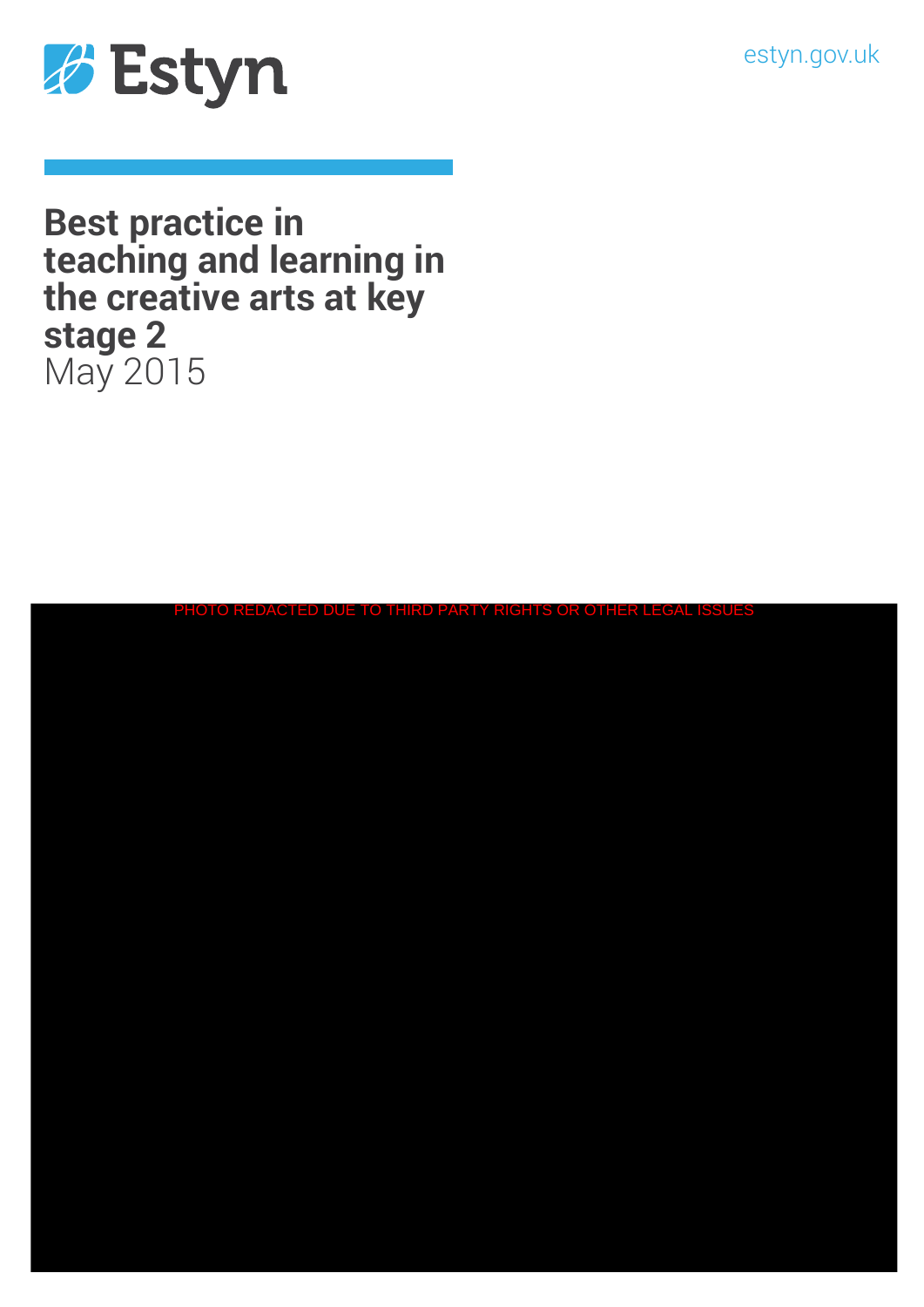#### **The purpose of Estyn is to inspect quality and standards in education and training in Wales. Estyn is responsible for inspecting:**

- $\lambda$  nursery schools and settings that are maintained by, or receive funding from, local authorities;
- $\lambda$  primary schools;
- $\triangle$  secondary schools;
- A special schools;
- $\blacktriangle$  pupil referral units;
- ▲ independent schools;
- $\blacktriangle$  further education:
- $\lambda$  independent specialist colleges;
- $\triangle$  adult community learning;
- $\lambda$  local authority education services for children and young people;
- $\triangle$  teacher education and training;
- $\triangle$  Welsh for adults;
- work-based learning; and
- $\blacktriangle$  learning in the justice sector.

Estyn also:

- A provides advice on quality and standards in education and training in Wales to the National Assembly for Wales and others; and
- A makes public good practice based on inspection evidence.

Every possible care has been taken to ensure that the information in this document is accurate at the time of going to press. Any enquiries or comments regarding this document/publication should be addressed to:

Publication Section Estyn Anchor Court Keen Road **Cardiff** CF24 5JW or by email to [publications@estyn.gov.uk](mailto:publications@estyn.gsi.gov.uk)

This and other Estyn publications are available on our website: [www.estyn.gov.uk](http://www.estyn.gov.uk/)

### **This document has been translated by Trosol (English to Welsh).**

**© Crown Copyright 2015: This report may be re-used free of charge in any format or medium provided that it is re-used accurately and not used in a misleading context. The material must be acknowledged as Crown copyright and the title of the document/publication specified.**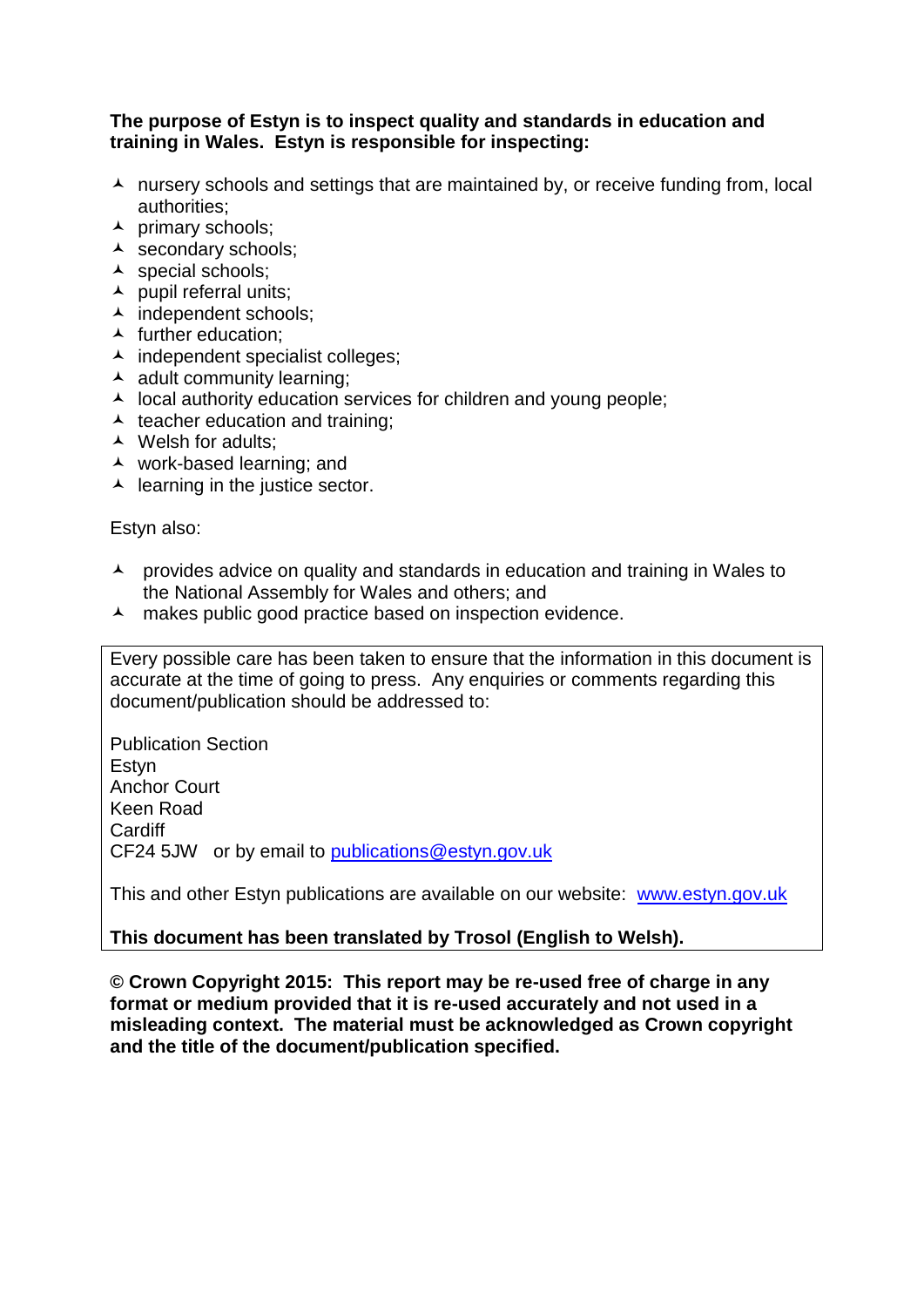| <b>Contents</b>                                                                                                              | Page                 |
|------------------------------------------------------------------------------------------------------------------------------|----------------------|
|                                                                                                                              |                      |
| <b>Introduction</b>                                                                                                          | 1                    |
| <b>Background</b>                                                                                                            | 1                    |
| <b>Main findings</b>                                                                                                         | 3                    |
| Standards in the creative arts<br>Provision for the creative arts<br>Leadership and the creative arts                        | 3<br>3<br>4          |
| <b>Recommendations</b>                                                                                                       | 5                    |
| <b>Standards</b>                                                                                                             | 6                    |
| Standards in the creative arts<br>The impact on standards and wellbeing in other areas of the curriculum                     | 6<br>8               |
| <b>Provision</b>                                                                                                             | 12                   |
| Curriculum provision and organisation<br>The quality of teaching<br>Extra-curricular provision                               | 12<br>20<br>25       |
| <b>Leadership and management</b>                                                                                             | 28                   |
| Leaders' vision<br>Subject leaders for the arts<br>Recruitment and deployment of staff<br>Funding, training and partnerships | 28<br>30<br>33<br>33 |
| Appendix 1: Evidence base                                                                                                    | 37                   |
| <b>Glossary/references</b>                                                                                                   | 38                   |
| The remit author and survey team                                                                                             | 39                   |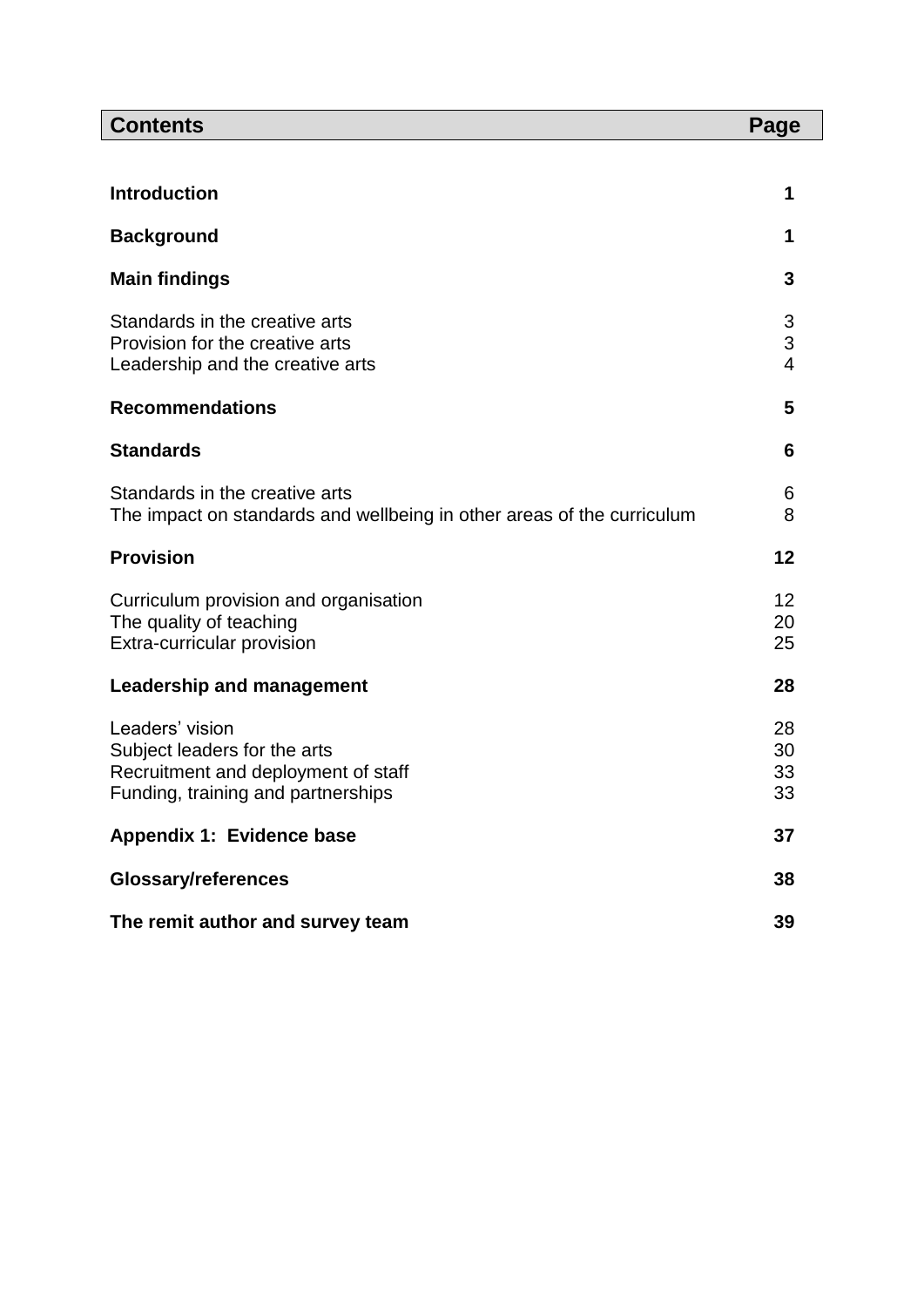### **Introduction**

This report is written in response to a request for advice from the Welsh Government in the Minister's annual remit letter to Estyn for 2013-2014. The report examines standards and provision for the creative arts at key stage 2 in schools where good practice had previously been identified.

The report is intended for the Welsh Government, headteachers and staff in schools, local authorities and regional consortia. It may also be of interest to those working with faith schools through diocesan authorities, teacher trainers and those working in arts and cultural heritage organisations.

The section of the report on standards of achievement does not present a national picture since the sample of schools visited as part of the survey is small and focuses on schools with strong provision for various aspects of the creative arts.

The report takes account of the responses to an electronic survey, commissioned by Estyn in autumn 2014, in which a random sample of schools across Wales were asked about their provision, leadership and management for the creative arts. Where appropriate, the report also includes evidence from inspection findings.

The report includes case studies of best practice for other schools to consider. These are intended to stimulate discussions within and between schools to promote best practice in teaching and learning across Wales.

For the purposes of this report, the term 'creative arts' includes art and design, dance, drama and music.

### **Background**

Art and design and music are compulsory foundation subjects within the National Curriculum for Wales at key stage 2. Dance is an integral part of the curriculum in physical education (PE), and drama is an element within the curriculum for English and Welsh. In addition, schools are required under the Education Act 2002 to provide a balanced and broadly based curriculum that promotes the spiritual, moral, cultural, mental and physical development of pupils.

Schools' provision for the creative arts sits within the broader educational context in Wales which includes the Welsh Government's priorities for:

- improving standards of literacy and numeracy
- reducing the impact of poverty on educational attainment
- implementing a plan for arts and creative learning in Wales

Professor Dai Smith produced a report for the Welsh Government on 'Arts in Education in the Schools of Wales' in September 2013. The headlines from the report are given below:

• In Wales, there is some undeniably excellent, but patchy, arts education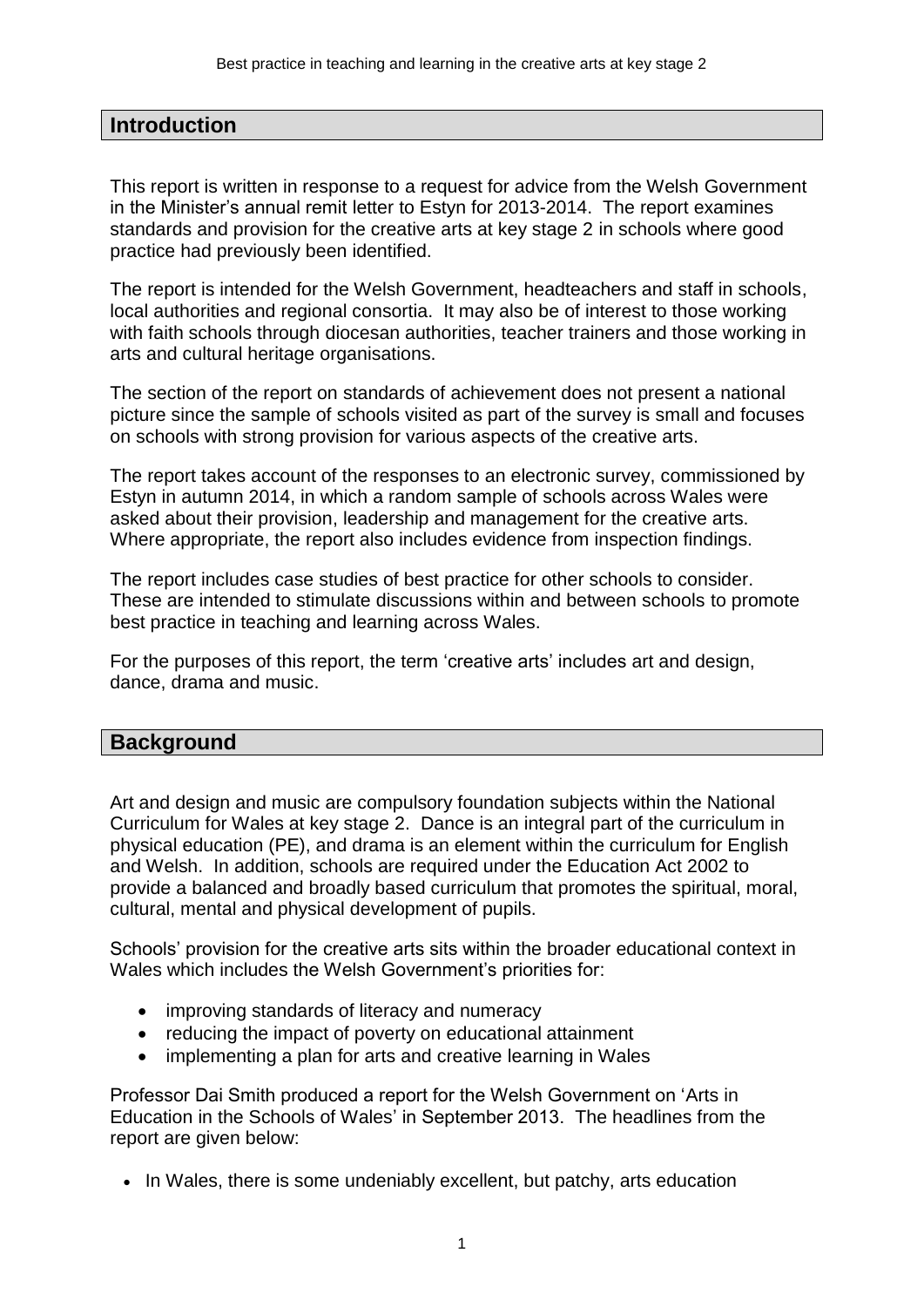happening in our schools

- This work often stems from exceptional leadership
- The work should be championed, understood and shared
- At secondary level, there are too often constraints on creative, arts-orientated work across the curriculum, which are not so evident in primary schools

Professor Smith argues that all students should be presented with 'a plethora of arts experiences… in order to make every school in Wales an arts-rich school in either achievement or ambition', and he made 12 recommendations to integrate the arts and creativity more effectively into education. The recommendations were all accepted by Welsh Government in March 2014.

In March 2015 the Welsh Government launched the Arts and Creative Learning Plan for Wales. This plan is designed to 'bring about a step change in the range and quality of opportunities that children and young people in Wales are given to engage with and learn about the arts and their culture'. It will be achieved through partnership work with the Arts Council of Wales. Further details of the Arts and Creative Learning Plan can be found on the Welsh government website<sup>1</sup>. In addition, further examples of best practice case studies of partnership working can be found on the Learning Wales website.<sup>2</sup>

In 2006, Estyn published an evaluation of the Music Development Fund in Wales (Estyn 2006). This identified increases in the number of pupils taking music tuition as a result of the fund, the standards that they achieve and the take-up of music for public examinations. The fund has now ceased and music services are funded via the revenue support grant to local authorities.

 $\overline{a}$ 1 [http://gov.wales/topics/educationandskills/publications/guidance/creative-learning-through-the](http://gov.wales/topics/educationandskills/publications/guidance/creative-learning-through-the-arts/?lang=en)[arts/?lang=en](http://gov.wales/topics/educationandskills/publications/guidance/creative-learning-through-the-arts/?lang=en)

<sup>&</sup>lt;sup>2</sup> <http://learning.wales.gov.uk/news/sitenews/arts-in-education-case-studies/?lang=en>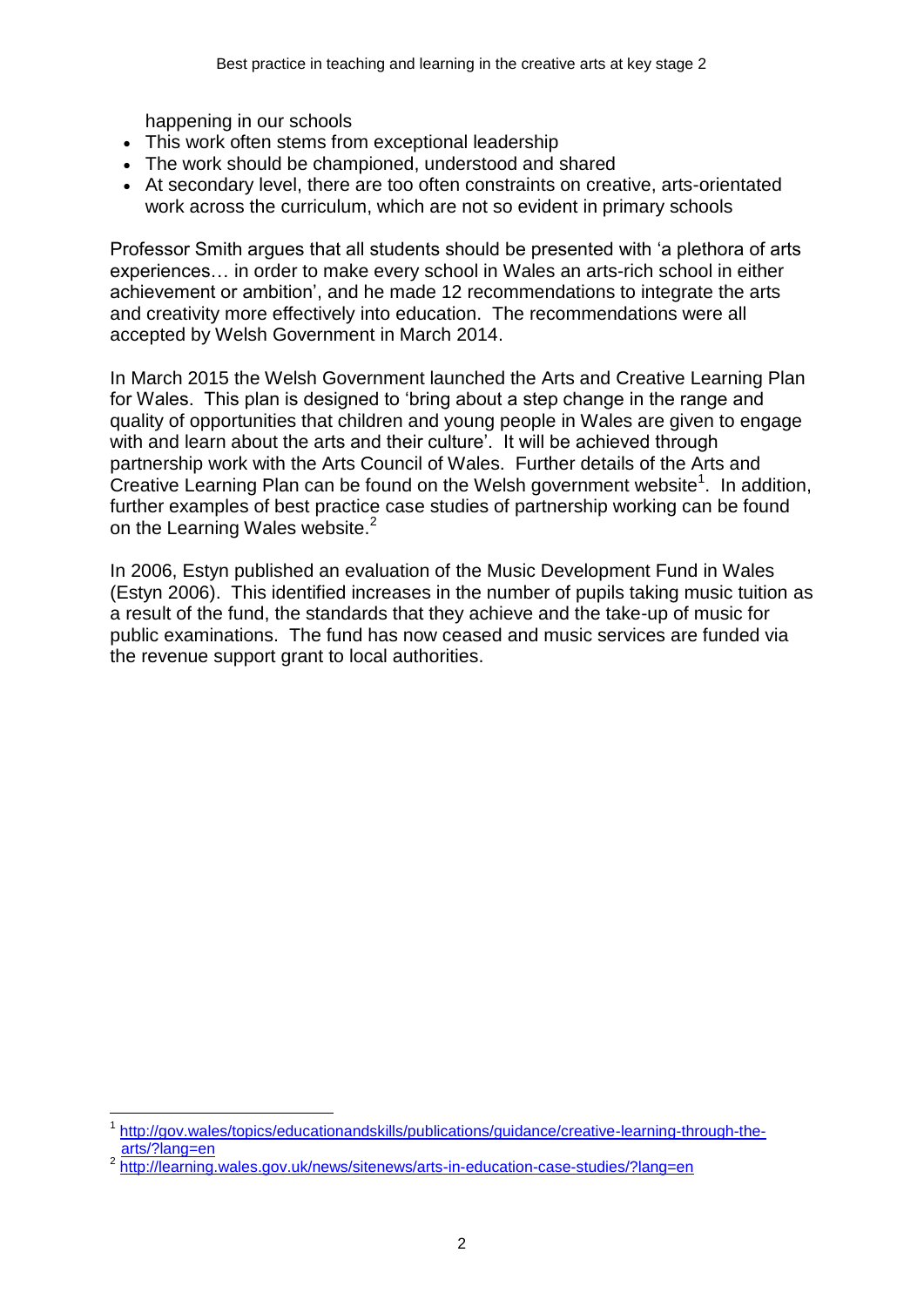## **Main findings**

#### **Standards in the creative arts**

- 1 In most of the best practice schools visited, standards are at least good in two or more of the creative art forms (art and design, dance, drama and music). In a minority of these schools, standards in one or other of the creative art forms are well above those expected. However, it is rare for standards to be high in all four creative arts in any one school.
- 2 Pupils' standards of wellbeing in nearly all of the best practice schools visited are good or excellent. Pupils and staff in these schools say that the creative arts have a very positive impact on improving pupils' wellbeing.
- 3 Many schools have good evidence of the impact of the creative arts in improving pupils' standards in oracy. This is partly because worthwhile engagement in the creative arts gives pupils exciting experiences to talk about. The arts often provide a stimulating context for pupils to use and to develop their literacy skills, but there is not enough evidence to show that the arts directly improve pupils' performance in reading and writing.

#### **Provision for the creative arts**

- 4 Overall, the quality of the curriculum for the creative arts relies too much on chance rather than on secure curriculum planning. In most schools, the provision for the creative arts depends too much on whether there is an enthusiastic teacher on the staff with specialist skills and knowledge. While this often secures high standards in one area of the creative arts, it often does not secure high standards in all.
- 5 Pupils' standards are best when their teachers are knowledgeable and confident creative artists, as well as good classroom practitioners. Many teachers who are not specialists lack the knowledge, skills and confidence to deliver the creative arts to the highest level, especially by Year 6. There is too little training and support available to help teachers develop their teaching in the creative arts.
- 6 In many of the schools visited, planning for the creative arts takes good account of what pupils can already do to ensure that pupils develop their skills progressively. In a few of the schools visited, although teachers' planning generally provides an appropriate breadth of experiences across the creative arts, the experiences do not build on pupils' existing skills well enough. As a result, pupils complete activities that are undemanding and lack challenge.
- 7 In the most successful lessons, teachers have a thorough and comprehensive subject knowledge which they use to set high expectations of pupils. They teach with energy, pace and enthusiasm, knowing when it is appropriate to intervene or to challenge and are not afraid to allow time for pupils to consolidate their learning. Teachers encourage pupils to make their own decisions and to take risks, so that sometimes they learn from their mistakes. They use a wide range of well-chosen resources, including information and communication technology (ICT). Where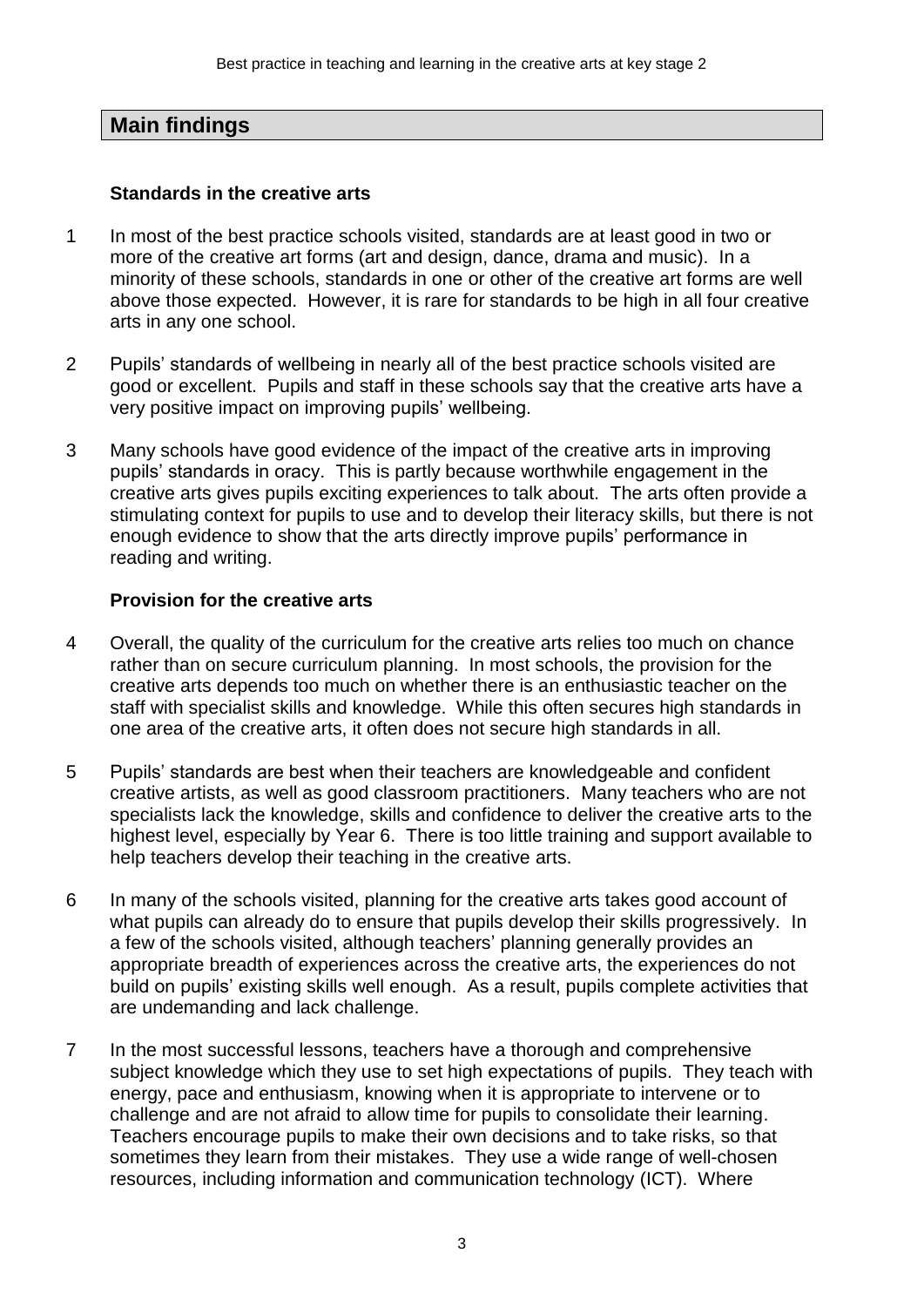teaching is less successful, planned activities do not challenge pupils well enough, especially the more able. Often in these weaker lessons, teachers direct and constrain the learning too much and pupils are afraid to experiment for fear of getting things wrong.

### **Leadership and the creative arts**

- 8 In the best practice schools visited, senior leaders share a passion and vision for the creative arts. They believe that the creative arts inspire, stimulate and motivate pupils to think imaginatively, to persevere and to respond positively to challenges. In these schools, leaders find imaginative ways to maintain a high profile for the creative arts, despite the limitations of the national curriculum and pressures on financial resources. In nearly all of the schools visited, leaders identify that it is possible to teach the creative arts well within the primary curriculum. However, in around half of the schools surveyed, leaders have recently reduced the time assigned to the creative arts. In many cases, this is because they believe that devoting resources to the arts detracts from improving measureable outcomes in literacy and numeracy.
- 9 In many of the schools, subject leaders provide comprehensive plans to support colleagues to deliver lessons in the creative arts. These schemes of work often pay good attention to a breadth of engaging creative experiences, but in the weaker examples the schemes pay too little attention to the progressive development of pupils' skills. In particular, many schemes of work do not refer to the materials which exemplify the expected standards in the creative arts. Subject leaders for the creative arts often monitor the provision within their subjects carefully and produce annual reports for governors and senior leaders. While monitoring reports and evaluates pupil engagement and participation, too often it does not evaluate the standards that pupils achieve or say how they could be improved.
- 10 A very few of the schools visited share best practice in the creative arts and pool resources. Often these schools provide model lessons for others to observe, and they host or deliver training sessions for colleagues from their own and other schools. However, too many schools work in isolation and do not benefit from working with other schools.
- 11 Nearly all of the schools visited or surveyed offer instrumental music lessons, although in a quarter of the schools only a very few pupils take up the lessons. Around half of the schools visited do not charge pupils for instrumental lessons, but in a very few schools all pupils are expected to pay the full cost of instrumental tuition. In these schools pupils from poorer families do not choose to learn to play a musical instrument, because the cost is prohibitive.
- 12 Visits to heritage sites and theatres have a very significant impact on pupils' learning. In the most effective practice, teachers plan and prepare carefully for the visits so the pupils get the most from the experience and they follow up pupils' learning quickly once back at school. Nearly all schools surveyed take pupils on trips and visits, or receive visitors in school, related to the creative arts. In most of the best practice schools, leaders ensure that all pupils, including those from poorer families, take part in trips and visits by reducing or waiving costs. However, responses from schools participating in the survey show that this is not always the case.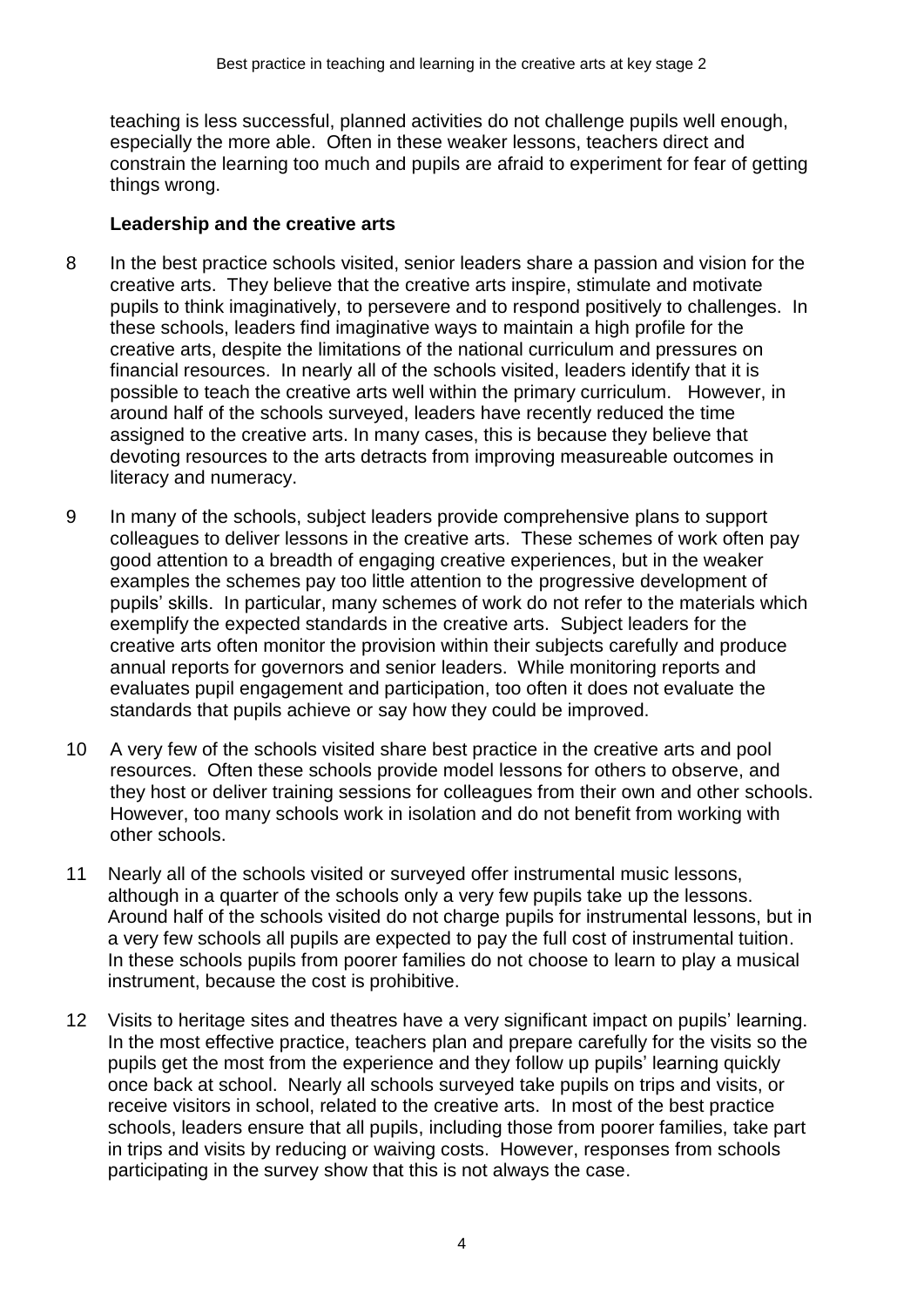### **Recommendations**

#### **In order to improve provision and to raise standards in the creative arts:**

#### **Schools should:**

- R1 Plan a sequence of learning opportunities for pupils to experience the breadth of the creative arts and develop their creative skills as they move through school
- R2 Support teachers to develop the skills, knowledge and confidence to teach the creative arts well
- R3 Monitor pupils' achievements in the creative arts
- R4 Work more closely with other schools to share best practice and resources in the creative arts

#### **Local authorities and the regional consortia should:**

- R5 Offer opportunities for teachers to develop their skills and confidence in teaching one or more creative arts subjects
- R6 Provide training for schools to help them to identify, develop and share best practice in teaching and assessment in the creative arts

#### **The Welsh Government should:**

 $\overline{a}$ 

- R7 Continue to support schools to make use of dedicated funding to enable pupils from poorer families to learn to play musical instruments and to take a full part in the creative arts
- R8 Publicise materials that exemplify the expected standards in the creative arts<sup>3</sup>

<sup>3</sup> <http://learning.wales.gov.uk/docs/learningwales/publications/130508-english-guidence-en.pdf> <http://learning.wales.gov.uk/docs/learningwales/publications/130424-art-and-design-guidance-en.pdf> [http://learning.wales.gov.uk/docs/learningwales/publications/130425-physical-education-guidance](http://learning.wales.gov.uk/docs/learningwales/publications/130425-physical-education-guidance-en.pdf)[en.pdf](http://learning.wales.gov.uk/docs/learningwales/publications/130425-physical-education-guidance-en.pdf) <http://learning.wales.gov.uk/docs/learningwales/publications/130424-music-guidance-en.pdf>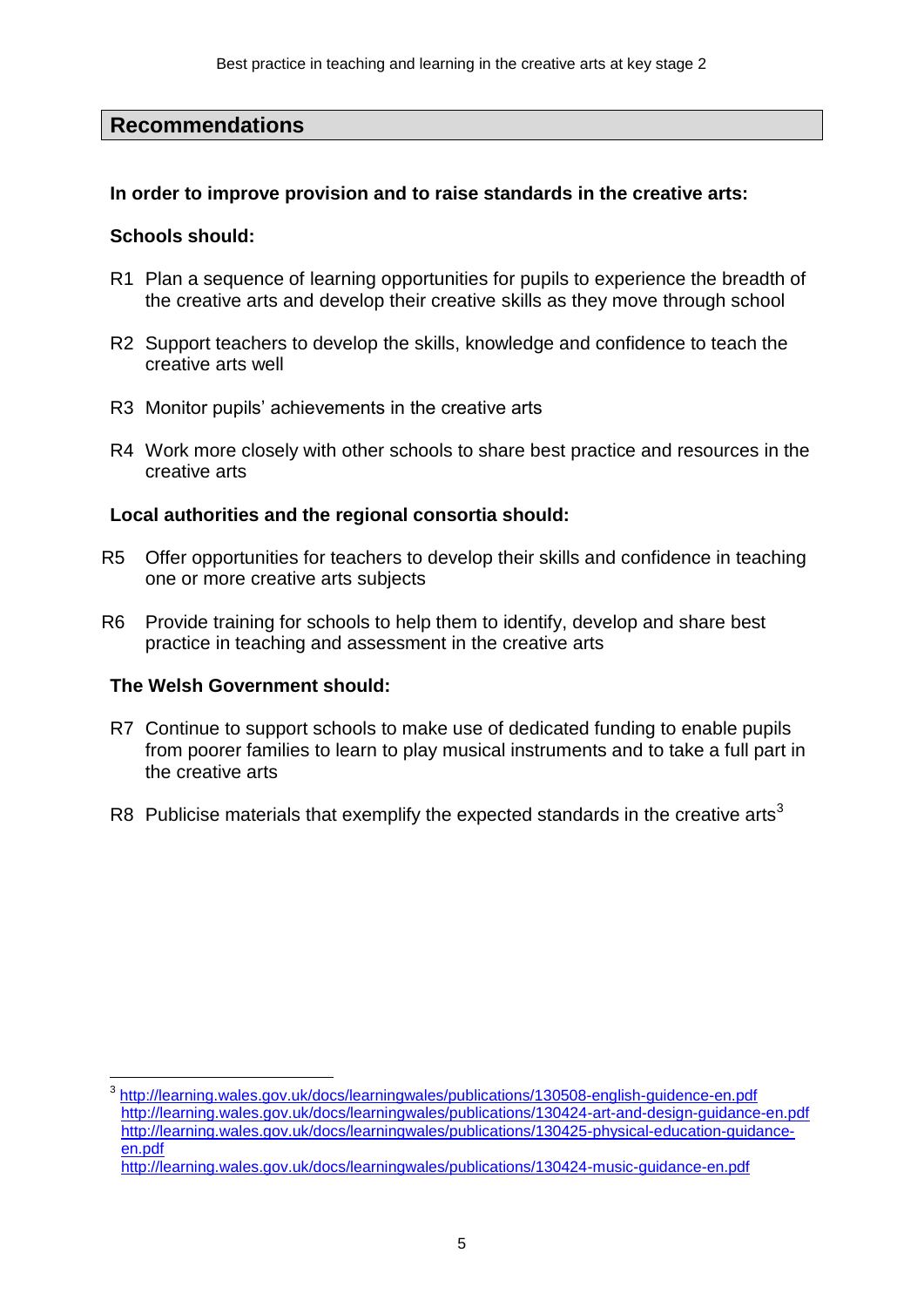## **Standards observed in best practice schools**

### **Standards in the creative arts**

13 Standards in art and design, dance, drama and music in many of the schools visited for the report are at or above those expected for the pupils' age. The standards are generally better than expected in one or two of the arts subjects in each school, normally as a result of the expertise and confidence of a particular member of staff. However, it is rare for standards to be high in all four creative arts in any one school.

### **Art and design**

- 14 In art and design, standards are highest where pupils apply their growing knowledge and mastery of techniques progressively and effectively. In many schools visited, pupils enjoy working confidently with a wide variety of tools, materials and techniques. As a result, a majority achieve standards above those usually found for their age. They often make good use of a range of media and stylistic approaches to communicate their ideas and feelings imaginatively and creatively. In a majority of schools visited, by Year 6, pupils make careful observational drawings with pencil and charcoal, achieving different effects through shading, smudging and hatching. They experiment with different visual and tactile properties, for example creating lines and patterns of differing tones, textures and thicknesses. They develop and refine their skills in using media, for instance to find out how adding water to paint creates different effects when painting a river. In some of the best practice seen, pupils design and make both two-dimensional images and three-dimensional forms. They work effectively on fabrics using printing and batik. They experiment confidently and resourcefully with clay and other modelling materials, for example using papier mâché skilfully to make models, masks and mosaics and develop their craft skills to a good standard.
- 15 In many of the schools visited, pupils use first-hand experiences as a stimulus for their art. They work from observation, but they also attempt to capture multi-sensory experiences such as a visit to a local heritage site. They make notes, take photographs and make on-the-spot drawings to record their experiences. In one school visited, pupils' art work reflects the influence of studies of different ethnic and community cultures, including Indian Rangoli folk art, Mehndi ink designs and African Ndebele patterns. Pupils achieve good standards because they plan their research well and study plentiful examples of the art form before attempting their own designs. In most schools visited, pupils' art work is displayed widely in school foyers, corridors and shared areas. This work often derives from class topics and large-scale projects which benefit from trips, theme weeks or artist residencies. The prominence and quality of the art work on display serves to create a stimulating ethos within the school, and both sets and reflects high standards in artistic work.
- 16 In a few of the schools visited, pupils' art work relies too heavily on copying reproductions of artists' work. These pupils are often able to speak knowledgeably about the methods and purposes they have studied, but too often they are not able to use and apply the techniques they have learnt imaginatively in their own work. The quality of pupils' art work often suffers when they receive insufficient time in their art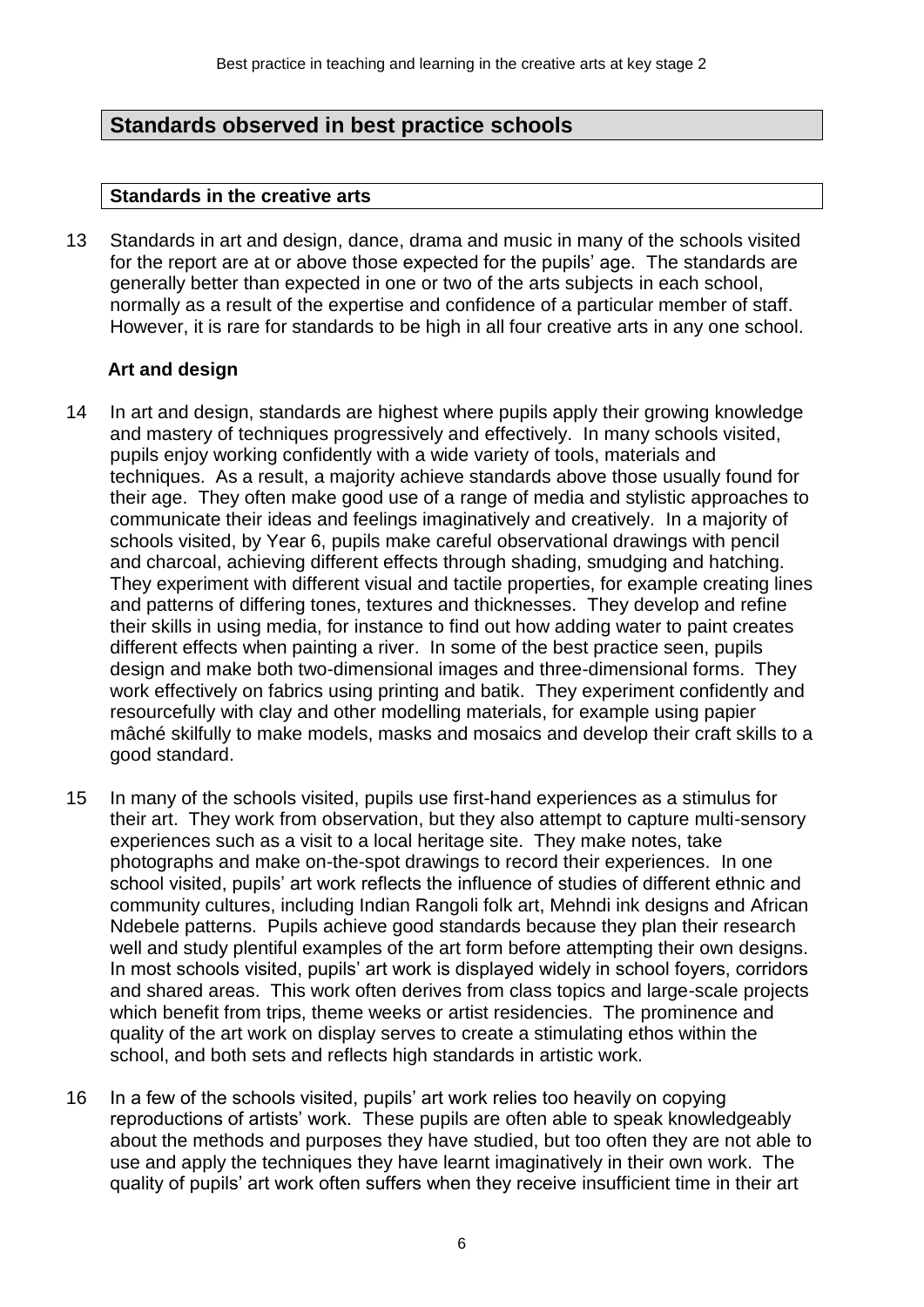lessons to create, rather than merely copy, works of art. On occasions, the quality of work declines when pupils do not have enough opportunity to make decisions for themselves. In these cases, they often rely too heavily on the teacher throughout the creative process, or the teacher focuses too heavily on encouraging pupils to perfect techniques rather than to work creatively.

## **Dance**

- 17 In dance, in a majority of the schools visited, many pupils perform with confidence and obvious enjoyment, controlling their body movements and postures well. They work collaboratively in lessons to plan and devise well-structured independent performances based on a class stimulus. By Year 6, many pupils have developed the ability to compose and perform short dance sequences which make good use of visual techniques, for example body positioning and facial expressions. Most respond appropriately and sensitively to different genres of music, using wellcontrolled physical movements.
- 18 In a few schools, standards in dance are less well developed than in the other creative arts. In these schools, most pupils use simple movement patterns effectively to devise, evaluate and refine movement sequences. However, the provision is too limited to enable pupils to develop and refine these patterns across a wide range of dance genres and techniques.

## **Drama**

Pupils' standards in drama are good in all of the schools visited, and excellent in a few. During the lessons observed, most pupils make good and often rapid progress in developing their oracy skills. This is particularly marked for pupils who start with limited levels of speech and language, who often make rapid progress to catch up with their peers. Many pupils make good progress in acquiring a wide vocabulary, using poise and posture, and they develop self-confidence and vocal control when speaking in front of an audience. Where teachers are skilled, pupils also develop high standards in a wide range of dramatic techniques, such as clowning, improvisation, mime, character work and dialect study. Many of the schools visited or surveyed report the specific benefits of drama over and above other creative arts subjects, particularly in improving pupils' outcomes in oracy.

## **Music**

19 In many of the schools visited, standards in singing are well above the levels expected for the pupils' age. In these schools, by Year 6 and often earlier, nearly all pupils sing a wide repertoire of songs fluently, in tune, and with good attention to breathing and phrasing. When singing in harmony, most pupils hold a part that they have learnt confidently and accurately. A majority listen and respond sensitively to changes in the singing of other pupils, for example in dynamics or shifts of pitch. In Welsh-medium schools, a minority of pupils have exceptionally well-developed performance skills in particular singing forms, such as 'Cerdd Dant'<sup>4</sup>.

 4 See glossary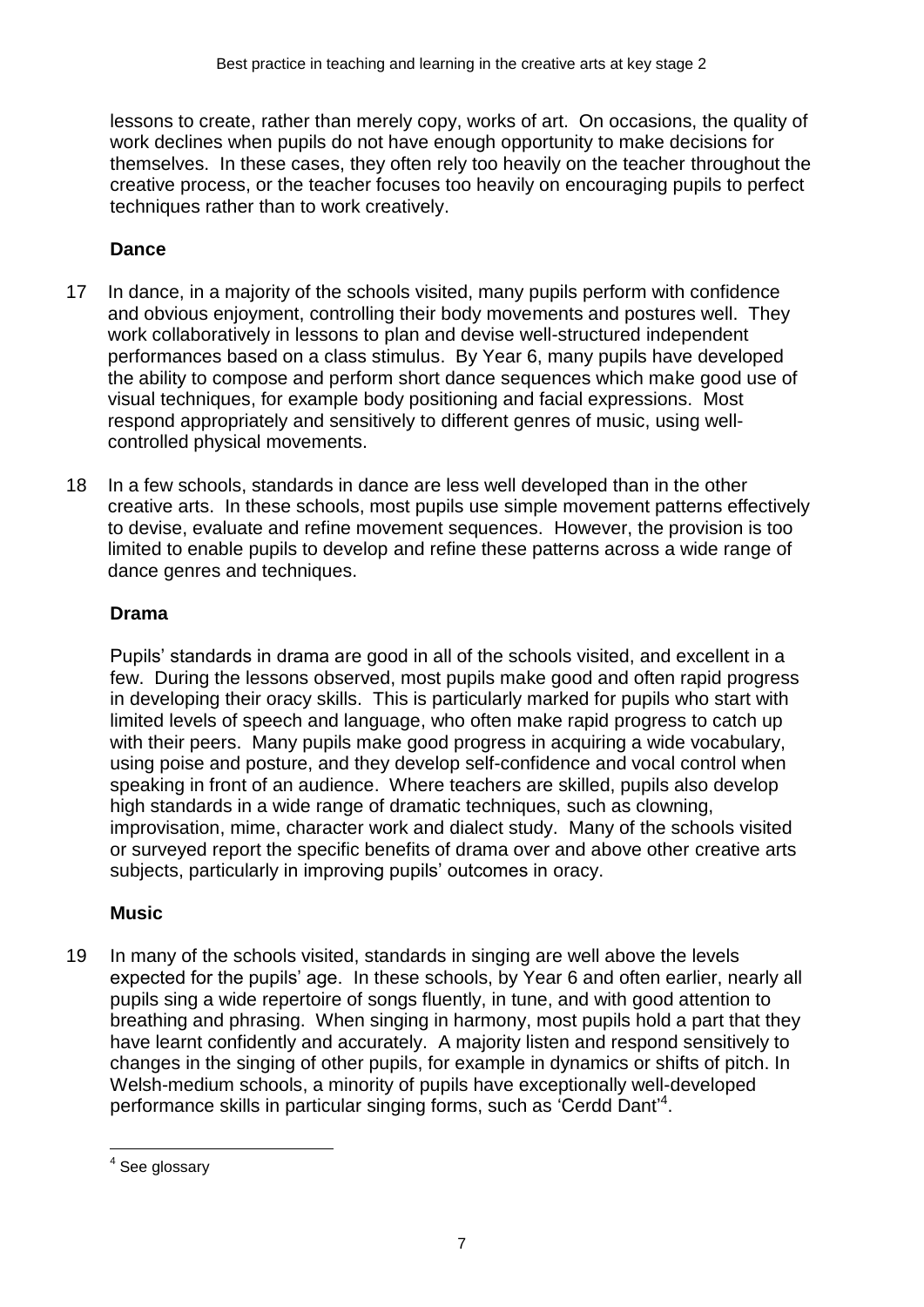- 20 In a few schools, there is a notable difference in standards of music performance between groups of pupils. Those who receive additional small group tuition or coaching in singing and instrumental work often achieve excellent standards. Frequently, parents pay a charge for the additional tuition. More often, the tuition is targeted exclusively at identified pupils who may have a gift or talent for music. On occasions, these individuals achieve exceptional standards in instrumental performance, normally as a result of lessons provided by peripatetic music teachers. However, those who only receive their basic curriculum entitlement often achieve the expected standards for their age.
- 21 In other aspects of music, standards observed in many of the best practice schools are good. In these schools, most pupils compose short, well-structured pieces for classroom ensembles that they perform, record and evaluate effectively. They perform their compositions sensitively and with control using a suitable range of classroom and orchestral instruments. By Year 6, most pupils have a good understanding of simple musical form and structure. Across the schools visited, many pupils use an appropriate level of technical vocabulary to appraise music they have written or heard. Most pupils use their knowledge effectively to compare and make personal judgements about a variety of genres of music.

## **The impact on standards and wellbeing in other areas of the curriculum**

22 In most of the schools visited, pupils' standards of oracy are as good as or better than those usually found for their age. In part, this is because their engagement in the creative arts gives pupils a wealth of rich experiences to talk about. Nearly all pupils speak with conviction about their feelings about different art forms. In many schools, pupils are able to articulate clearly the impact of the creative arts on improving their own wellbeing, using well-chosen, mature vocabulary and thoughtful, evaluative sentences.

## **How joining the school Big Band improves pupils' oracy skills**

## **Context**

Milford Haven Junior School in Pembrokeshire is an English-medium school for pupils aged seven to 11. There are 347 pupils on roll. Approximately 29% are eligible for free school meals, which is above the national average. Around 31% have additional learning needs, which is above the national average.

## **Strategy**

The school's leaders believe that pupils benefit from learning a musical instrument. Leaders have identified that pupils who learn instruments have improved their self-esteem, behaviour, self-confidence and oracy skills. The school allocates significant funding from its budget so that all pupils can be invited to learn a musical instrument free of charge. As part of their learning, these pupils are expected to join the school Big Band which meets weekly after school. There are currently around 80 players in the band.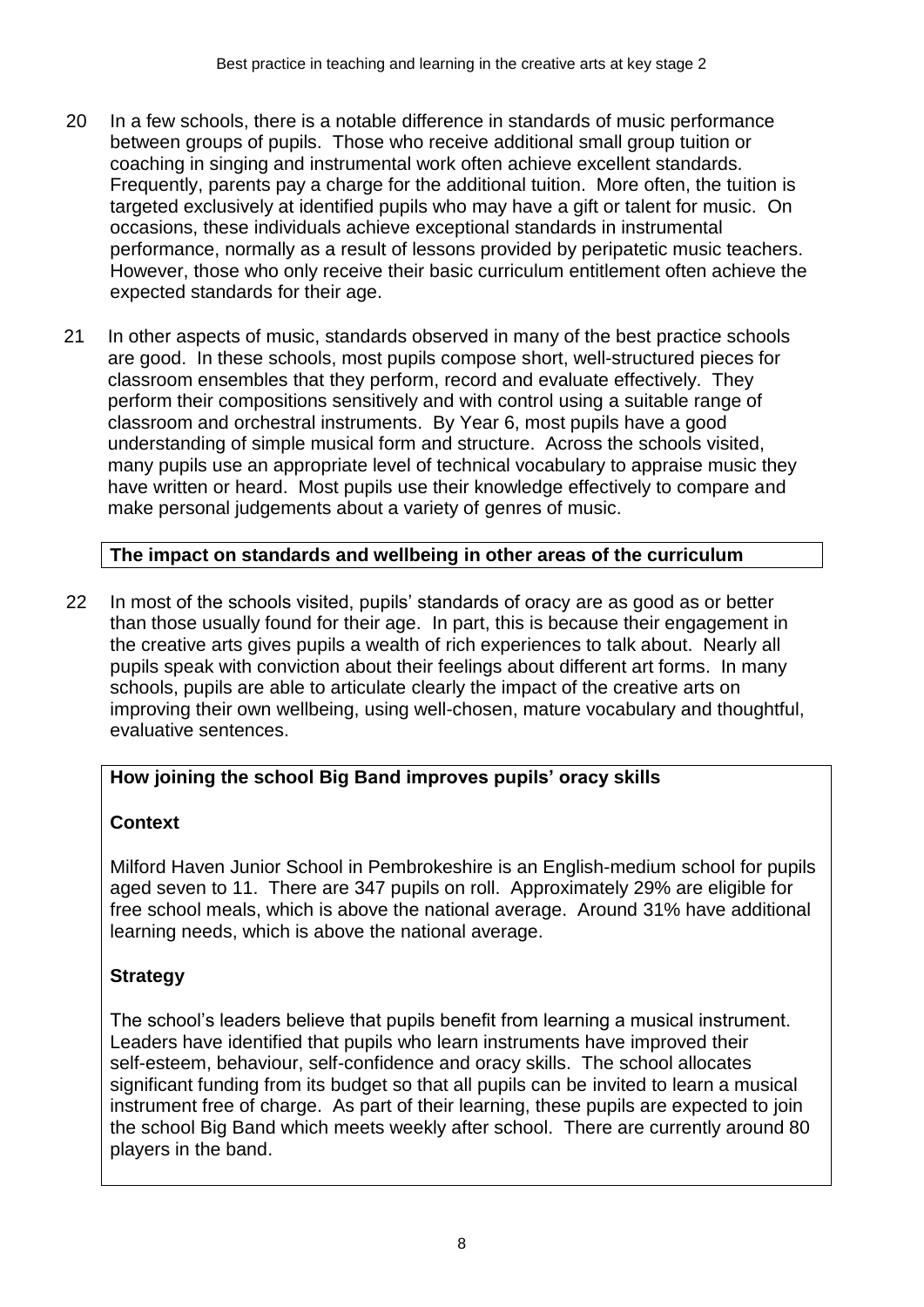### **Action**

Milford Haven Junior School Big Band reached the finals of the annual Music for Youth competition in 2013. As a result, they travelled from Pembrokeshire to Birmingham, to perform at the Birmingham Symphony Hall.

## **Outcomes**

Member of the Big Band speak with great pride and passion about their performance. Although over a year ago, they clearly value both the barriers and successes they experienced in raising funds for the trip to Birmingham, for both the performers and their families. They describe their feelings of anticipation and excitement before, during and after the event, using well-constructed, extended sentences and a wide range of vocabulary. They communicate very effectively their excitement at the audience's enthusiastic participation in joining in the band's rendition of a Tom Jones medley. Finally, they consider maturely why the band needs to rehearse regularly, and the impact of their personal music practice and lessons on the band's performance.

- 23 Where pupils achieve high standards in art, they investigate the work of artists to understand how and why they produce their work. In the best cases, pupils develop their oracy and writing skills very effectively when describing art, and by the time they are in Year 6, a majority of pupils use a wide vocabulary in their well-reasoned personal responses to works of art. Pupils can identify the formal elements of art (such as line, colour and tone) that artists use and can talk about the meaning of the artwork. They use the information that they discover from talking and writing about the work of artists to develop their own work, for example, by investigating various artists' paintings of rivers when creating their own work about the Taff Trail.
- 24 Most pupils in the best practice schools speak passionately about the enjoyment they derive from their involvement in rehearsals and after-school clubs, especially when building up to a performance or exhibition. Almost all pupils describe the positive impact of performing (through dance, drama and music) in front of an audience. Although many say that they are nervous before a performance, most say that their nerves disappear as they begin to enjoy taking part and become the centre of attention. Without exception, these pupils say that they want to perform over and over again. Almost all pupils identify that the experience helps them to feel confident in other aspects of school life, for example when presenting to their class-mates or contributing to a debate or discussion. However, in one school, leaders observe that a very few pupils find the creative arts 'a bit of an ordeal' and do not enjoy performing in front of people.

## **Using school radio to develop pupils' oracy skills**

### **Context**

Ysgol-Y-Wern is a Welsh-medium primary school in Cardiff. There are 500 pupils on roll. About 5% of pupils are eligible for free school meals, and around 16% have additional learning needs. These proportions are below the national average.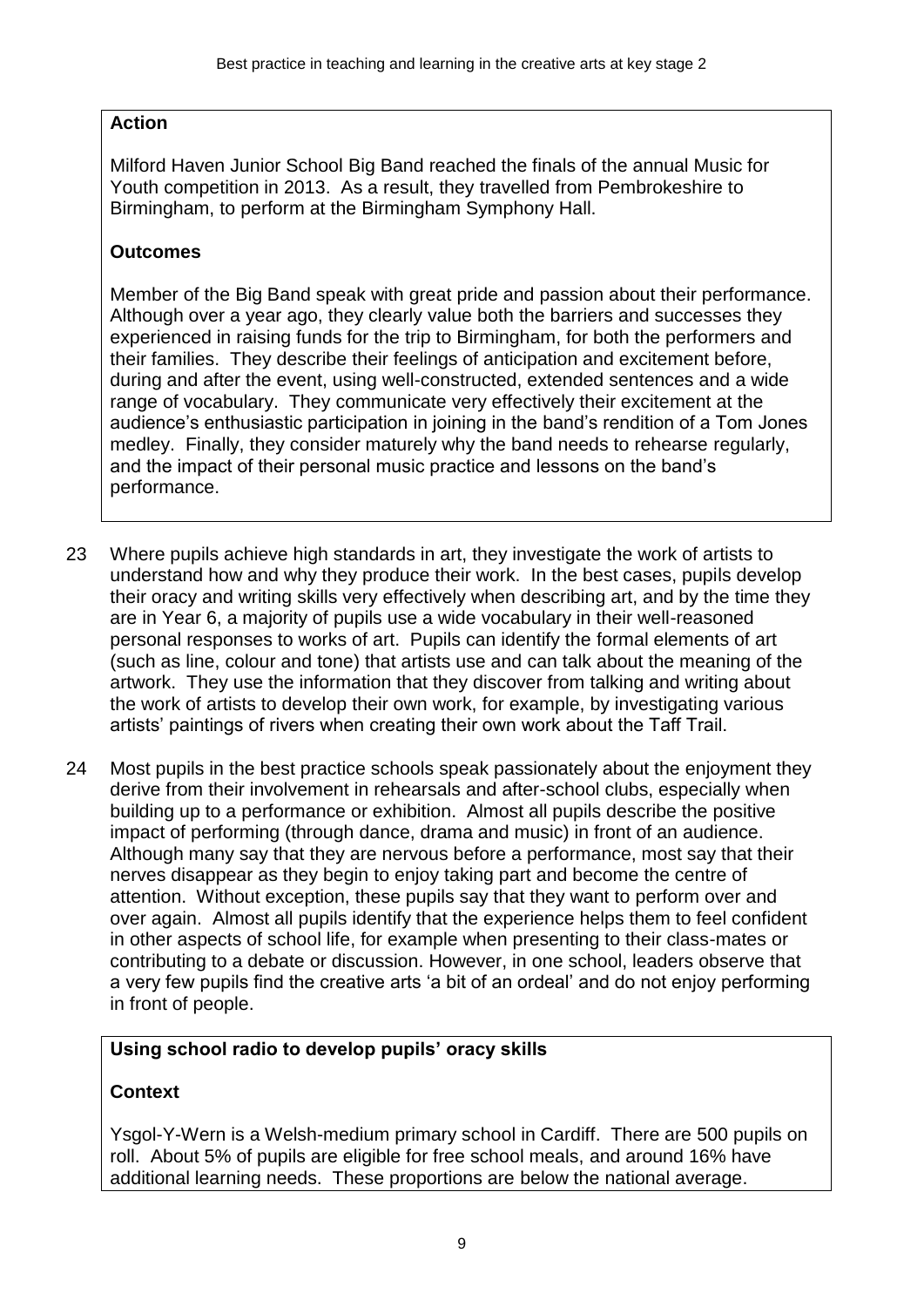### **Strategy**

This modern and well-equipped school has a purpose-built recording studio. Leaders plan work to develop pupils' independence skills and provide meaningful opportunities for pupils to practise and develop their literacy skills. The radio station provides excellent opportunities for pupils to develop their self-confidence and their oracy skills.

## **Action**

Pupils in Year 6 are responsible for generating a 10-minute radio programme that is broadcast every Friday afternoon to the whole school. Different pupils spend their lunchtimes scripting, researching, interviewing and pre-recording the radio programme. Every radio programme is uploaded to the school web site and is available for parents to download. Pupils receive training through a partnership with a local radio station. Following a one-day training visit to the radio station in the autumn term, the pupils are then allowed to develop their own programmes throughout the year. The school has its own recording studio. During the summer term, Year 6 pupils teach their peers in Year 5 how to operate the equipment.

## **Outcomes**

This activity gives all pupils the opportunity to perform and to develop their literacy and oracy skills within a worthwhile context. It gives them an insight into a real-life scenario that uses their creative skills alongside current technologies. All pupils use and apply their literacy skills effectively within the context of this work. They work co-operatively and independently of their teachers during lunch times. They strive to make their productions professional and to achieve a very high standard.

- 25 In all of the schools visited, pupils' enjoyment and engagement in the creative arts are clear, and standards of wellbeing are good or better. Many pupils clearly enjoy performing to an audience, either of peers, parents or the wider community. Often, this is also the case for pupils who find traditional academic subjects difficult. These pupils say that they often feel a sense of achievement and satisfaction in their work in the creative arts that they find lacking in other subjects. They enjoy working hard to achieve good standards in the creative arts. They develop personal satisfaction through their ability to persevere, which enriches the quality of their lives.
- 26 In a few of the schools visited, leaders have evidence through their pastoral assessment data that pupils' participation in the creative arts has raised the confidence and self-esteem of pupils. In many schools, particularly those where leaders actively show their support for the creative arts, pupils' work in other subjects benefits from the creativity, imagination and engagement that pupils have developed in creative arts lessons. Specific arts projects, for example through dance and drama, help pupils to gain a deeper understanding of diversity and respect for individual differences. The strong life skills that pupils have developed in terms of planning and managing their time in order to complete long-term art projects or to be well prepared for a musical or dramatic performance often support high levels of selfdirection and self-confidence in other subjects. In many best practice schools visited, pupils in general behave well. They co-operate well with others and develop high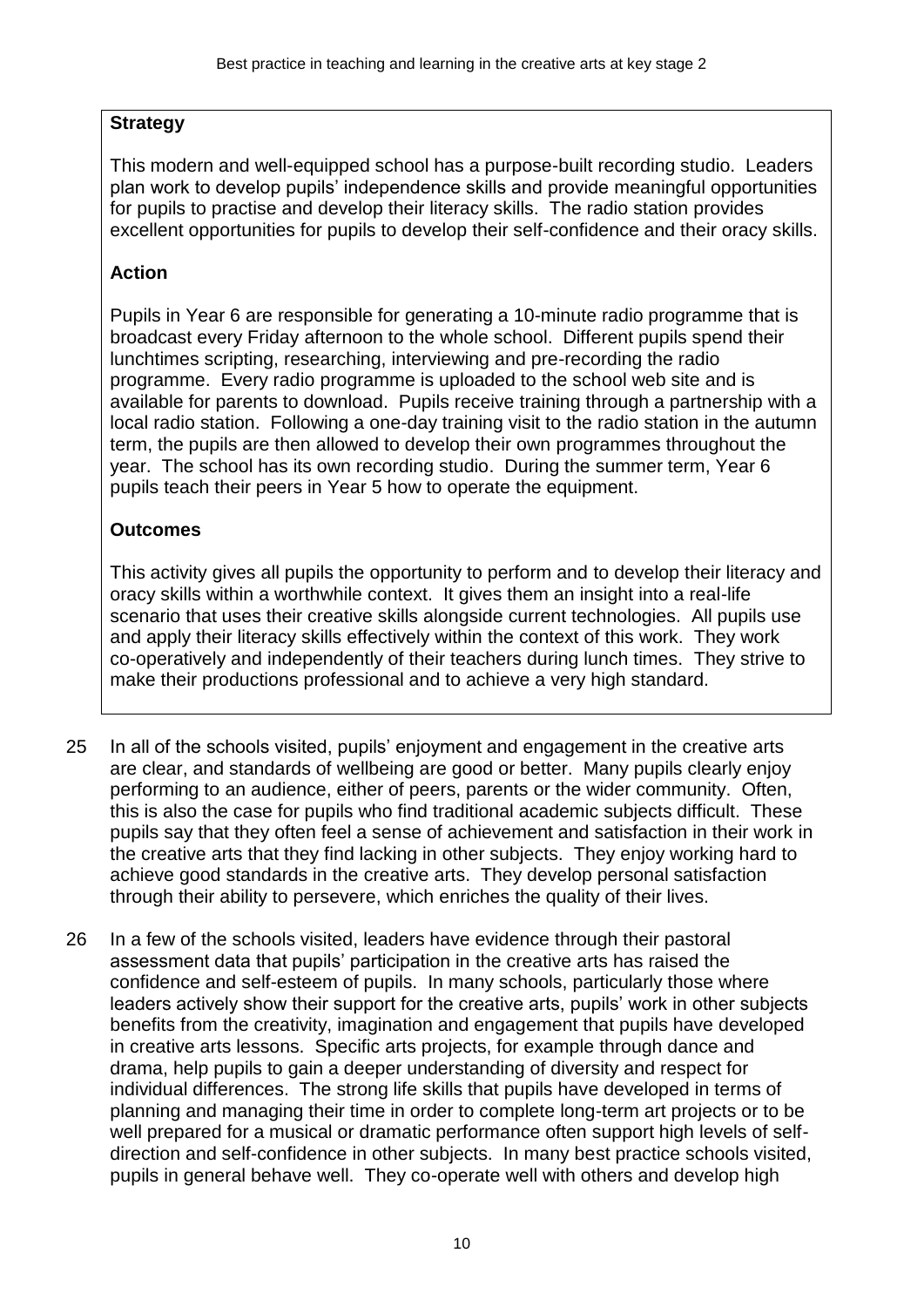levels of self-esteem and self-confidence. However, there is insufficient evidence to link these good personal and social outcomes at a whole-school level directly to pupils' strong participation in the creative arts. Nevertheless, it is clear that standards of wellbeing are often good in schools where teachers and leaders nurture all aspects of their pupils' development effectively, including through well-focused provision for the creative arts.

27 In a very few schools, leaders have identified the impact of creative arts projects on improving attendance for targeted groups of pupils. These leaders attribute the improvements to pupils' engagement with school activities, such as the creative arts. Many pupils identify that they attend school more regularly when they are working towards a performance, production or exhibition.

### **How taking part in dramatic productions can improve pupils' attendance**

### **Context**

Fenton Primary School is an English-medium primary school in Haverfordwest, Pembrokeshire, with 427 pupils on roll. About 39% of pupils are eligible for free school meals, which is well above the national average. About 30% of pupils have additional learning needs. This is above the national average. Over the past four years, pupils' attendance is consistently above the median when compared to similar schools.

## **Strategy**

The school has identified that the creative arts have a positive impact on pupils' wellbeing and broadens their horizons, particularly for those pupils from poorer families. The school has established a successful choir and orchestra. Leaders seek out ways to broaden pupils' opportunities to become involved in the arts.

## **Actions**

The school are taking part for the first time in an annual national Shakespeare festival for schools. Leaders have identified a teacher and teaching assistants to lead the project. They receive training from a national organisation. Year 5 pupils are involved in rehearsing and performing scenes from The Tempest. Teachers and teaching assistants deliver well-focused rehearsals during and after the school day.

### **Outcomes**

Nearly all pupils work hard to make good, and in some cases excellent, progress especially with their oracy skills. Many of the pupils involved in the festival have improved their attendance significantly, and none has worse attendance, when compared with the previous term. Pupils say that this is because they want to be present for the rehearsals and are looking forward to the performance on stage.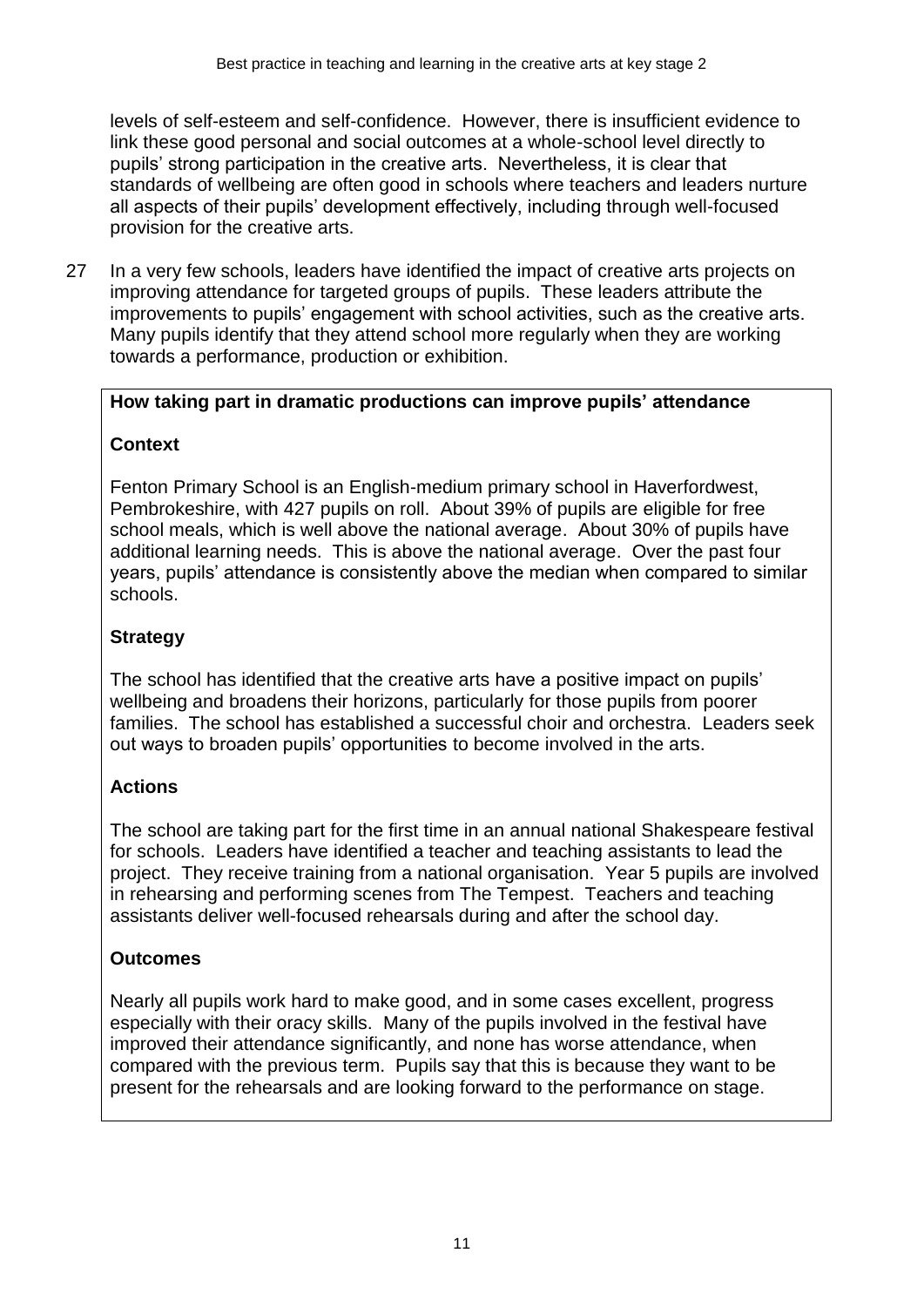## **Provision**

#### **Curriculum provision and organisation**

- 28 Most of the best practice schools allocate between a day and two days a week to creative arts activities. They normally spread this time over the week. This provides an appropriate amount of time to cover the requirements for the creative arts in sufficient depth. In many schools, the allocation of time for the creative arts changes through the school year, often depending on whether there is a forthcoming performance. In a few schools, aspects of the creative arts are taught in condensed blocks of time, for example, devoting every afternoon for a week exclusively to an art and design project. This makes efficient use of the limited time available. However, in the random sample involved in the survey questionnaire, most schools devote less than a day per week to the creative arts.
- 29 The creative arts are taught as separate, individual, timetabled subjects in many of the schools visited or responding to the survey. All of the schools timetable music specifically, and by Year 6, music is taught by a teacher with specialist skills and knowledge in half of the schools. A few schools use a specialist teacher for art and design and dance, mainly in Years 5 and 6. For other creative arts, such as drama and creative writing, in most schools the class teacher delivers the lessons to their pupils, whether or not the teacher is a specialist.
- 30 Schools make various arrangements to deliver the creative arts. These may include teachers exchanging classes for particular subjects, or using the skills of part-time teachers during class teachers' planning, preparation and assessment (PPA) time. A few schools engage specialist agencies to deliver all or part of the creative arts curriculum, especially for music and dance. In the best examples, these arrangements make good use of the available teacher expertise to ensure that all pupils have their full entitlement to all of the creative arts. However, this is not always the case. For example, in most schools, all pupils experience dance regularly, as part of the curriculum for physical education. In a very few schools, a specialist teacher delivers dance, exclusively as an after-school club, for only those who choose to take part.
- 31 The different creative arts receive variable priority in the curriculum depending on staff expertise, and this often accounts for pupils' varying standards. For example, in schools where a confident, talented musician leads the creative arts, pupils often achieve higher standards in music than in dance, drama or art and design, and they spend longer in music lessons of good quality. The school may be well respected in the locality for its music provision and, as a result, take part in many local showcase opportunities. In other schools, where an art and design specialist leads the creative arts, art and design receives more curriculum prominence and, as a result, pupils achieve higher standards and wider opportunities in art. Even in the largest primary schools visited (in excess of 600 pupils with a total of 60 staff), hardly any pupils achieve better-than-expected standards across all four of the art forms.
- 32 Overall, the provision for the creative arts in schools depends too much on whether there is a teacher on the staff with specialist skills, knowledge and enthusiasm for a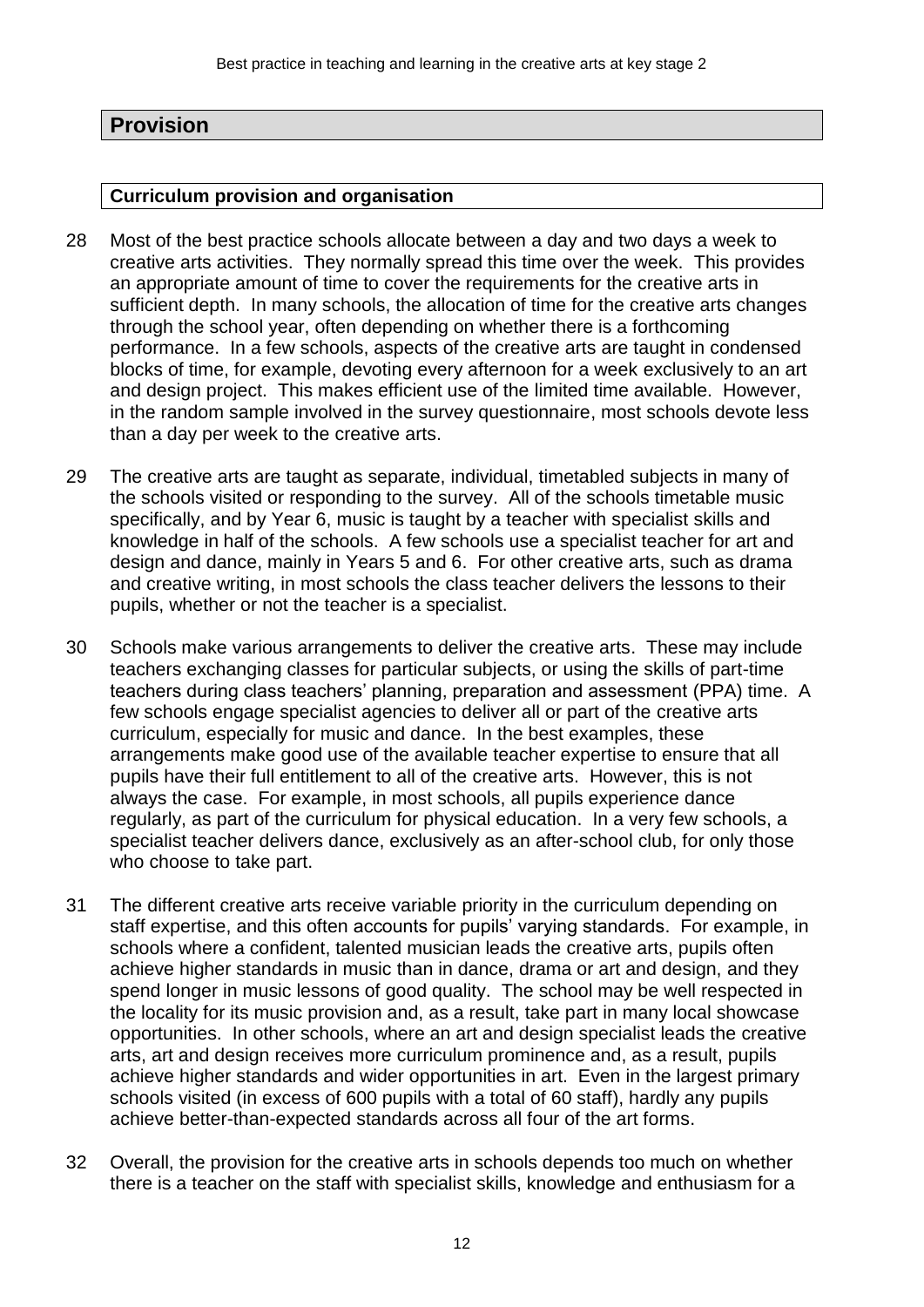creative art. While this often secures high standards in one area of the creative arts, it often does not secure high standards in all. The curriculum for the creative arts relies too much on chance and not enough on secure curriculum planning that ensures that all pupils receive a broad experience of the creative arts.

33 Most of the schools visited and surveyed use a thematic curriculum to some degree. This is where subjects are grouped together in topics so that pupils can make links between their learning. Although different subjects may be timetabled separately, there is a theme running through pupils' learning over a period of time, such as The Second World War or Wonderful Wales. Teachers provide worthwhile planned opportunities for pupils to enrich their understanding of the theme through dance, drama, music and art. However, on occasions, this breadth of experience is at the expense of developing pupils' skills progressively in the creative arts subjects. As a result, although pupils experience a suitable range of art forms to enhance their understanding of the theme, the work that they complete in their creative arts lesson is often not challenging enough, particularly for more able pupils.

### **Using the haka as part of a topic which helps pupils to make links in their learning**

## **Context**

Pillgwenlly Primary School is a large inner city school of 681 pupils serving a multiethnic population in Newport. Around 41% of pupils are eligible for free school meals, and approximately 40% of pupils have additional learning needs. These proportions are much higher than the national average.

## **Strategy**

The school's leaders promote the arts as a means of celebrating cultural and linguistic diversity within the school and wider community. Teachers' thorough planning for the arts ensures that all pupils have a wide and progressive experience. Leaders also take good account of different groups of pupils whose circumstances may make them vulnerable to under-achievement. In particular these include pupils with limited or, in the case of new arrivals to the country, no English, who are immediately included in the practical activities and can participate on an equal footing with their peers. Additionally, leaders consider that the arts help more withdrawn pupils with social or emotional difficulties to grow in confidence, as a result of participating and working collaboratively in groups.

## **Action**

Year 6 pupils study the topic of 'Islands', which involves reading about myths and inventing their own heroes. The class watch a recording of the haka battle dance performed by the New Zealand rugby team and discuss the cultural importance of this ritual. They analyse different features of the performance including the important role of body positioning, movement, sound and facial expression in order to plan their own battle dance sequences.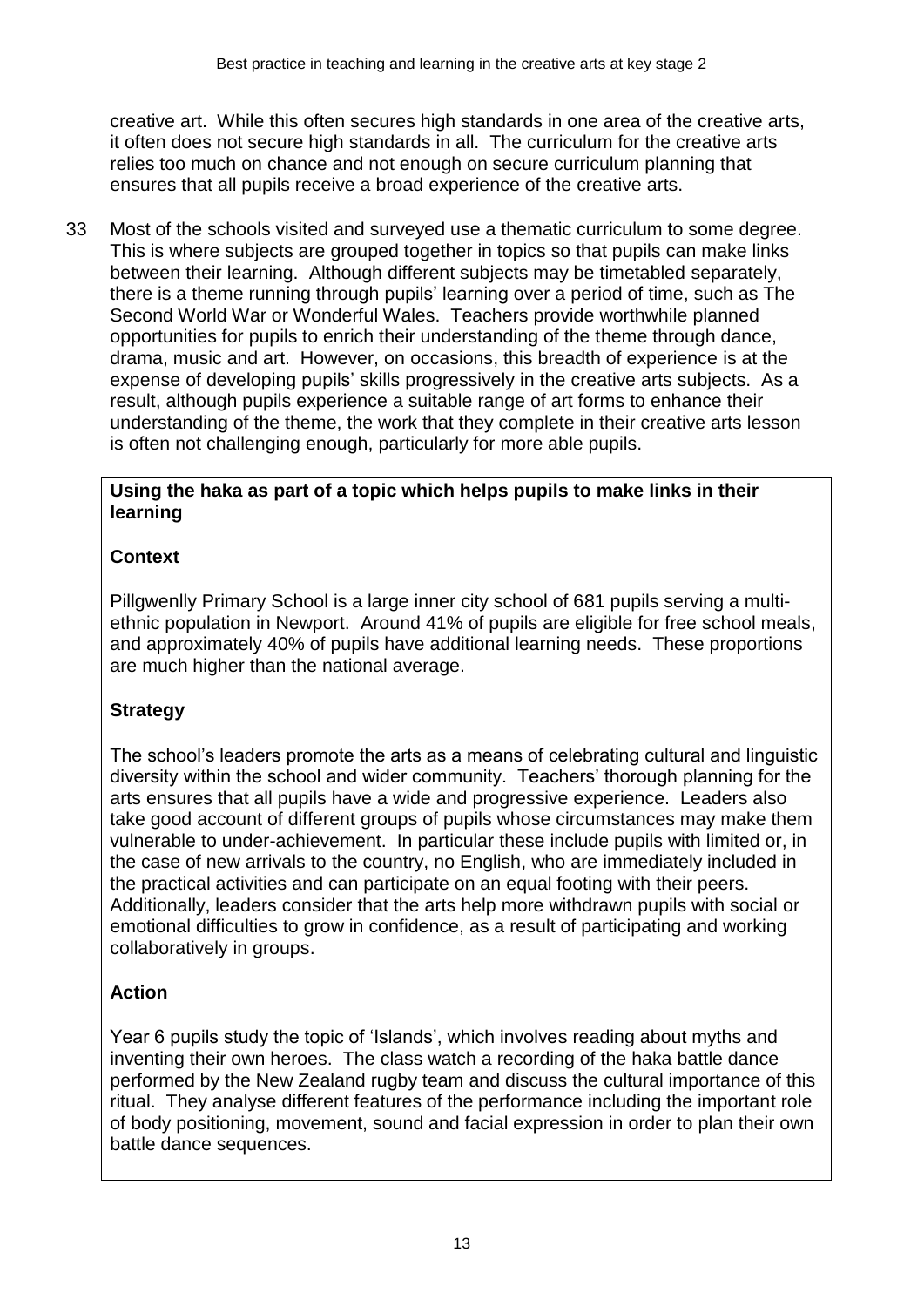After a lively warm-up session, pupils work in groups of four or five to plan and rehearse their own battle dances. Within the session, pupils have the opportunity to perform their work and to receive feedback from their peers as well as from the teacher. They then have an opportunity to try out fresh ideas and to incorporate the suggested improvements into their subsequent attempts.

## **Outcomes**

All pupils participate enthusiastically in this lesson. They apply themselves with confidence, discipline, energy and enthusiasm. They have a clear idea of what they are trying to create and discuss a range of features and success criteria that would make their dances effective. Throughout the lesson the teacher takes opportunities to draw out appropriate words and phrases from the pupils to describe movements and gestures. As a result, the lesson makes an excellent contribution to pupils' oral language development, including the significant proportion of pupils for whom English is an additional language. Pupils show good ability to work as teams and discuss, exchange ideas, negotiate and plan collaboratively. They show growing confidence and inventiveness in rehearsal and make good progress by the final performances at the end of the lesson.

34 Nearly all of the schools visited show that it is possible to teach the creative arts well within the primary curriculum. They can teach literacy and numeracy effectively, as well as providing rich experiences in the creative arts. In these schools, teachers plan imaginatively and create innovative, challenging opportunities for pupils to use and apply their developing repertoire of skills, across subject boundaries. However, in half of the schools surveyed the amount of time devoted to the creative arts has declined recently, although in half there has been no change. A minority of schools claim that the recently-introduced National Literacy and Numeracy Framework (LNF) has limited the time and resources available for the creative arts. They consider that there is too strong a focus on the written aspects of literacy and numeracy, and, as a result, they find it hard to justify time for the creative arts. These schools do not fully appreciate the wider role of the creative arts in developing pupils' wellbeing and confidence, which in turn supports the development of pupils' literacy and numeracy skills.

## **Giant Winter**

## **Context**

Milford Haven Junior School in Pembrokeshire is an English-medium school for pupils aged seven to 11. There are 347 pupils on roll. Approximately 29% are eligible for free school meals, which is above the national average. Around 31% have additional learning needs, which is above the national average.

## **Strategy**

Music is pivotal to the curriculum and a whole-school priority. It underpins other lessons and is not a 'bolt-on' feature of the provision. Music is used across all curriculum topics. It enables pupils to make links in their learning. The school believes that barriers pupils may have in literacy can be overcome through music. For example, pupils understand and illustrate the language of poetry through their musical compositions.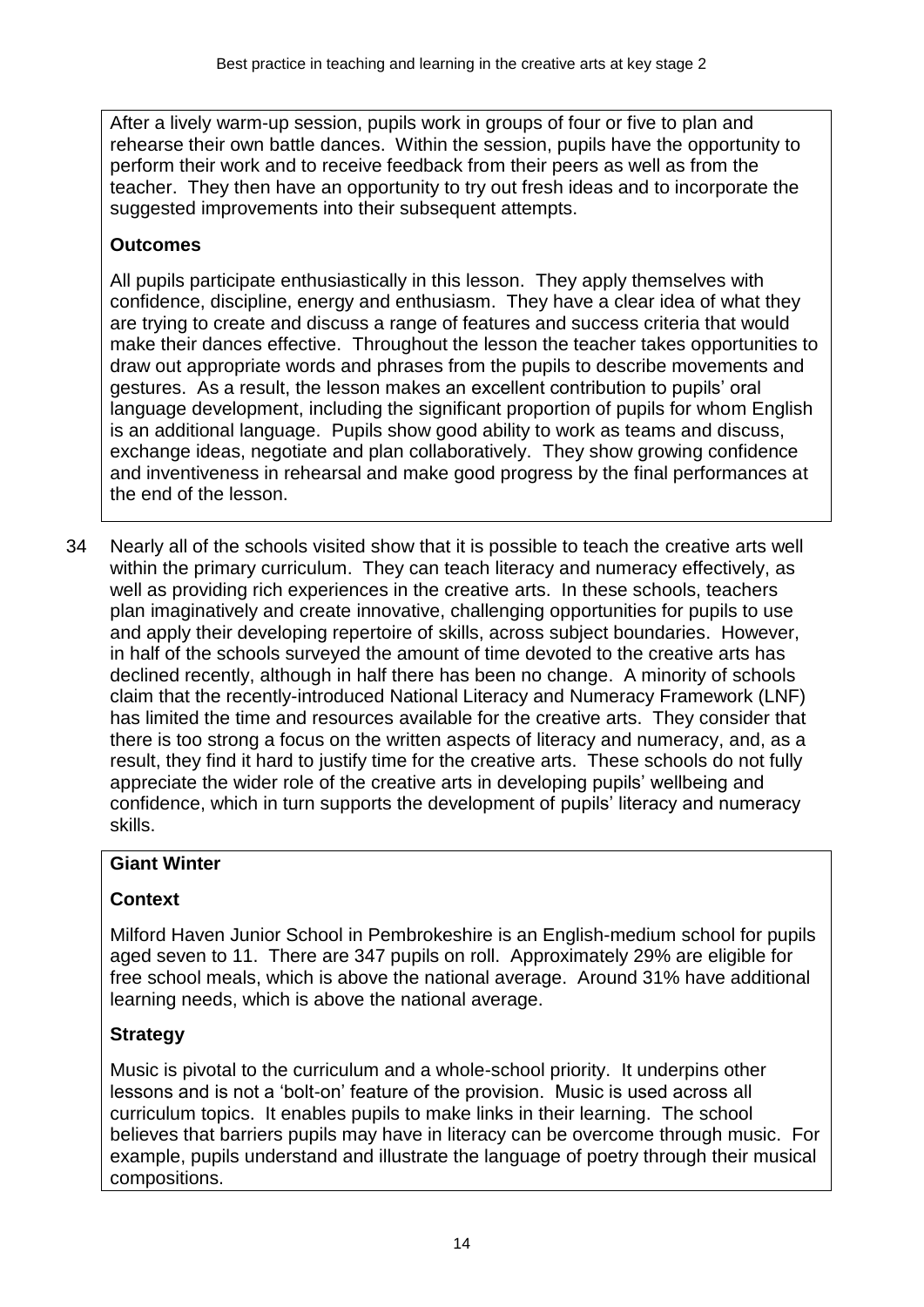### **Action**

Year 6 pupils study the poem 'Giant Winter' by John Foster as part of their literacy lessons. In music, they listen to a range of music about winter. The teacher focuses their listening well by giving the pupils captions and titles which they match to the compositions they hear. Pupils justify their answers in discussion by referring to their listening.

Pupils then create their own musical compositions to follow the structure of the poem they have studied. Pupils represent the poetic imagery using instruments, for example drumbeats to depict the battle between winter and spring, glissandi on glockenspiels and xylophones for 'shivering trees' and 'ripples cold muscles of iron', screeching strings for 'gripping talons of ice' and a cowbell clock to portray how 'he watches and waits til it's time to renew the battle again'. Pupils use appropriate technical language to describe the musical elements that they use, for instance, crescendo and decrescendo to describe their varying dynamics, accelerando and rallentando to identify changing tempo, and legato or staccato to articulate musical phrases.

Finally, all pupils listen respectfully as their peers perform their compositions. They listen attentively because they know the poem that the music represents well. They offer each other constructive criticism and well-earned praise, and 'borrow' good ideas that they hear to improve their own work.

### **Outcomes**

Pupils' positive attitudes to music enable them to visualise and access some difficult poetic imagery and so improve their understanding of the poem. The teacher identifies individuals who struggle to succeed in literacy but shine in music, and helps these pupils to make the link in their learning in subsequent literacy lessons. The school identifies that music supports pupils' listening, thinking and decision-making skills, and develops their ability to work as a member of a team.

In addition, leaders target pupils from deprived backgrounds and support them to access instrumental tuition, for example providing an instrument using the school's pupil deprivation grant, and providing early opportunities for them to perform through the school's band.

35 Many schools visited make very good use of ICT to enhance pupils' learning in the creative arts. They provide opportunities for pupils to practise their ICT skills effectively, using a good range of programmes and applications. In many schools, pupils use portable tablet devices efficiently to record their work in the creative arts. Adults support pupils well to review, evaluate and improve their performances, for example in dance and drama. In music lessons, many pupils compose using popular applications. When used well, these applications provide a platform for many pupils to produce a wide variety of professional-sounding compositions, which sustain and develop musical ideas effectively. In many art and design lessons, pupils research artists' works quickly and efficiently using tablet computers. When teachers direct this work well, it is extremely powerful in enabling pupils to assimilate many examples of a particular style in a short time. In a few schools, pupils use video editing applications effectively to share their work with their peers and parents.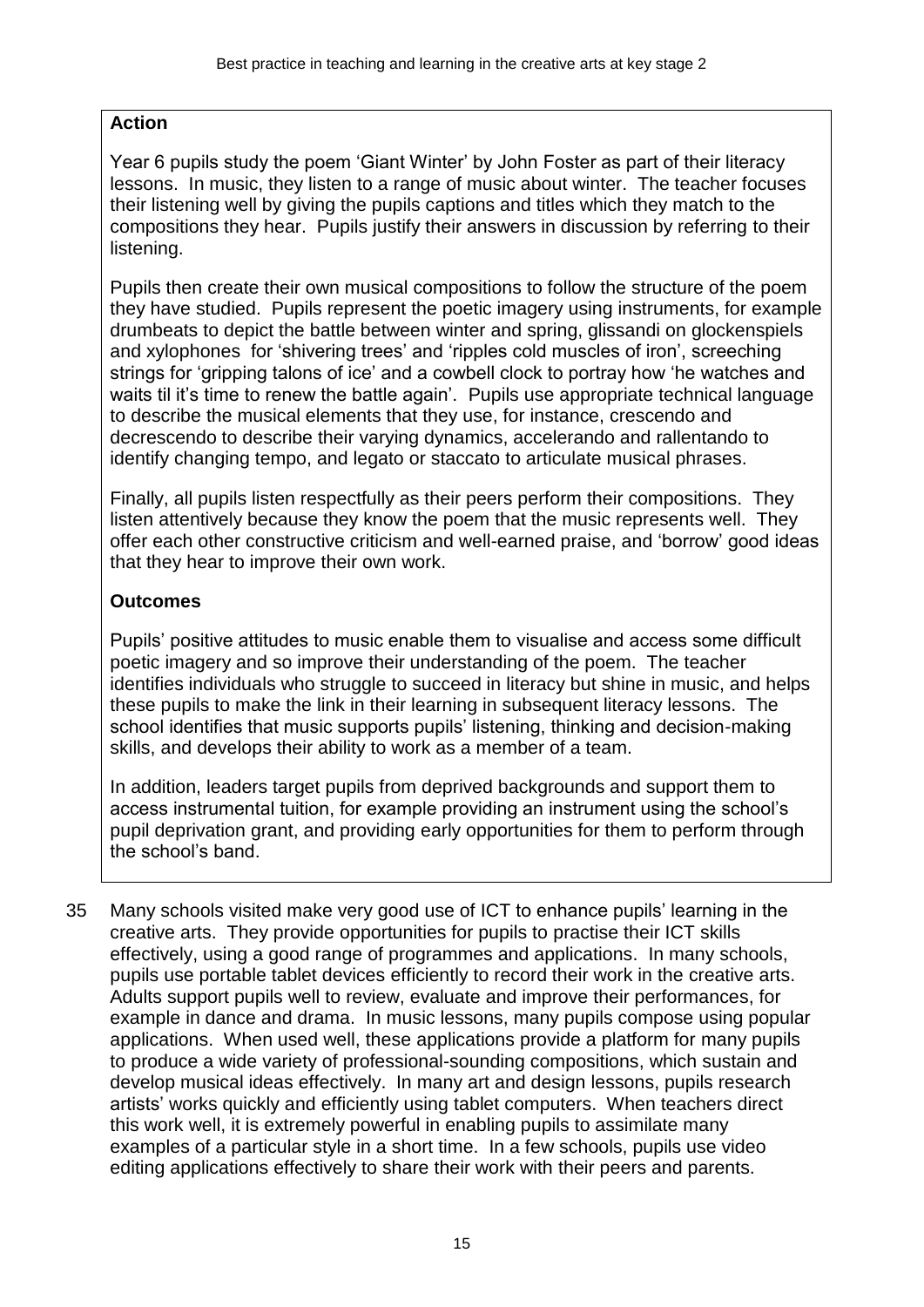### **Making a film to provide a context to develop pupils' literacy skills**

### **Context**

Rumney Primary School is an English-medium primary school in Cardiff with 483 pupils on roll. The proportion of pupils eligible for free school meals is 16%, which is below the national average. The proportion of pupils identified with additional learning needs is 26%, which is around the national average.

### **Strategy**

Teachers at Rumney Primary School are proud of the school's longstanding tradition in the creative arts. They actively seek out ways for pupils to use their creative skills, for example using film and digital learning, alongside the literacy and numeracy framework.

### **Action**

Pupils in Year 6 create their own action films. Working in groups, they write, edit, learn and rehearse the playscript. They cast and direct the film. They edit their performances using hand-held tablet computers and media applications. They write the music to accompany parts of the film and create advertising posters, slogans and straplines. They evaluate each other's work and present the finished films to an audience of parents and friends at an open afternoon. The teacher devises additional individual challenges to ensure that pupils build on their literacy skills progressively.

### **Outcomes**

Pupils are excited and engaged by the project. They have a common purpose and incentive to achieve high standards in many subject areas. For example, they make good use of their ICT, music and art skills to create an integrated, multi-media end product to celebrate. Nearly all pupils make good progress in their oracy. Almost all pupils say that they enjoy writing collaboratively, and most pupils' standards in writing are at or above the expected level. The very few pupils who have standards below those expected are supported well, by a skilled teaching assistant. As a result, nearly all pupils develop perseverance in writing a longer piece of work.

36 A majority of schools visited find imaginative opportunities to engage pupils in the creative arts while providing a motivating and purposeful context for pupils to develop their enterprise, business and numeracy skills. Often these activities involve creating and making goods for sale, for example at a Christmas fair, charity event or in partnership with a local business. In addition to designing and making the goods, pupils work out the cost of the materials and consider profit and loss when negotiating a final price for the product.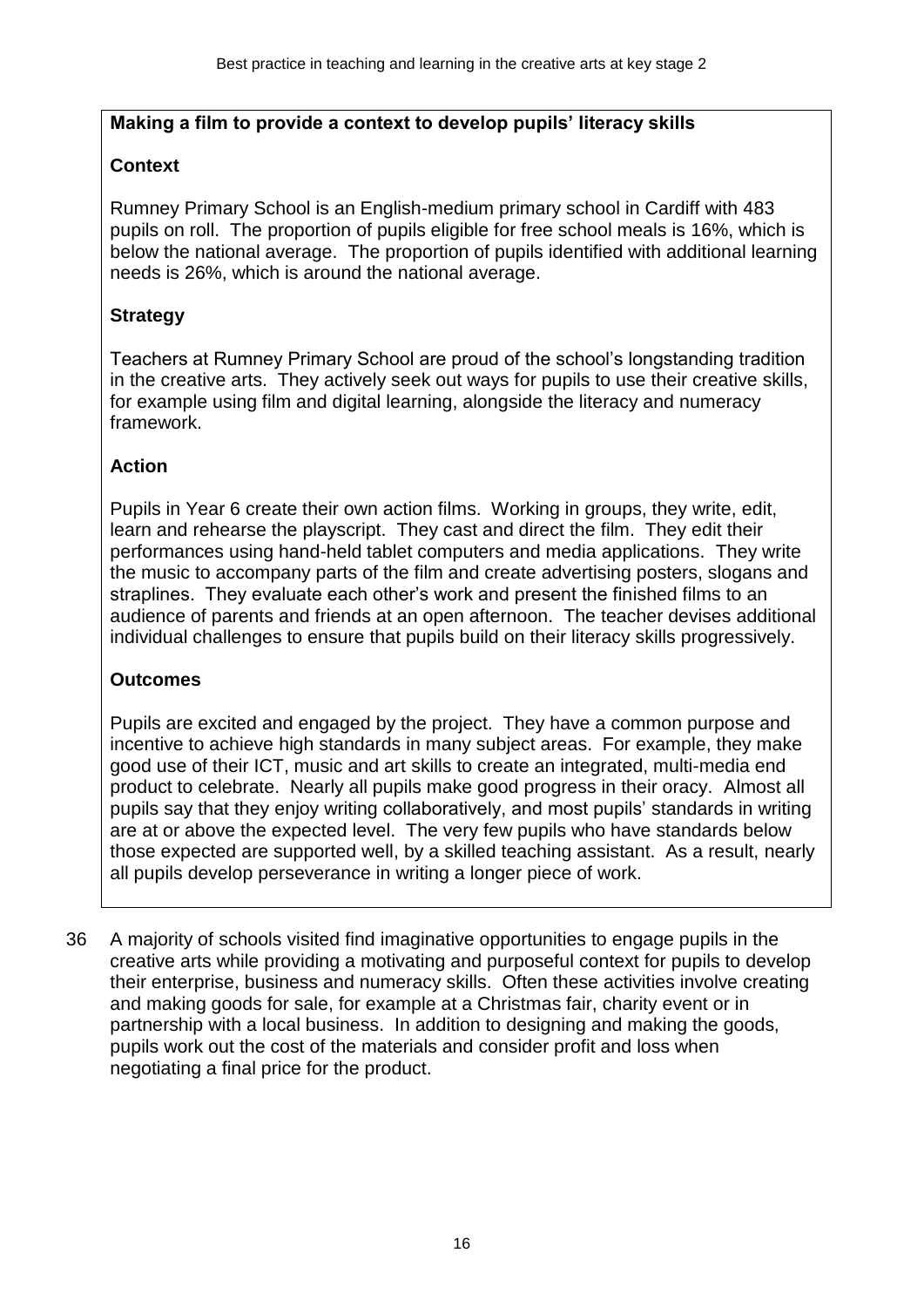#### **Encouraging pupils to be creative entrepreneurs**

### **Context**

Ynystawe Primary School near Swansea is an English-medium school with 202 pupils on roll. About 8% of pupils are eligible for free school meals, which is well below the national average. The proportion of pupils identified as having additional learning needs is in line with the national average.

### **Strategy**

Much of the school's work emanates from their involvement in a project, called 'The Leonardo Effect'. This stems from work undertaken with St Mary's College in Ireland. The aim of the project is to link learning about art and science<sup>5</sup>. Teachers make excellent use of the local area as a resource to develop the creative arts, for example drawing on the local history of copper mining. The school has created its own museum which it uses well to support thematic teaching. Leaders routinely share their expertise and innovative approaches to curriculum management, particularly in relation to the creative arts, within the cluster, the local authority and further afield.

### **Action**

Most pupils participate in after-school or in-school clubs which combine a variety of aspects of creativity and innovation. These are run voluntarily by teachers, and supported by additional adults from the school community. For example, members of the school's enterprise group recently designed and made clay plates, which have been sold in the National Waterfront Museum, local craft shops and in school. Pupils' work has recently been exhibited in the National Gallery in London and in the National Waterfront Museum in Swansea.

### **Outcomes**

 $\overline{a}$ 

The development of enterprise projects has enabled pupils to build their collaborative and organisational skills to a high level and this has had a positive impact on creating good levels of self-esteem and confidence. Pupils' involvement in many whole-school creative activities has a positive impact on standards attained in the creative arts and has created a whole-school ethos of working together towards a common goal. Leaders' approach to the curriculum has had a significant impact on improved achievement in the creative arts, especially in art.

37 Many schools visited use the creative arts very effectively to include pupils with additional learning needs, for example by including pupils from learning resource classes. They ensure that these pupils have appropriate opportunities to participate in arts activities with their peers in mainstream classes. In a few schools, pupils who are unable to sing conventionally join the choir by signing<sup>6</sup>, and this mode of communication is copied by other pupils. A few schools also make good use of signing to support whole-school singing activities. In many schools, teachers find

<sup>&</sup>lt;sup>5</sup> 'Further information on the school's work on 'The Leonardo Effect' is available on its website: [https://swansea-edunet.gov.uk/en/schools/ynystawe/Pages/The\\_Leonardo\\_Effect.aspx](https://swansea-edunet.gov.uk/en/schools/ynystawe/Pages/The_Leonardo_Effect.aspx)

<sup>6</sup> Using sign language to communicate the words of a song, in time to the music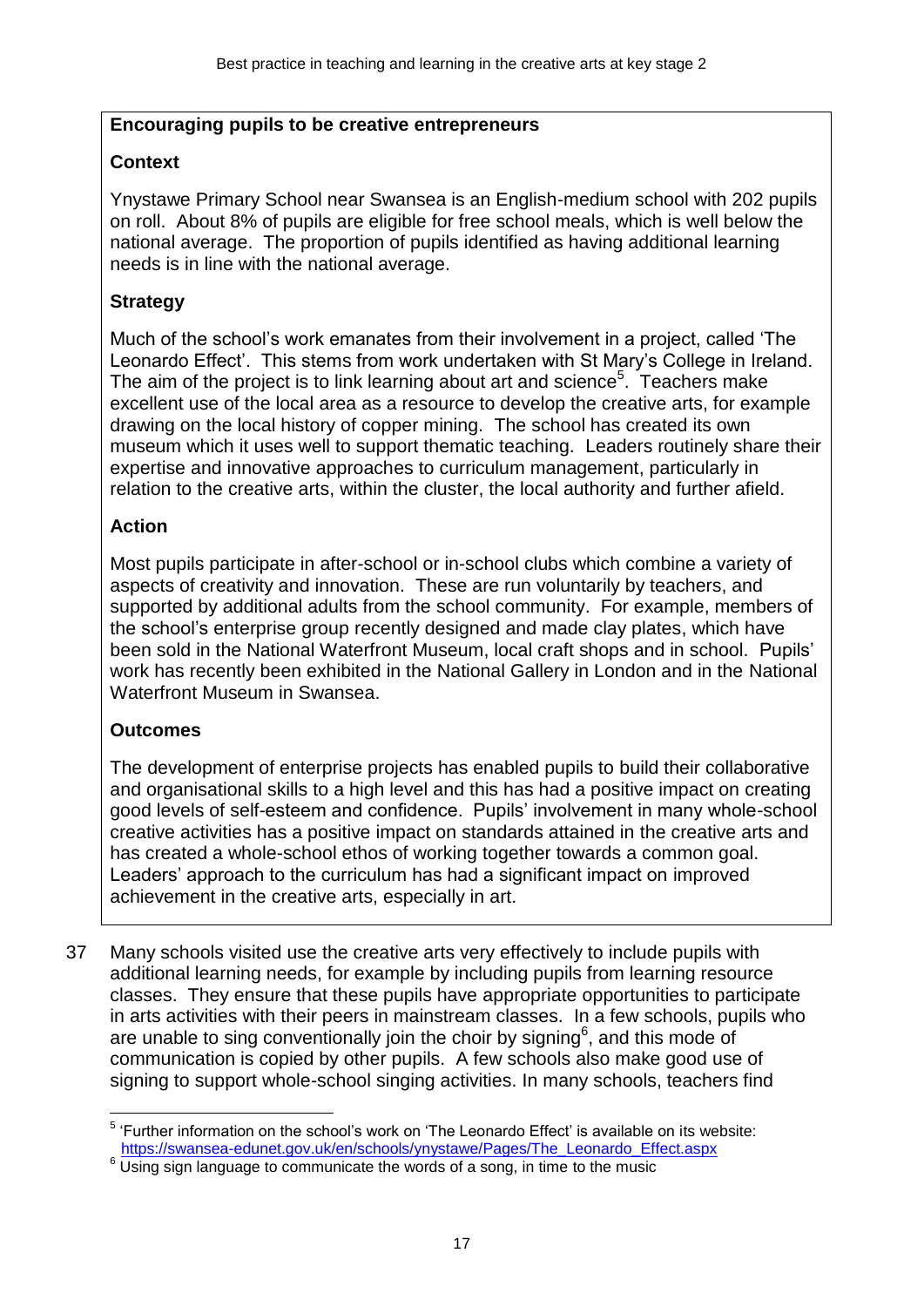imaginative and ingenious ways to include pupils with disabilities in dance lessons. This level of inclusion creates a school culture of tolerance, an understanding of individuals' differences and a sense of corporate identity. It also often provides valuable opportunities for all pupils to experience the spiritual dimension of the creative arts, through making a small individual contribution to a much greater and tangibly successful whole.

### **Sing and be happy**

### **Context**

Tywyn Primary School in Sandfields in Neath Port Talbot is an English-medium school with 460 pupils on roll. About 31% of pupils are eligible for free school meals, which is above the national average. The proportion of pupils identified as having additional learning needs is 49%, which is well above the national average.

### **Strategy**

Leaders within the school believe in the power of community singing. All children take part in the weekly whole-school singing sessions. Leaders take great care to include all members of the school community. For example, a few pupils who attend the specialist teaching facility sign rather than sing. Leaders believe that singing is a valuable, inexpensive resource which has a very positive impact on all pupils' wellbeing.

### **Action**

The weekly sessions are led by the deputy headteacher, who is a confident musician. Older pupils operate the technology to provide words, microphones and backing tracks, and lead part-singing and rounds. Pupils sing and enjoy a wide repertoire of songs, including Welsh folk songs, nonsense songs, contemporary ballads and popular music, rounds, and traditional songs. The leader ensures that the tessitura<sup>7</sup> of the repertoire is well matched to children's voices, and the songs are not too wordy for younger pupils to read or remember. Where appropriate, all pupils learn to sign and sing the words.

### **Outcomes**

Pupil surveys identify that singing makes a valuable contribution to pupils' happiness and enjoyment of school. Leaders identify that the whole-school sessions improve pupils' behaviour, concentration, listening skills and co-operation, and that this positive impact continues in the classrooms after the singing sessions. All pupils take part. As a result, singing makes a valuable contribution to promoting a whole-school, inclusive ethos. All pupils hear and respond to technical musical vocabulary, for example to describe tempi and dynamics. Older pupils develop their leadership skills in conducting singing and leading parts. Individual pupils sing solo parts in front of the school and this develops their self-esteem and confidence very well.

 $\overline{a}$ 7 The general range within which most notes of a vocal part fall, as opposed to the musical compass or range which may include occasional higher or lower notes.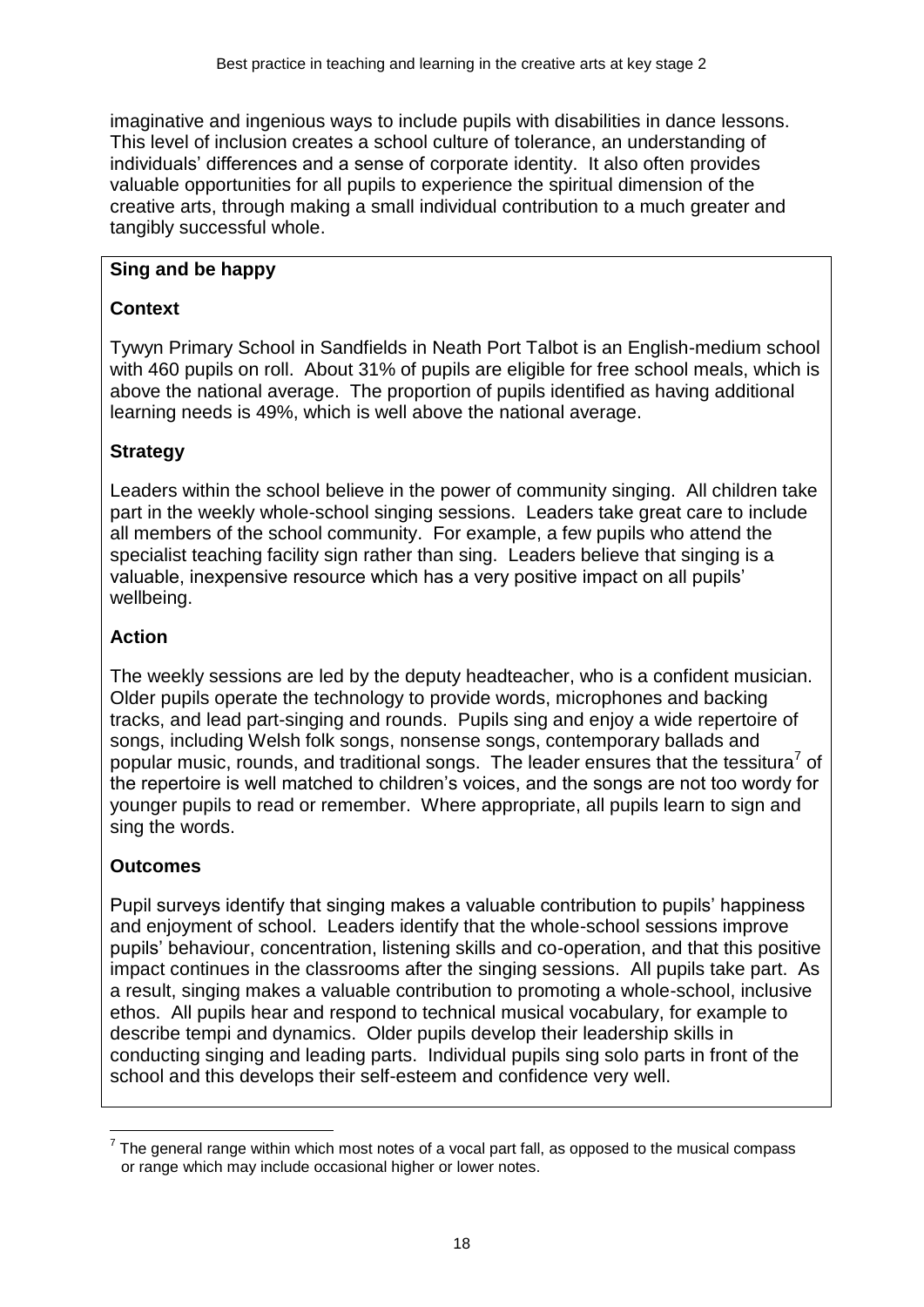38 A few schools visited make good use of music therapy sessions with pupils who have social, emotional or behavioural needs, or who are in danger of becoming disaffected with school. These small group sessions are normally targeted at pupils who may be disengaged or have concentration or communication difficulties. They are usually led by specially trained musicians, who often have teaching experience working with pupils who have additional needs. In the best examples, schools visited have clear and measurable evidence of the positive impact of music therapy sessions, for example on improving engagement and attendance, although in a minority of schools, leaders have not collected or analysed data to show the full impact of their work. Pupils say that they enjoy the sessions very much and feel more confident in their other lessons as a result.

## **Music therapy supports behavioural and emotional wellbeing**

## **Context**

Christchurch (C.I.W.) Voluntary Aided Primary School is an English-medium primary school in Swansea, with 136 pupils on roll. About 14% of pupils are eligible for free school meals, which is below the national average. The proportion of pupils identified with additional learning needs is around 30%, which is above the national average.

## **Strategy**

Pupils with emotional or behavioural problems are given the opportunity to take part in music therapy. Children are encouraged to explore their feelings through music and learn strategies for managing their own behaviour.

## **Action**

A part time music therapist/ teacher works regularly with a group of vulnerable pupils who have behavioural, emotional and social difficulties or pupils who have recently come to the country and have low levels of language acquisition. The therapy aims to enable pupils to deal with their difficulties and give them increased confidence and improved self-esteem, which in turn impacts on attainment and levels of engagement. The pupils observed used handbells to work towards a group performance for a Christmas concert.

## **Outcomes**

All of the pupils clearly enjoy the group and engage well with the teacher. Nearly all pupils could follow the graphic notation unaided, keep in time and play the correct rhythm. They knew not to play during the rests. All of the pupils were confident performers. Around half were able to self-correct if they made a mistake. One pupil was able to direct the others unaided and to read ahead in the score.

Pupils' standards in wellbeing were above those expected for their age. This is all the more remarkable because the targeted pupils have behavioural, social and emotional problems. One pupil said that playing the bells 'make me calm when I think I am getting angry about football at playtime'.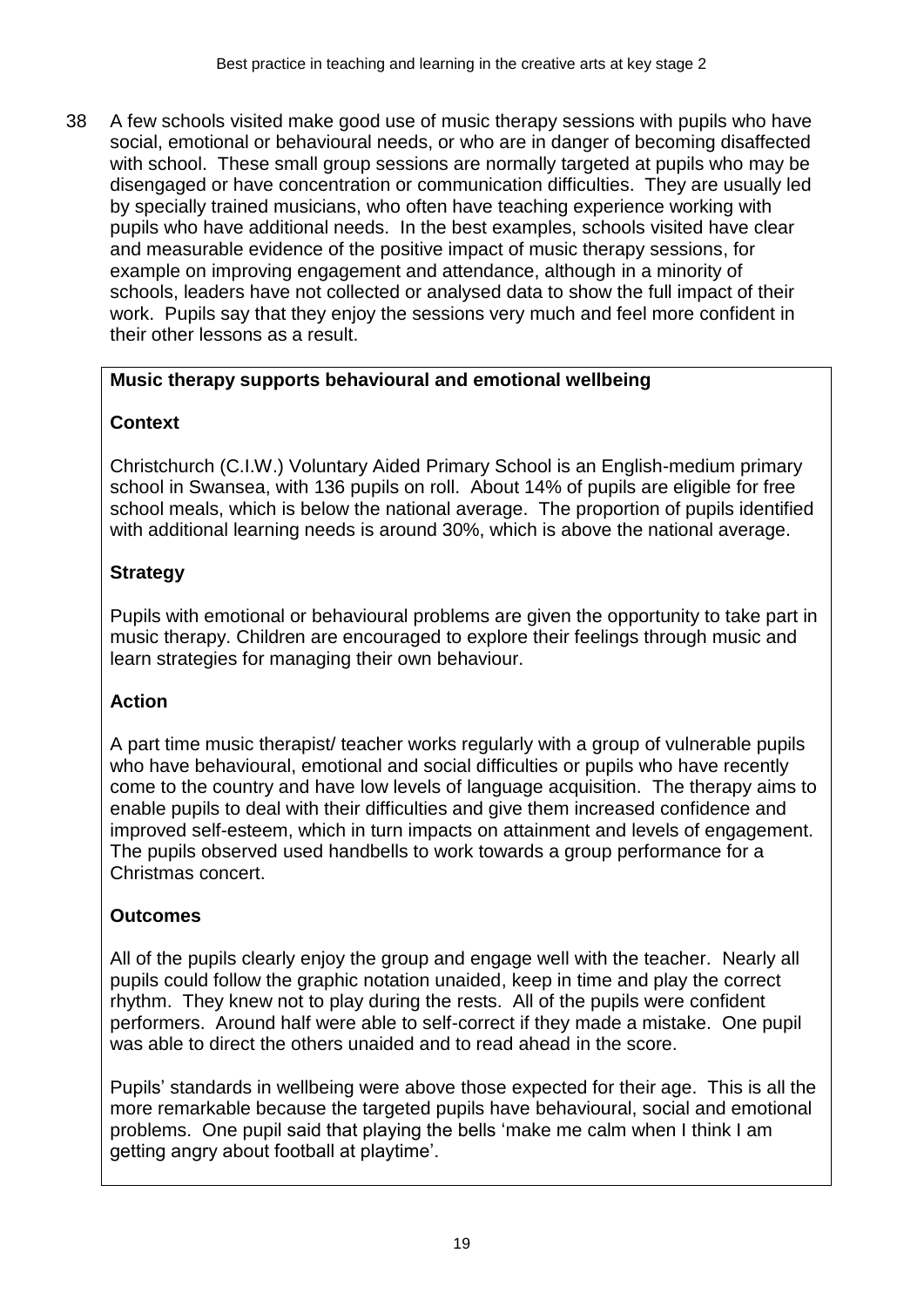The school has baseline data and measures the intervention's impact over time on improving pastoral outcomes, and also improving academic success. This shows that the majority of pupils who take part regularly exceed expectations and make between two and three levels progress in the core subjects over key stage  $2<sup>8</sup>$ 

### **The quality of teaching**

- 39 Pupils' standards in all creative arts are highest where lessons are taught by good teachers who are also specialists in one of the creative arts. In the best lessons observed, confident and knowledgeable teachers demonstrate and expect high standards in their arts specialism. They know what pupils need to do next in order to improve, and they give pupils constructive, helpful feedback. These teachers make good use of well-planned activities which build on each other progressively and seamlessly. They intervene skilfully where pupils' progress slows, but are not afraid to allow sufficient time for pupils to develop and to consolidate their newly-acquired skills before moving on to the next activity. In these lessons, pupils are enabled to make appropriate decisions and to take risks without being afraid to make mistakes. This is particularly important in the creative arts where there is no single correct response to a challenge.
- 40 In good and excellent creative arts lessons, teachers take time to explain and to model the success criteria to pupils. For instance, they make sure that all pupils have a clear understanding of what makes a good composition or a successful dance sequence. They use resources particularly well to give pupils many inspirational examples of a particular form or genre. They teach skills and techniques specific to the art form and provide rehearsal opportunities, followed by well-planned and structured opportunities for pupils to experiment and develop their own imaginative interpretation of their learning. Finally, they support pupils to review and to evaluate their learning, and to reflect on the next steps they need to take.

### **Mixing reality and fantasy to create a magical world**

#### **Context**

Ysgol-Y-Wern is a Welsh-medium primary school in Cardiff. There are 500 pupils on roll. About 5% of pupils are eligible for free school meals, and around 16% have additional learning needs. These proportions are below the national average.

### **Strategy**

 $\overline{a}$ 

The school ensures that carefully planned cross-curricular activities provide excellent opportunities for all pupils to experience a wide range of art techniques and genres. Staff work closely with established and professional artists to develop their own understanding of art. Regular art and design workshops for pupils provide worthwhile

More details of the best practice identified at Christchurch (C.I.W.) Voluntary Aided School are available at [http://www.estyn.gov.uk/english/docViewer/329347.2/music-therapy-helps-emotional](http://www.estyn.gov.uk/english/docViewer/329347.2/music-therapy-helps-emotional-and-behavioural-development/?navmap=33,53,158)[and-behavioural-development/?navmap=33,53,158,](http://www.estyn.gov.uk/english/docViewer/329347.2/music-therapy-helps-emotional-and-behavioural-development/?navmap=33,53,158)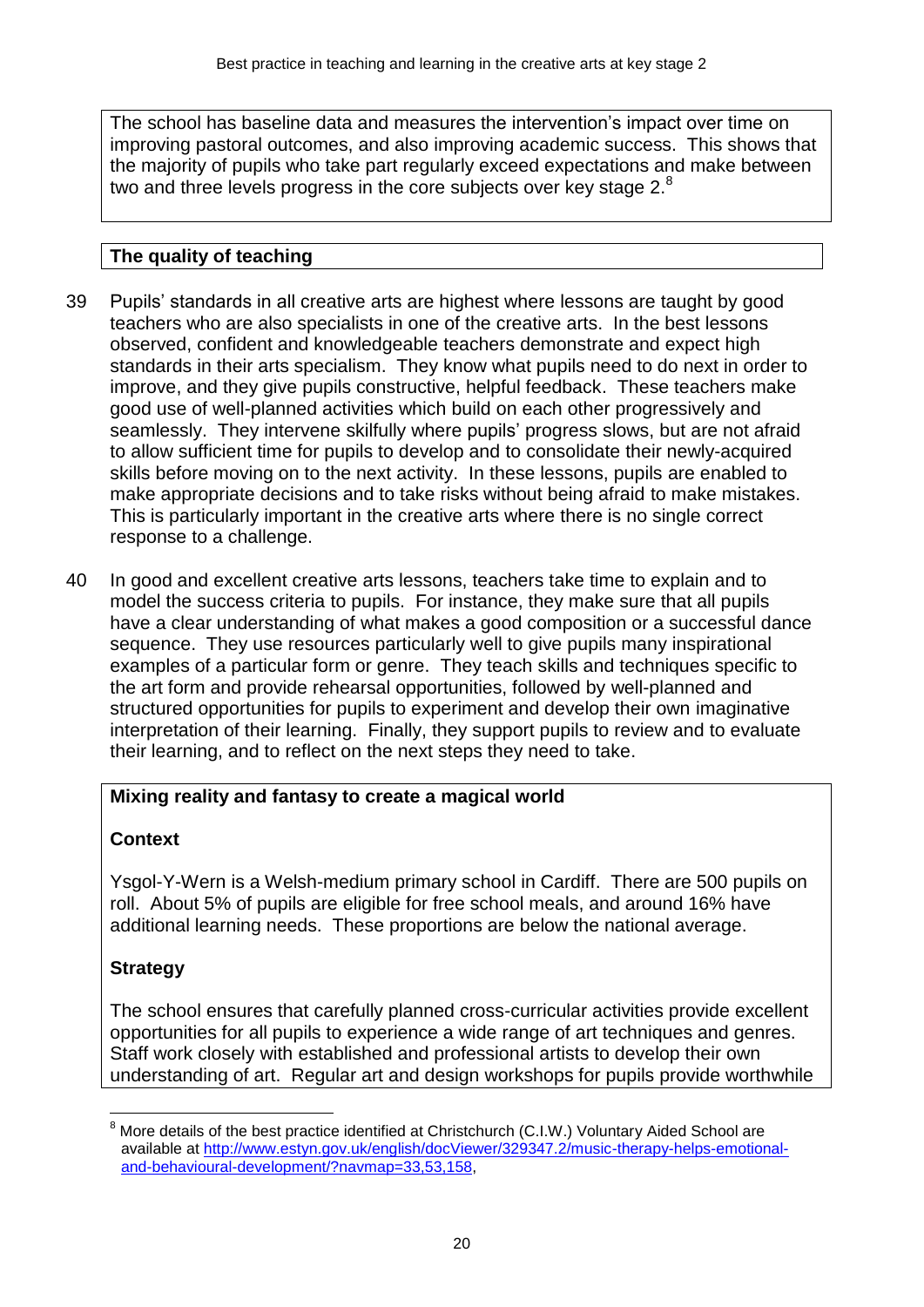training for staff on using advanced materials such as wood, metal, and glass. This enables all staff to deliver a carefully co-ordinated curriculum so that whole year group projects develop art skills through other subjects, especially history and geography. Parents are invited to join all school visits. This successfully allows parents to appreciate and understand the educational value of the visits and allows them to support their children's learning effectively.

## **Action**

Year 6 pupils studying 'Masters and Servants' visit Castell Coch to learn about Dafydd Bute and his master William Burgess.

Following their visit, pupils look at various paintings of Castell Coch, focusing on two Welsh artists, Rhiannon Roberts, and Jodie Welsh. They discuss the different approaches used by these artists and focus on tone and the quality of colour in the works. Pupils consider whether the colours were warm or cold, bright or dull, light or dim and pure. The teacher provides valuable opportunities for pupils to discuss how the artists achieve the colour tones used, by encouraging them to observe how light or dark the colours are. For example, the teacher uses a colour wheel effectively to explain that in order to lighten red, white may not be the best choice, as the resulting colour will be a shade of pink. Instead, pupils are encouraged to mix red with a light yellow in order to create a different 'hue', rather than produce a different colour completely. Pupils are consider how the artists place light or dark tones next to each other to create more complex, subtle and sophisticated paintings.

Collectively, pupils chose a character from one of the Aesop's fables. They use the techniques learnt in previous workshops to paint the lion from the story 'The Lion and the Mouse'. The teacher encourages them to consider the degree of lightness or darkness in their work, and successfully guides the pupils to tone colours 'up' and 'down' to make their completed paintings appear to be more solid or brighter.

Another particularly worthwhile project involves research into the journey of the river Taff. Carefully planned workshops with a local artist develop pupils' and staff awareness of different art techniques. Mapping skills as well as extended writing opportunities integrate with art activities to create an exciting and permanent art exhibition. This includes art as well as extended literacy works based on historical and geographical facts. The extensive historical research culminates in a creative mural of the river's journey, incorporating different elements of art techniques developed within the classes.

## **Outcomes**

In both projects, nearly all pupils extend their depth of knowledge and understanding of aspects of the history of Wales. They explore weather, water, landforms, and nature, all through artwork. Focused workshops with successful artists develop pupils' ability to make sensible choices regarding the most suitable techniques available to them in art to present their work. They collaborate extensively with peers, teachers, and artists to develop their oracy skills. The teacher provides worthwhile opportunities for pupils to challenge and question each other's views and to pay close attention to what others say before responding appropriately.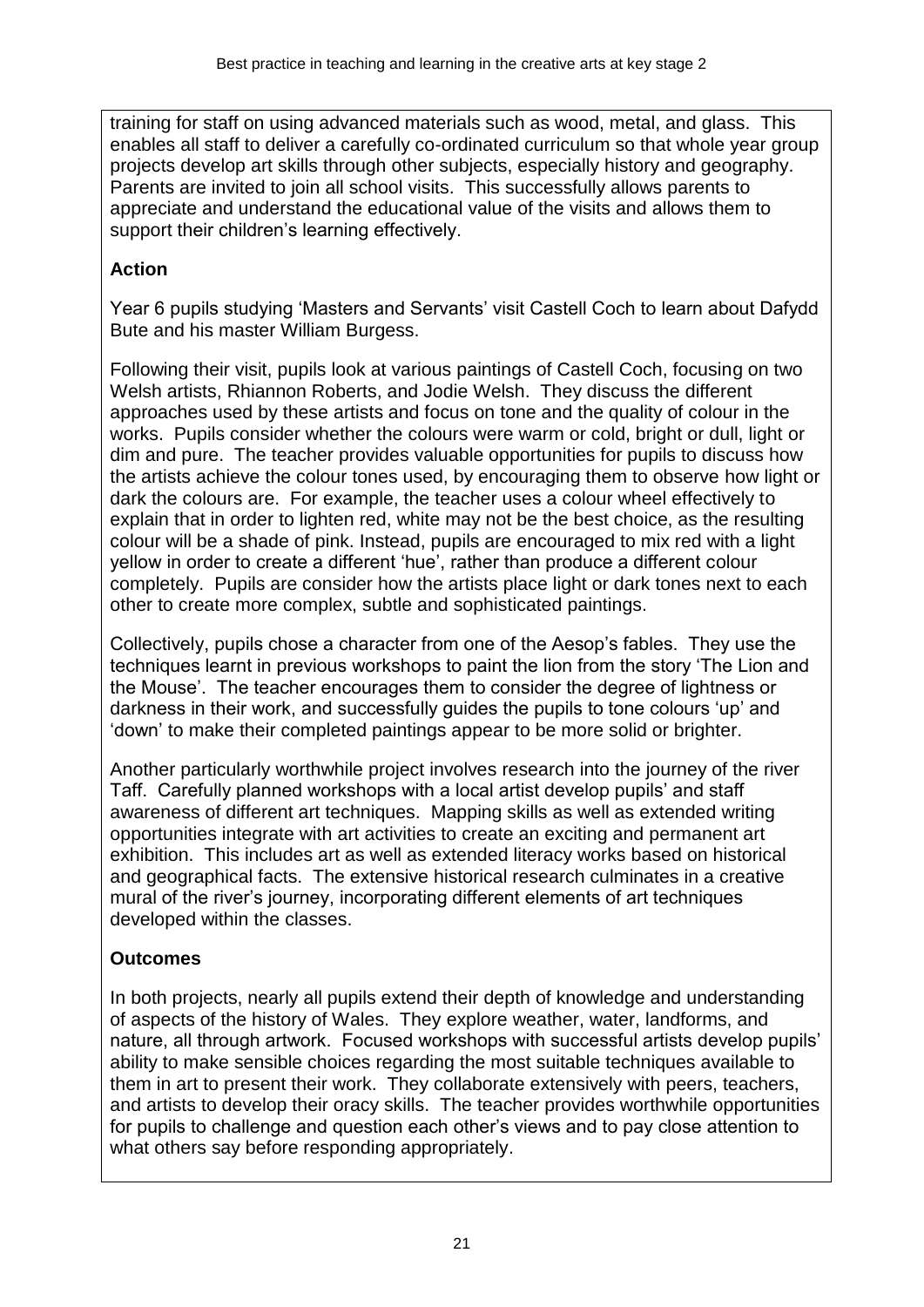The school regards creative arts as a powerful vehicle to narrow the gap between boys and girls attainment. This is supported by core data as standards of boys' oracy have improved in both Welsh and English over the past three years. This improvement is attributed to the engaging discussions pupils have during art activities. Through engaging in art activities, standards of behaviour are high as pupils develop into motivated, confident, and highly engaged individuals.

The school has a clear focus on ensuring that all displays around the school include opportunities to develop a wide range of art techniques across the curriculum. This includes all major whole school murals and wall paintings. For example, the school hall, named 'Neuadd Tir Na Nog' is a tribute to the work of Welsh author T.Llew Jones. His work is celebrated through the words of his work intertwined with pupils' paintings.

The headteacher firmly believes that every pupil leaving the school should leave a piece of art behind so that he or she becomes part of the design of the school. Many pupils enjoy opportunities to return to the school to view their work.

- 41 Where teaching is strongest, teachers have a clear, well-planned focus for pupils' learning. They make frequent use of demonstrations and modelling in the art form, but speak relatively infrequently. Where they give praise, it is often richly deserved. In good music and dance lessons, pupils often spend more time listening to music than teachers spend talking. In art and drama lessons, pupils observe and evaluate their peers' and teachers' work regularly, and spend only short periods of well-focused time listening to verbal explanations. The teacher has high expectations of all pupils to make good progress from their individual starting points. As a result, pupils are in no doubt that, as artists, they are expected to work hard, make progress and achieve their best.
- 42 Without exception in successful arts lessons, teachers convey to their pupils a passion and conviction for the creative arts. In schools where music, art and design, dance and drama are taught well, the arts are an integral and non-negotiable part of what happens in school. Classrooms are exciting, bright and vibrant learning areas. Teachers ensure that their lessons are creative and practical, and do not allow the arts to become marginalised within the demands of other school activities. As a result, pupils' learning experiences in many subjects are rich and powerful.
- 43 On the few occasions where lessons are less successful, this is often because teachers direct pupils' learning too much. In these cases, teachers lack the confidence to allow the pupils to experiment, to be creative and to make mistakes. They intervene too quickly, believing they can help pupils to get things right. In these lessons, teachers generally have a preconceived idea of a single finished product. They wrongly evaluate the success of learning on pupils' emulation of the teacher's model. There are many examples in the creative arts where pupils need to copy what a teacher does, for instance when learning how to use charcoal or watercolours in art or learning how to improve singing by using the correct breathing techniques. However, the most successful teachers interweave direct teaching of these skills with opportunities for pupils to use them imaginatively in their own way.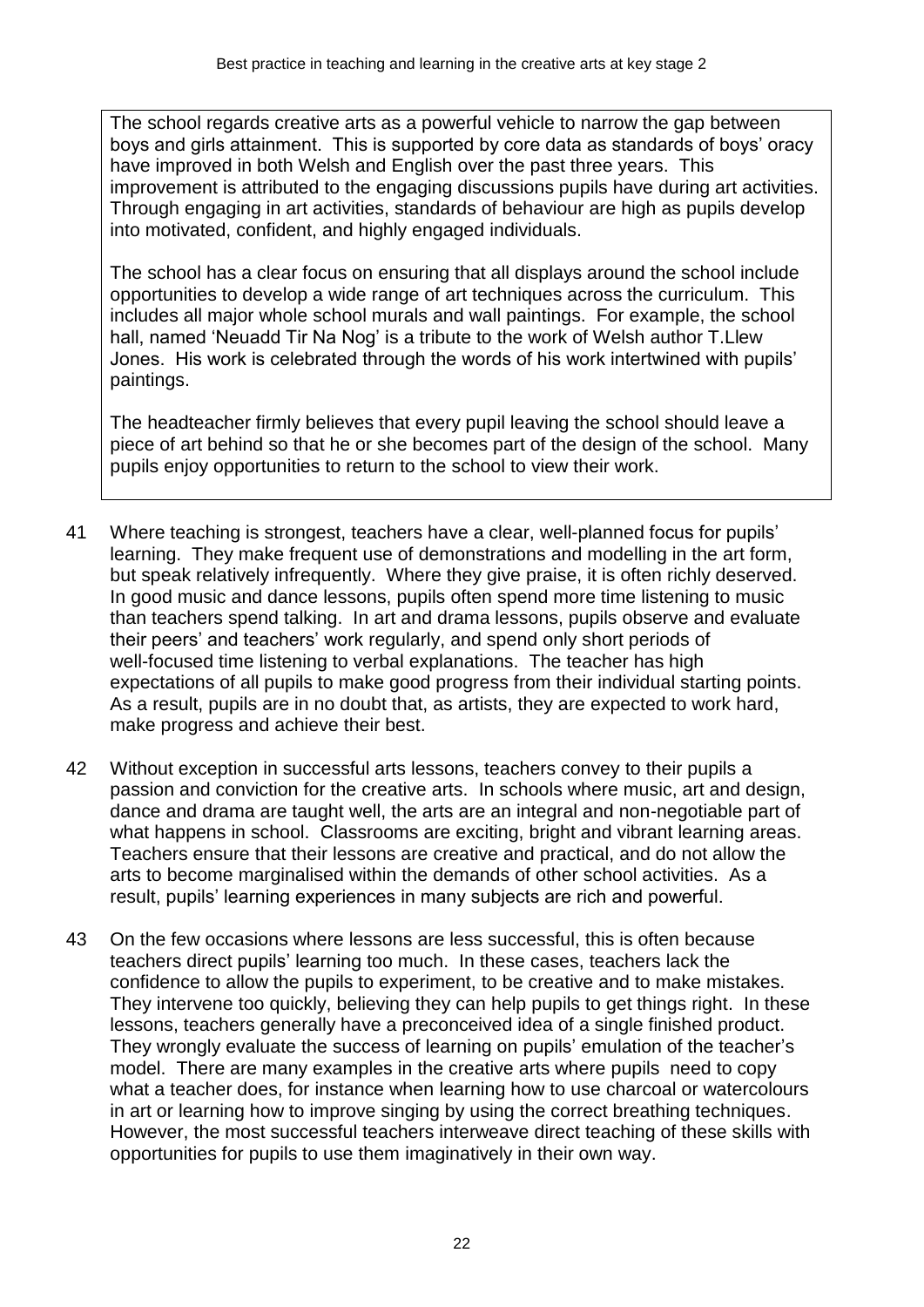- 44 In a majority of music, drama and dance lessons, all pupils complete the same tasks. On a few occasions, more able pupils complete undemanding tasks easily, and less able pupils struggle to achieve success. However, where these lessons are most successful, the teacher skilfully challenges more able pupils to attain higher standards by asking more probing questions and demanding a deeper, more carefully delivered response. Equally, the teacher adapts the activity appropriately to enable less able pupils to achieve well from their starting points.
- 45 In many of the schools visited, teachers differentiate their planning for art and design according to their assessments of pupils' skills and prior attainment. Where the teacher takes good account of the skills pupils have already mastered, and plans challenging tasks accordingly, most pupils make good progress. However, in a minority of lessons, although teachers organise pupils into ability groups, they expect all groups to access a carousel of the same activities over a period of time. Too often in lessons organised in this way, more able pupils do not achieve as well as they could because the activities are not sufficiently challenging or demanding.

### **Matching poppies to pupils' abilities**

### **Context**

Llanidloes C.P. School is, near Newtown in Powys. There are 306 pupils on roll, and around 10% are eligible for free school meals. Around 11% have additional learning needs. Both proportions are below the national average.

### **Strategy**

The school has a confident and knowledgeable specialist art co-ordinator, and a teaching assistant who is particularly skilled in teaching and modelling art and design. The school values art and design through the curriculum, through colourful exhibits of pupils' work around the school and through a wide range of extra-curricular art and design activities.

### **Action**

In an art lesson for pupils in Years 5 and 6, the teacher and teaching assistant plan carefully differentiated tasks to match pupils' learning needs. These are based around the theme of the Second World War, and build on pupils' experiences of Remembrance Day and the poppies displayed at the Tower of London. The teacher takes good account of her assessments of what pupils can already do to identify the activities for the lesson. Lower ability pupils work with the teacher to develop their use of perspective. They paint poppies of different sizes carefully onto a previously completed background wash. Another group cut and layer tissue paper to create different shades of poppies, which they outline ready for display. A group use clay to create three-dimensional replicas of the London ceramic poppies. The teacher challenges them to find a way to ensure that the petals are the same thickness and all stick together. A group with well-developed pencil control skills use art pencils of different hardness to produce a detailed sketch of a poppy. They work silently in rapt concentration, using the sketching techniques they have previously been taught to produce detailed observational sketches of a very high standard. Finally, a group work with a skilled teaching assistant to replicate a small, pastel reproduction poppy on an enlarged grid, using proportion to make the enlargement entirely accurate.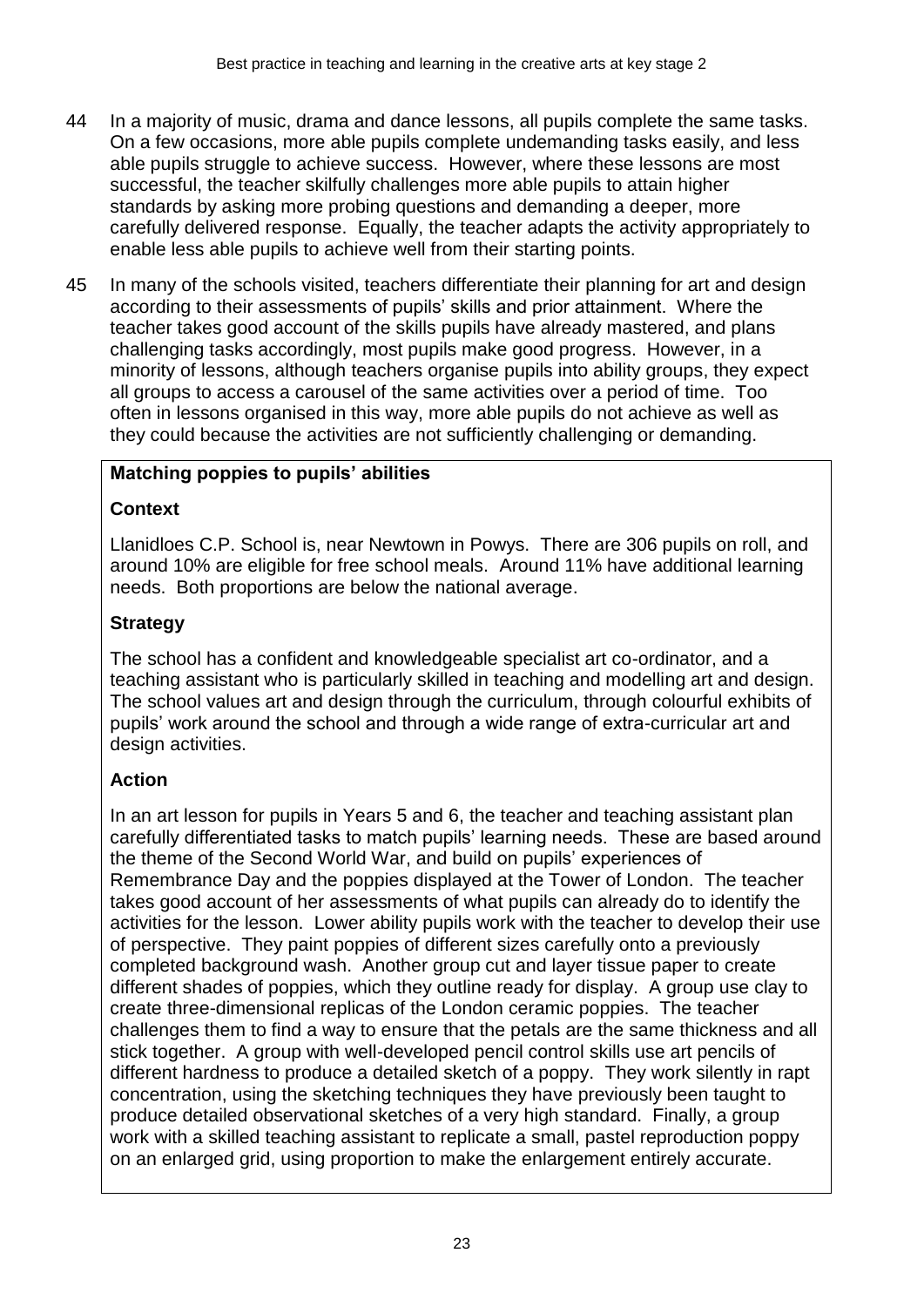### **Outcomes**

All groups of pupils make good progress with their art and design skills because the level of challenge in the tasks is well matched to each group's starting points. As a result, pupils' standards are at and above the levels expected for their age. Pupils take pride in their art work, knowing that the best work will be displayed around the school and in "Oriel yr Ysgol" (the school's gallery).

- 46 There is no statutory requirement for teachers to assess pupils' standards in foundation subjects at key stage 2. However, in many schools, teachers assess pupils' achievement in the creative arts annually, against the National Curriculum level descriptors. Often these assessments are completed retrospectively as a record of pupils' achievements. Although specialist teachers often assess pupils' achievements correctly against the National Curriculum level descriptors, often nonspecialist classroom teachers lack the expert knowledge to be able to pinpoint assessment in music and art and design accurately. In a few schools, teachers assess pupils' progress regularly through the school year against specific and progressive statements of achievement. Leaders support teachers to moderate their assessments and identify where progress slows or accelerates. Pupils make better progress where teachers use assessment for learning effectively to inform the next steps to improve pupils' skills. In a few schools, parents also have access to video evidence celebrating their child's achievements in the creative arts.
- 47 In many of the best lessons observed and in the most effective schemes of work scrutinised, there are strong links to the artistic culture of Wales. In many schools, well-planned schemes of work draw on Y Cwricwlwm Cymreig to make relevant links to the history and geography of the school's location, providing a context for Welsh art, music, dance and drama. Successful teachers actively exploit the rich and diverse local resources, for example in using the work of inspirational Welsh artists and musicians as models for pupils to learn from.

## **Using a school gallery to support pupils' learning through first-hand experience**

## **Context**

Puncheston CP School is a rural Welsh-medium primary school in Pembrokeshire. There are 70 pupils on roll. About 9% of the pupils are eligible for free school meals, which is significantly lower than the national average. Around 28% of pupils have additional learning needs, which is higher than the national average. Around 29% of the pupils speak Welsh as their home language.

## **Strategy**

The school owns an impressive collection of over 200 original works of art. The previous headteacher, Alun Ifans, built up the collection. These works have been donated to the school by Welsh artists, including David Tress, Stan Rosenthal, James Mackeown and Kyffin Williams. The works are used to support powerful teaching in art and design lessons, and as stimuli and inspiration for creative cross-curricular lessons. The school was formerly led by Waldo Williams, the Welsh poet. A selection of his original work and memorabilia are housed in the school's entrance foyer.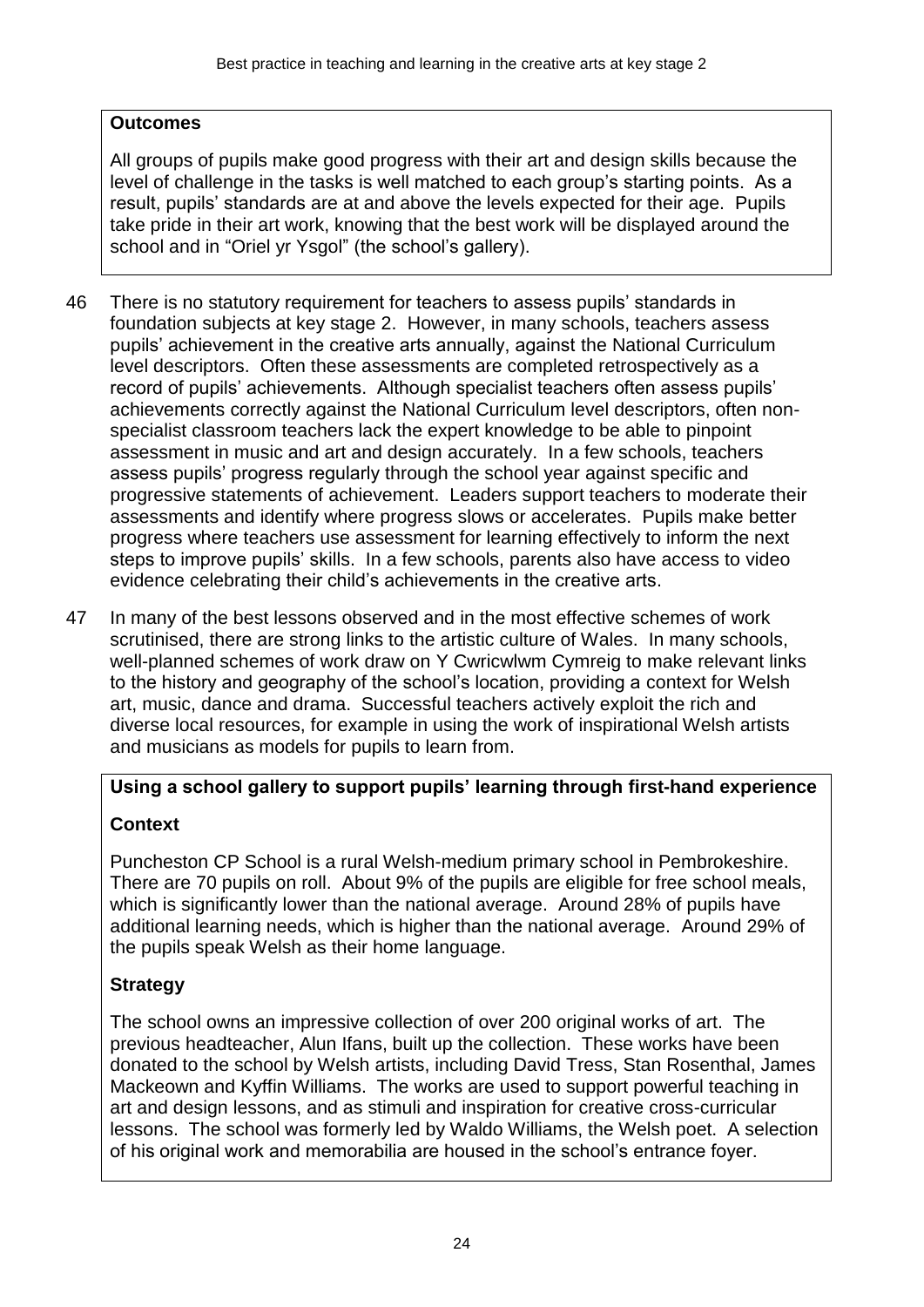### **Action**

Teachers plan to develop pupils' art skills progressively. They ensure that pupils have a good understanding of different techniques, for example using pastels, watercolours and charcoal effectively. They also make imaginative use of the many original works of art to model to pupils how different Welsh artists present their work. For example, pupils studied the topic of the weather over a term. They focus on the specific techniques used by the painter David Tress, such as responding to real objects in an abstract way, combining impasto $9$  with collage, and using colours dramatically. Teachers support pupils' understanding by using an original work by David Tress, from the school gallery. Pupils consider the colours, texture and atmosphere created by particular paintings, before assimilating the ideas to create their own original work. In addition, teachers challenge pupils to work across different art forms, for example to respond to a work of art and present their response as dance. Teachers and teaching assistants model different artistic media and techniques confidently and competently.

### **Outcomes**

 $\overline{a}$ 

Pupils achieve good standards across a breadth of art forms, and are able to transfer their artistic understanding across the different art forms successfully. Nearly all pupils show a rich respect and reverence for the art and culture of Wales, displayed in their school. They have a clear understanding of their own cultural identity. They speak knowledgeably and fondly about familiar artists, their styles and techniques.

### **Extra-curricular provision**

- 48 All schools visited or responding to the questionnaire for the survey report say that they take part in festivals and competitions to celebrate the creative arts. Most schools celebrate St David's day with an Eisteddfod. Pupils say that they very much enjoy the Eisteddfod, and relish the opportunity to compete and participate with their peers in many arts performances and exhibitions. Their participation clearly has a positive effect on their well-being and engagement in the creative arts.
- 49 Most Welsh-medium schools (and a minority of English medium schools) surveyed and visited take an active part in the creative arts activities within the annual Urdd competition. Most of this provision takes place outside the whole-school curriculum, for example through additional classes and extra-curricular activities. In many schools, this additional provision is provided by parents and outside providers and is directed at specifically talented pupils, who achieve very high standards in the performance of their art form. However, in a minority of schools, competitive Urdd activities, for which pupils are selected, take precedence. As a result, pupils who are not selected for inclusion may miss out on rich extra-curricular activities for part of the school year.
- 50 All of the schools surveyed or visited offer instrumental tuition in one or more

 $9$  Impasto is a painting technique, where paint is applied very thickly, so that the brush or painting-knife strokes are visible.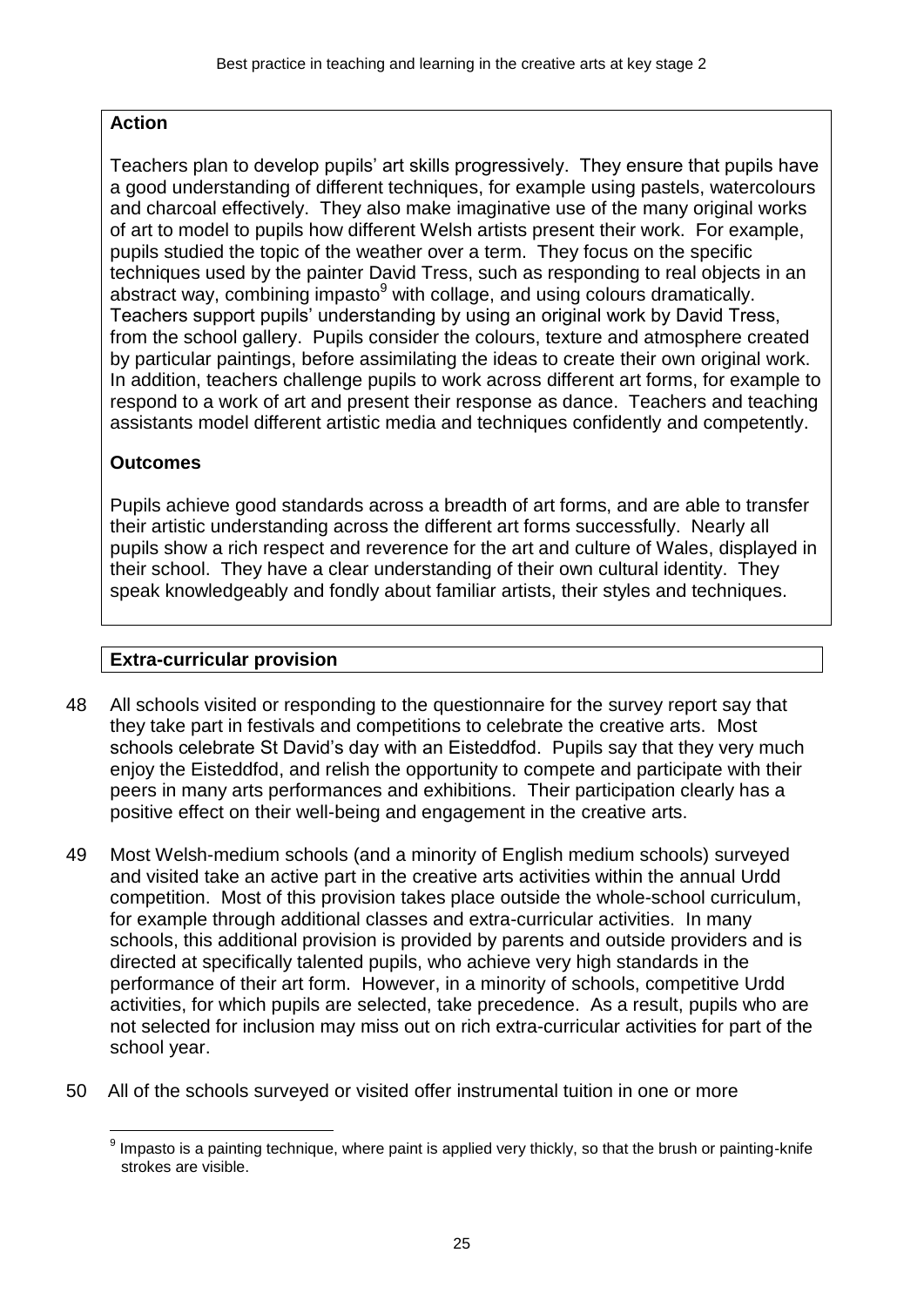instruments. Many schools offer tuition in several instruments. In a few schools, leaders identified that they would prefer to offer tuition in other instruments, but were unable to secure this provision.

| Instrument     | % of schools offering |
|----------------|-----------------------|
|                | tuition               |
| Violin         | 69%                   |
| Trumpet/cornet | 56%                   |
| Recorder       | 53%                   |
| Guitar         | 53%                   |
| Drums          | 47%                   |
| <b>Flute</b>   | 47%                   |
| Clarinet       | 44%                   |
| Cello          | 34%                   |
| Piano/keyboard | 28%                   |
| Other brass    | 28%                   |
| Harp           | 6%                    |

51 The table above appears to present a generally positive picture, but in reality too few pupils are taking up musical instruments and, in more than a quarter of schools surveyed, only a very few pupils (less than 10%) have instrumental lessons.



52 In most schools, pupils say that they learn a musical instrument because it is fun. This is particularly the case when the instrumental tutor has a claim to fame, for example appearing in bands or on television. More astute pupils say that, although it is easy and enjoyable to begin learning an instrument, it is hard work to become proficient, and for this reason many of their friends only learn for a short period of time. Generally, pupils say that it is easier to learn an instrument in schools where you can learn with your friends, for example where there is a school orchestra or band to support the learner, than on your own. In a very few schools, pupils say that they only learn a musical instrument in order to take part in competitions.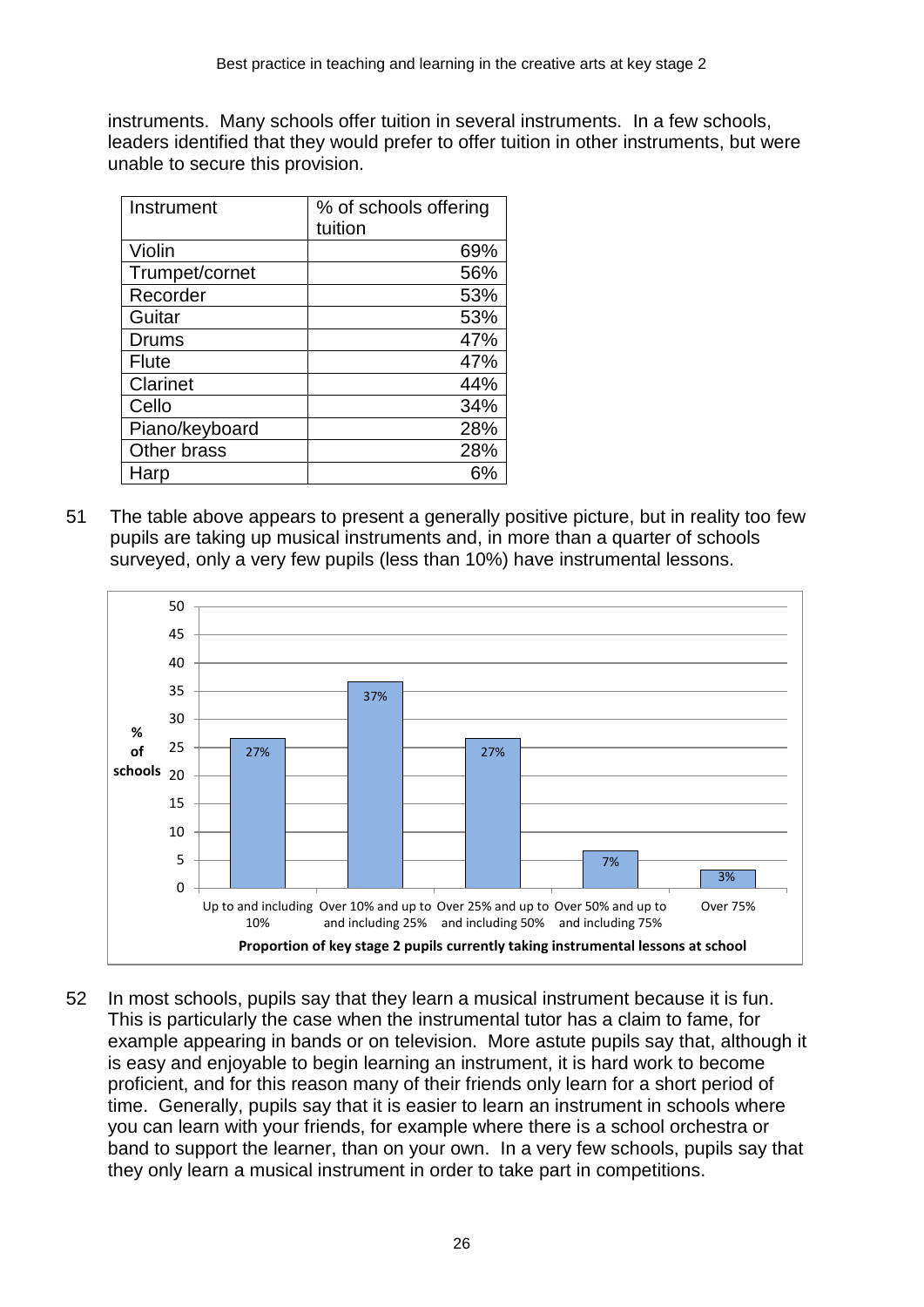53 Nearly all schools visited or responding to the survey offer after-school or lunchtime clubs and activities in the creative arts.

| <b>Club or activity</b>    | $%$ of  |
|----------------------------|---------|
|                            | schools |
| Choir                      | 84%     |
| Arts and crafts            | 59%     |
| Digital media/ICT          | 50%     |
| Orchestra/band             | 38%     |
| Drama                      | 31%     |
| Dance (any type except     | 31%     |
| folk dance)                |         |
| Recorders                  | 28%     |
| Welsh folk dance           | 16%     |
| Creative writing or poetry | 13%     |

54 In many schools, these extra-curricular activities are run voluntarily by teachers. In a very few schools, teaching assistants also run clubs and activities. A few schools say that the number of extra-curricular clubs with a creative focus has declined recently, due to increasing demands on teacher time.

## **Singing in the choir**

## **Context**

Ysgol Twm o'r Nant is a Welsh-medium primary school in Denbighshire. There are 281 pupils on roll. About 8% of pupils are eligible for free school meals, and 19% of pupils have additional learning needs. These proportions are well below the national average. A majority of the pupils speak Welsh as a first language at home.

## **Strategy**

The school has a long established tradition of high-quality provision for the creative arts and the Urdd. The leaders' vision is to provide every pupil with the opportunity to experience the richness of the arts within and beyond the curriculum, while at the school. The school seeks opportunities for pupils to enjoy first-hand the culture of Wales, through partnerships with local artists and performers.

## **Action**

The after-school choir is a social event for up to 100 pupils. Several members of staff support the choir and work with groups of pupils to develop their skills in singing. Many pupils say that they look forward to attending the choir once they are old enough. The choir has status within the school and their achievements are celebrated publically. They often have famous Welsh visitors to help them with their singing, for example the singer-songwriters Dafydd Iwan and Caryl Parry Jones, and the harpist Dylan Cernyw.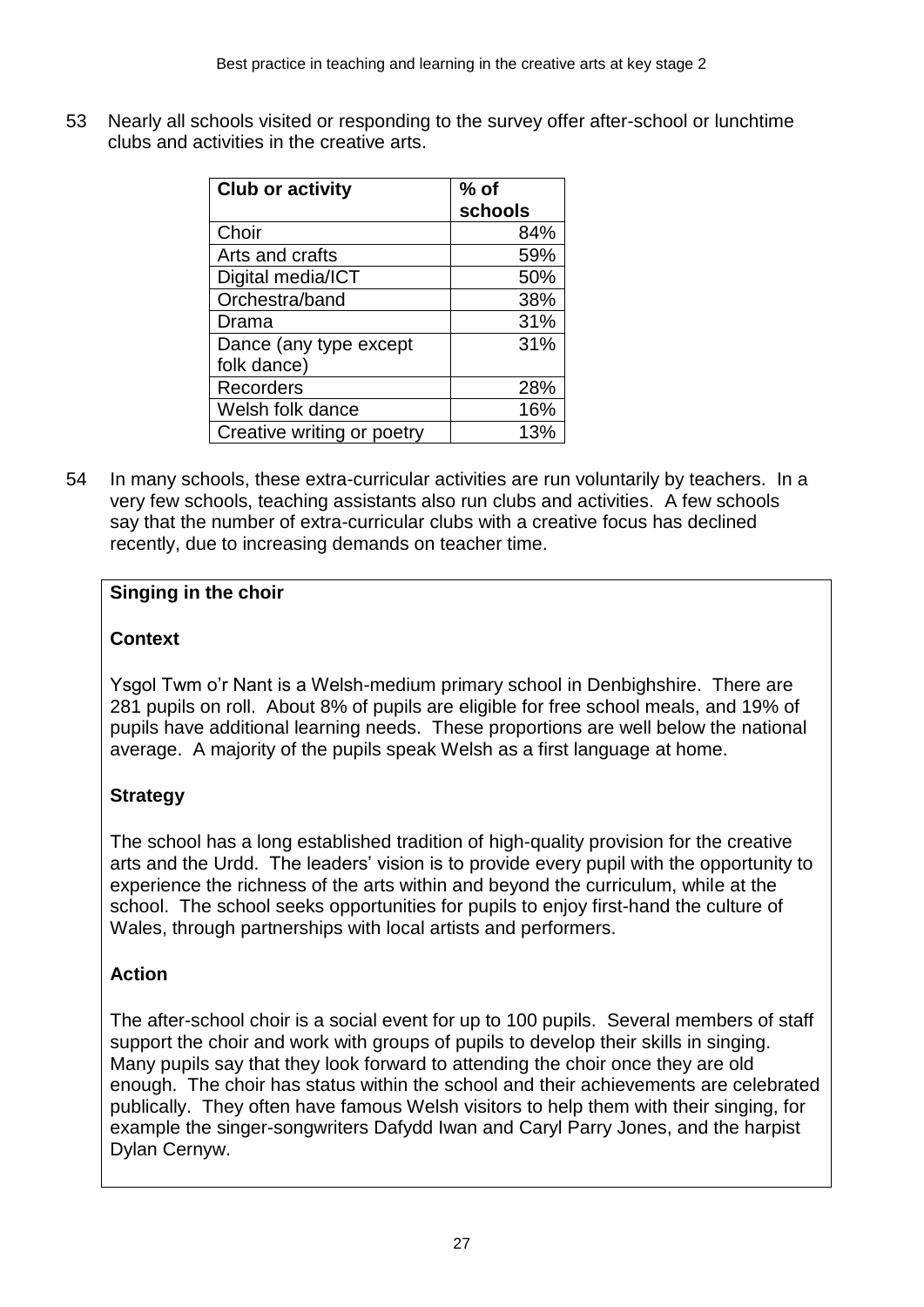### **Impact**

The pupils clearly enjoy learning and singing a wide range of songs, both within school and beyond. They have a good knowledge of popular and current Welsh singers, musicians and songwriters, which contributes to their well-developed sense of cultural identity.

55 Many schools surveyed include visits to cultural events and also receive visits from arts and heritage organisations.

| Take pupils out of school to visit: |     | Receive visits in school from:     |     |
|-------------------------------------|-----|------------------------------------|-----|
| Heritage site (eg castle)           | 75% | Dance/drama companies              | 69% |
| Theatre                             | 72% | Writers                            | 56% |
| <b>Museums</b>                      | 59% | <b>Musicians</b>                   | 50% |
| Concert/musical event               |     | 44%   Visual artists (eg painters, | 38% |
|                                     |     | sculptors)                         |     |
| Art gallery                         |     | 19%   Heritage organisations       | 16% |
|                                     |     | Film clubs                         | 13% |

- 56 Leaders were asked to identify whether they believe that different arts and cultural visits and visitors have a positive impact on teaching and learning. Many schools say that the effectiveness of a visit depends on the depth of preparation and follow-up work that the pupils complete. Many leaders comment that visits which are thoroughly planned and embedded in the school's curriculum make the greatest contribution to pupil progress. They report that occasional or one-off visits and visitors, although usually highly enjoyable, generally make a limited contribution to planned learning and skills progression.
- 57 Leaders in Welsh-medium schools identify a shortage of Welsh-medium arts partnerships of high quality to draw upon, particularly in theatre and drama.

## **Leadership and management**

### **Leaders' vision**

- 58 Without exception, in the best practice schools visited, senior leaders share with staff, pupils and parents an inspiring, all-inclusive vision for the creative arts and their importance in a pupils' education. They express the conviction that the creative arts contribute to improving social, educational and economic outcomes for young people. They provide examples of how the creative arts help to develop former pupils into well-educated, rounded people, who make a positive contribution to society.
- 59 These leaders acknowledge the central position of reading, writing and mathematics in their school. In the best practice, leaders find ways to ensure that the creative arts enhance pupils' achievements in literacy and numeracy, for example by providing experiences to talk and write about. Leaders say that where teachers make good use of a progression of planned skills, and deliver exciting creative arts lessons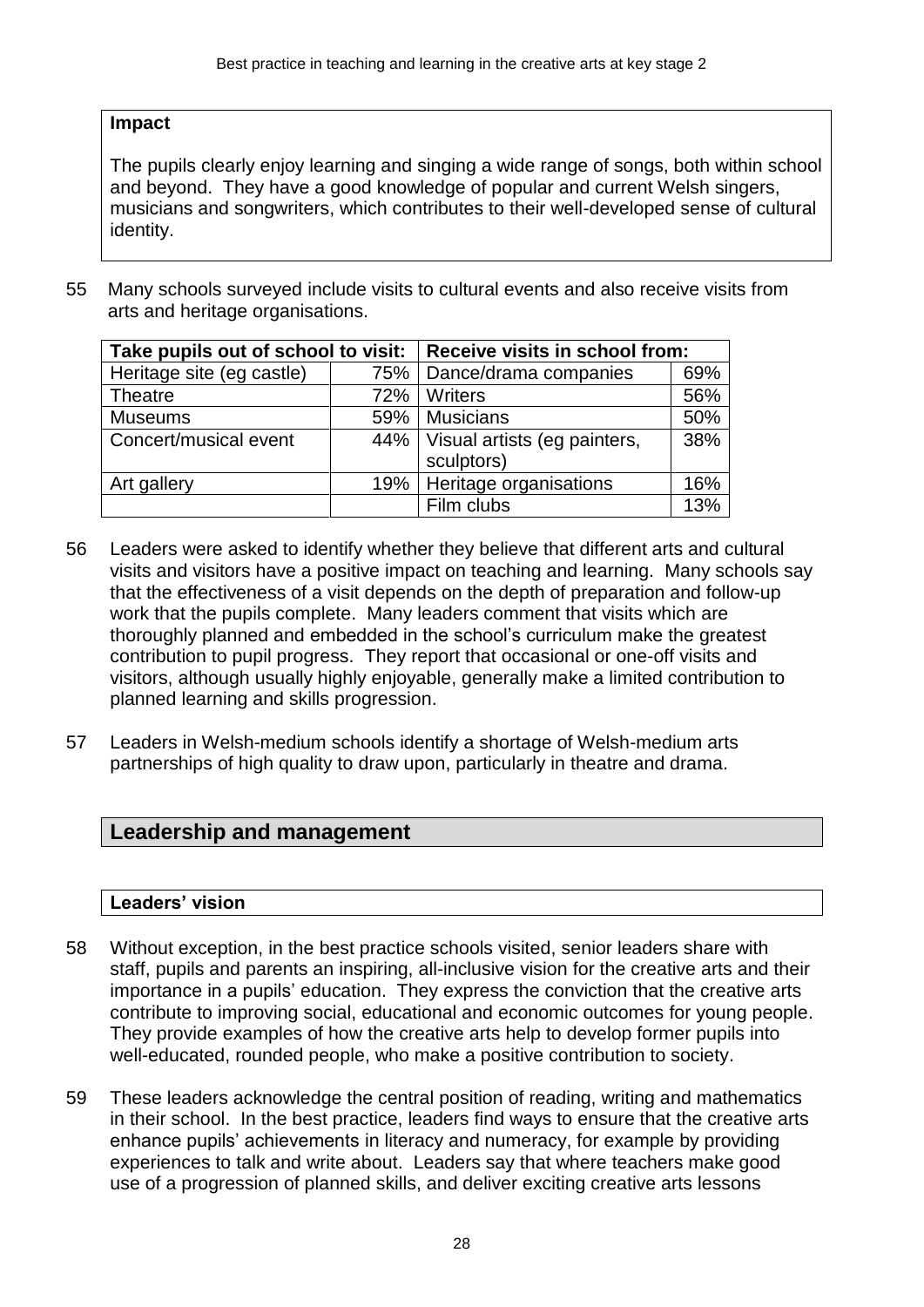imaginatively, pupils' achievements in other subjects improve. Many leaders find innovative ways to address and to confront the tensions between accountability in improving pupil outcomes, for example in literacy and numeracy, and maintaining and enhancing the position of creative arts within their schools. In these schools, all pupils receive a broad, engaging curriculum that includes a suitable allocation of time and resources for the development of the creative arts.

- 60 Innovative leaders use opportunities in the arts particularly well to develop and to improve pupils' wellbeing. They gather evidence to show that the creative arts contribute significantly to developing pupils' self-esteem, improving attendance and behaviour, and promoting an inclusive, tolerant culture and a rich sense of community. They use the evidence well to ensure that leaders and managers at all levels, including the governing body, pay good attention to delivering the arts successfully. For example, in a minority of schools, leaders analyse a wide range of pastoral assessment well. They compare the results for different groups of pupils. They use aspects of the data to create baselines before starting creative arts interventions and projects. On occasions, these activities are funded by grants, for instance the pupil deprivation grant, targeted at pupils whose circumstances may make them vulnerable to underachievement. The activities may be within the curriculum, or run as after-school activities. Once the project or performance is complete, leaders use the same assessments again to measure the impact of the activity. They evaluate its success carefully and use their evaluations to prioritise further well-chosen activities.
- 61 In many best practice schools, teachers and leaders select creative arts experiences for pupils who they know may benefit from being the centre of attention for the right reasons. Where appropriate, they provide targeted pupils with suitable 'concert' uniform and support them to learn words, parts and actions. They support parents and carers to take the pupil to and from rehearsals and performances. They celebrate the pupils' success openly, and subsequently remind them of the results of their hard work and perseverance when they experience difficulties in other areas. These leaders believe that if schools do not provide pupils with worthwhile artistic opportunities, they may never have opportunities later in life to participate and succeed in the arts or in other areas of their lives.
- 62 In many of the best practice schools visited and in the schools surveyed, leaders and managers are open about the importance of including all pupils in the provision for creative arts. Most of these schools provide well-planned opportunities for all pupils to take part in performances, festivals and the full breadth of the arts curriculum, particularly those with additional learning needs and those who are more able. Leaders guide more able pupils to develop different, creative ways of thinking and working. They teach them to deal with the frustrations associated with problems where there is no single correct answer. They use creative arts experiences to enrich learning for able pupils in challenging, innovative ways, for example by striving for work of very high quality through intense rehearsal where attention is paid to every detail. Inspirational leaders similarly target those pupils who struggle academically but develop a talent in a creative art, encourage them to strive for high standards, and build their aspirations and self-esteem.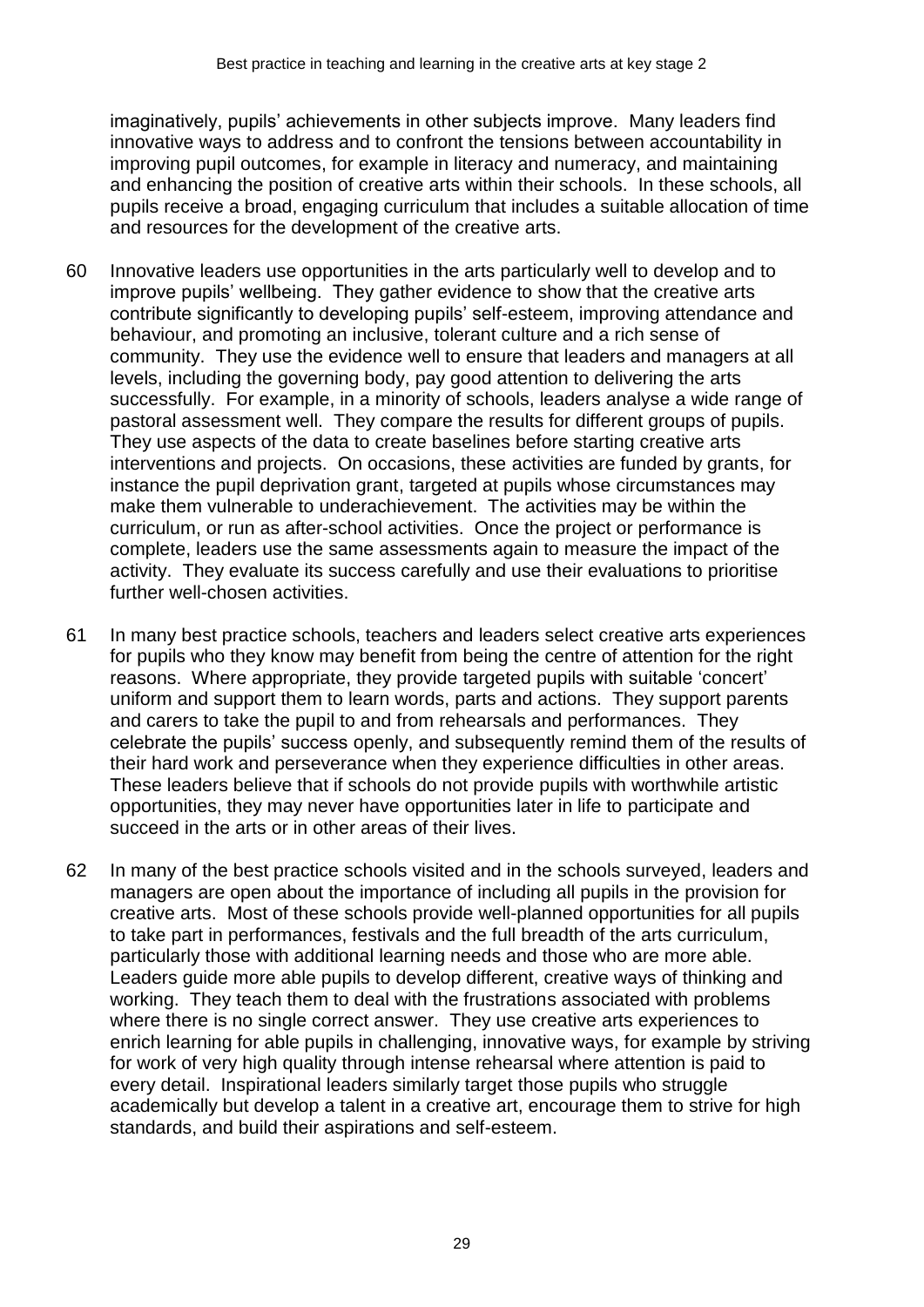### **Subject leaders for the arts**

- 63 In many of the best practice schools visited, the leader with overall responsibility for the creative arts is either the headteacher or a senior member of staff. For example, in one large school, the three senior leaders each take responsibility for either literacy, numeracy or the creative arts. They support the non-teaching headteacher and deputy headteacher to form the senior leadership team. This communicates effectively to parents, pupils and governors that the creative arts are as important as literacy and numeracy. In a few schools, a less experienced but talented teacher leads their arts subject by example across the school. Headteachers often support these leaders effectively, acknowledging and developing their strengths and leadership skills. Nevertheless, where the creative arts leader is also a senior manager, the school more often includes well-planned and evaluated creative arts initiatives within its improvement strategies.
- 64 Although in many schools, subject leaders monitor the school's provision appropriately, very few leaders actively monitor standards in the creative arts. Where leaders observe lessons in the creative arts, these are often completed as peer observations. Teachers do not view these observations as having the same importance or weight as, for example, performance management observations. Where leaders complete written summaries of creative arts lessons, too often they focus on pupils' engagement and enjoyment in a breadth of activities, rather than the impact of teaching and other provision on improving pupil's skills and standards progressively in the creative arts. This is often because leaders feel under pressure from advisers to focus their monitoring of standards on the core subjects, especially literacy and numeracy.
- 65 Subject leaders often produce useful annual reports on music and art and design in their school. These are normally based on their monitoring of provision, for example the scrutiny of teachers' planning, talking to pupils and occasional peer observations. In a few schools, subject reports for physical education include standards and provision in dance, and for drama within English. In the best examples, subject leaders report accurately on the standards pupils achieve and the progress they make. Subject leader reports usually inform senior leaders, headteachers and governors about standards and provision in the school. In a minority of schools, the findings are included in school self-evaluation reports, although this is not consistently the case.
- 66 In a few schools visited, senior leaders with overall responsibility for the creative arts devise action plans that include priorities in dance, drama, music, art and design, and they often include digital media, poetry and creative writing (in either English or Welsh). These plans are usually detailed, robust and carefully costed. Leaders assign tasks and resources appropriately to staff. They often monitor and evaluate these action plans well, and the actions make a positive contribution to whole-school improvement. In part, the improvements occur because senior leaders drive the priorities at a strategic level. However, the improvements also stem from the commitment shown by all staff towards making the creative arts an all-inclusive part of the school's provision. As a result, all staff share a vision and ethos for the school that gives a high status to the creative arts.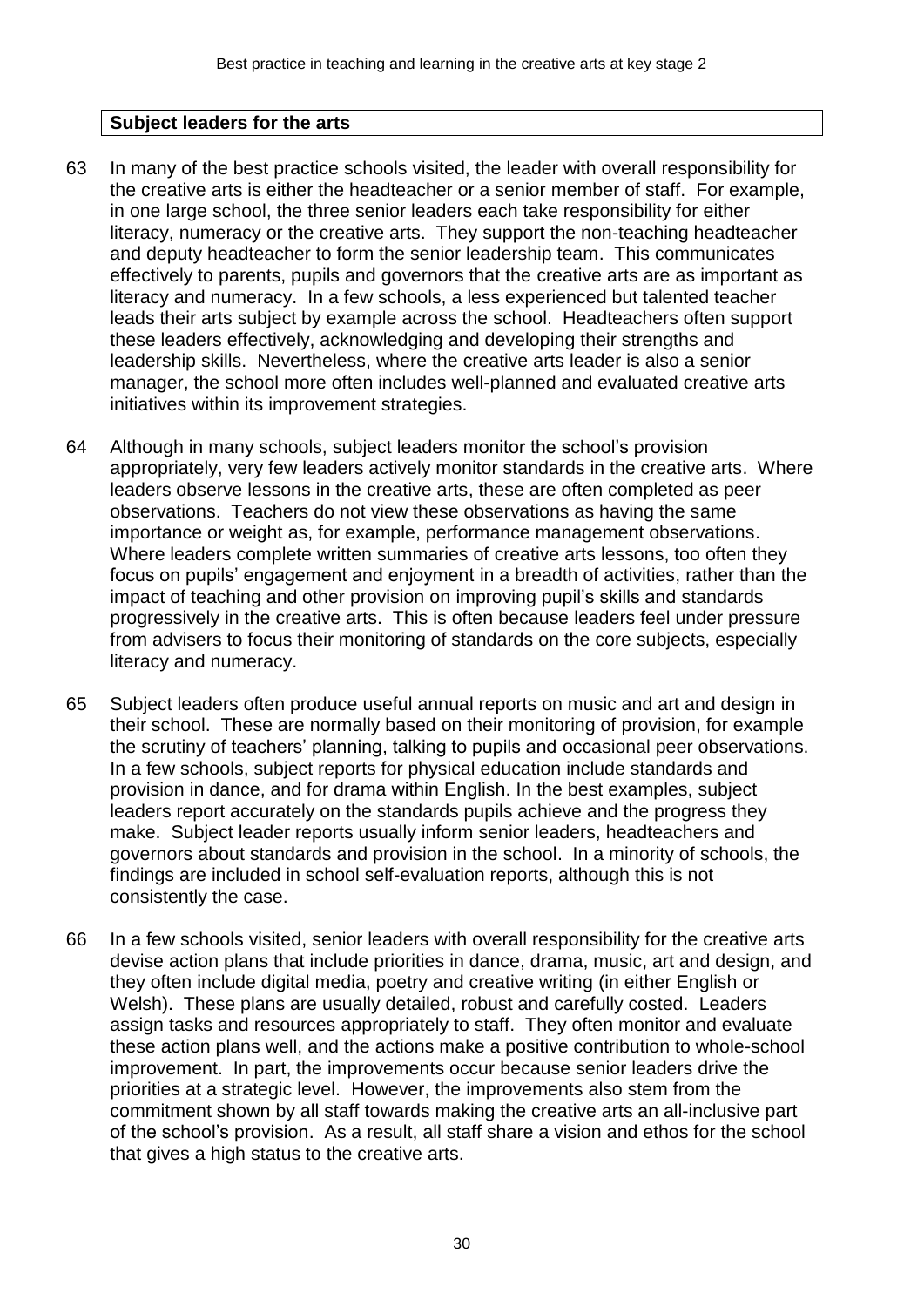- 67 Many music and art and design subject leaders devise action plans for their subjects. However, too often these do not have sharp, measureable success criteria, and the actions identified are not specific or precise enough to bring about improvements. In a very few schools, subject leaders identify improvement priorities for drama through their English action plans, or dance through their physical education action plans. Often schools allocate a significant amount of their annual budget to the creative arts, for example when funding music tuition or purchasing resources for art and design. However, not all leaders monitor or evaluate the plans to use this funding carefully enough to know whether the budget is spent effectively. Very few subject leaders routinely evaluate the success of previous action plans. As a result, the plans make a limited contribution to whole-school improvement.
- 68 In many best practice schools, subject leaders have created comprehensive schemes of work for art and music, dance within physical education and drama within oracy or literacy. Often these include detailed guidance for non-specialist teachers and a digital bank of audio-visual resources. In the best examples, the schemes are progressive and include examples of carefully differentiated activities to support teachers in planning for different pupils' needs. They include well-chosen partnerships, trips and visits to enhance pupils' learning. They link well with the thematic curriculum and provide well-chosen opportunities for discrete learning, of subject-specific skills. However, in a minority of cases, the schemes focus exclusively on ensuring a broad range of experiences at the expense of progression in developing specific skills, knowledge and understanding in the creative arts.
- 69 Teachers in most schools report to parents on pupils' progress in the creative arts at least annually, but there is not much regular and robust assessment of standards. As a result, leaders are often not well placed to analyse or use the outcomes of teacher assessment to improve pupils' standards. Leaders often have anecdotal evidence of where progress and standards in creative arts subjects may be good but this is not often reflected in formal assessments.
- 70 In a majority of the schools visited, teachers do not moderate their non-statutory assessments of what pupils can do to ensure that it is accurate and consistent across the school. Many teachers, particularly those who lack confidence in teaching the creative arts, say that they are unsure about the accuracy of their assessments. The Welsh Government has provided detailed guidance to support schools in assessing pupils' achievement in music and in art and design, but very few schools direct staff to refer to the materials that exemplify standards at different National Curriculum levels. Only a few leaders have provided teachers with training in how to assess pupils' achievements, or with exemplification of the standards they expect pupils to achieve. In the best examples, teachers and leaders moderate and scrutinise detailed on-going formative assessments of pupils' achievements, which are supported by wide-ranging evidence of what pupils can do, often recorded digitally. In these schools, teachers use assessments to establish the right starting points in lessons for groups of pupils, who consequently make good progress. Leaders use their overview of pupils' progress to inform and improve the provision across the school.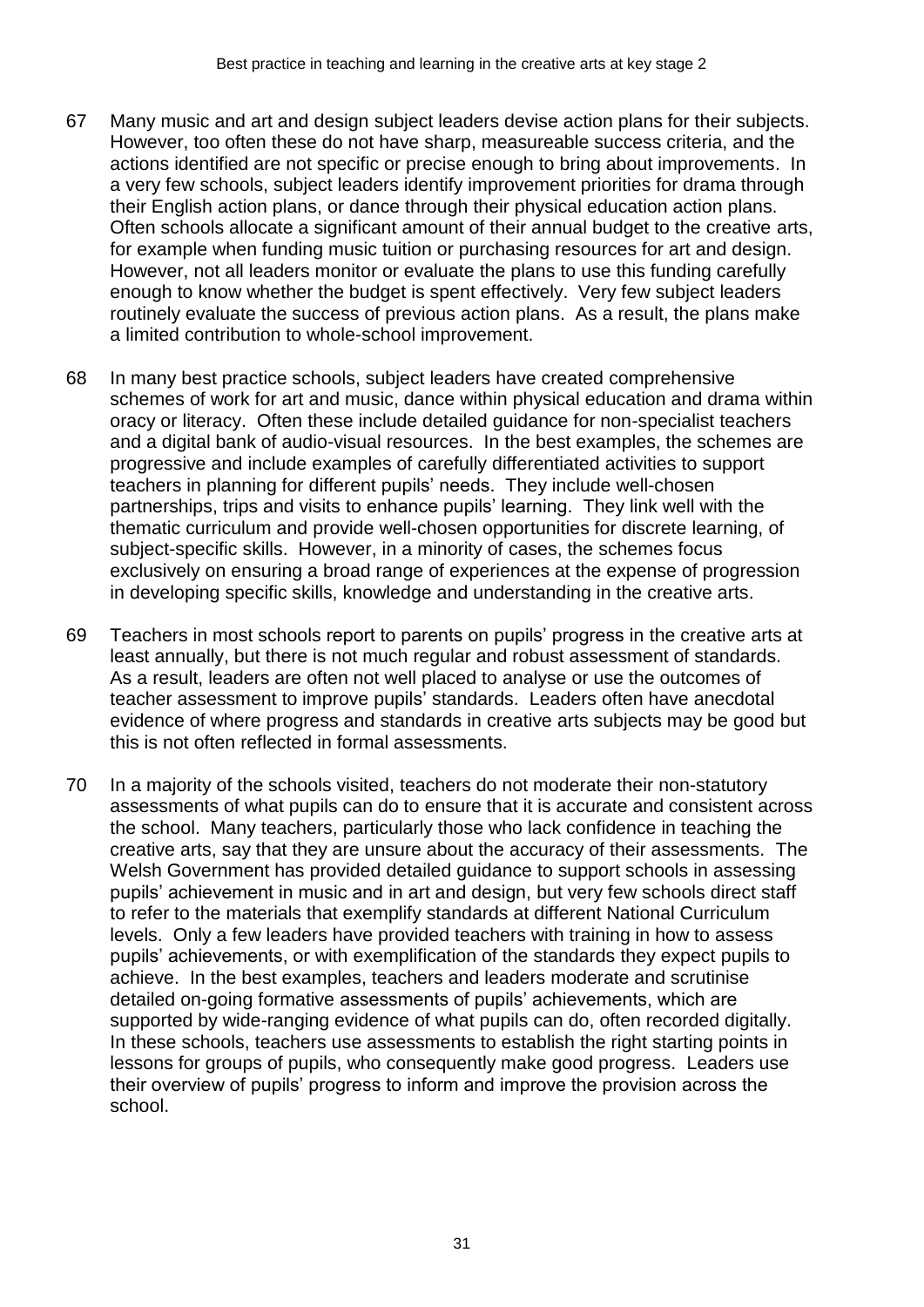## **Blodeuwedd** <sup>10</sup>

## **Context**

Ysgol Cynwyd Sant is a Welsh-medium school in Maesteg in Bridgend. There are 301 pupils on roll. Approximately 10% of pupils are eligible for free school meals, which is much lower than the national average. The proportion of pupils identified with additional learning needs is slightly below the average for Wales.

### **Strategy**

Teachers ensure that the creative and dramatic arts are well represented across the curriculum. Reading and writing are purposeful because pupils have plentiful, well-chosen opportunities to perform their work to an audience. The school makes effective use of technologies, such as interactive voting, so that pupils can assess each other's work quickly against the success criteria. This strategy ensures that all pupils are fully involved in assessment and contribute well to the discussion about how to improve their own work and the work of other pupils.

### **Action**

A Year 5 and 6 class study the story of Blodeuwedd. During the week, the pupils work in four groups to rewrite the story as a play script. They practise their roles, write songs and choose the costumes, ready for an end-of-week production.

At the start of the performance lesson, the class teacher discusses the important aspects of the production to ensure that all pupils understand that they need to include dramatic elements, such as pace, emotion and dynamics, in their individual performances.

All the groups disperse around the school to practise their performance before filming the final version on an electronic tablet. Two groups work independently and the other two groups work with the teacher and the learning support assistant. They all record their production as video clips successfully. At the end of the session, the pupils return to class to evaluate each other's work. They use an electronic voting application to assess and to rate the performance skills of each group in turn.

## **Outcome**

This successful performance session built on a week of preparation of the script, writing songs and developing characterisation. The teacher adapted the tasks and groups well to meet the various needs and abilities of the pupils and to ensure that each group completed their tasks effectively within the allotted time. All groups successfully recorded their performances and gave constructive feedback to help their peers to improve their work. They understood the criteria their teachers used to assess pupils' performance and knew what they need to do next in order to improve their work in drama.

 $\overline{a}$  $10$  Blodeuwedd - is a woman made from flowers by Math. Her story is part of the fourth branch of the Mabinogi, the tale of Math son of Mathonwy.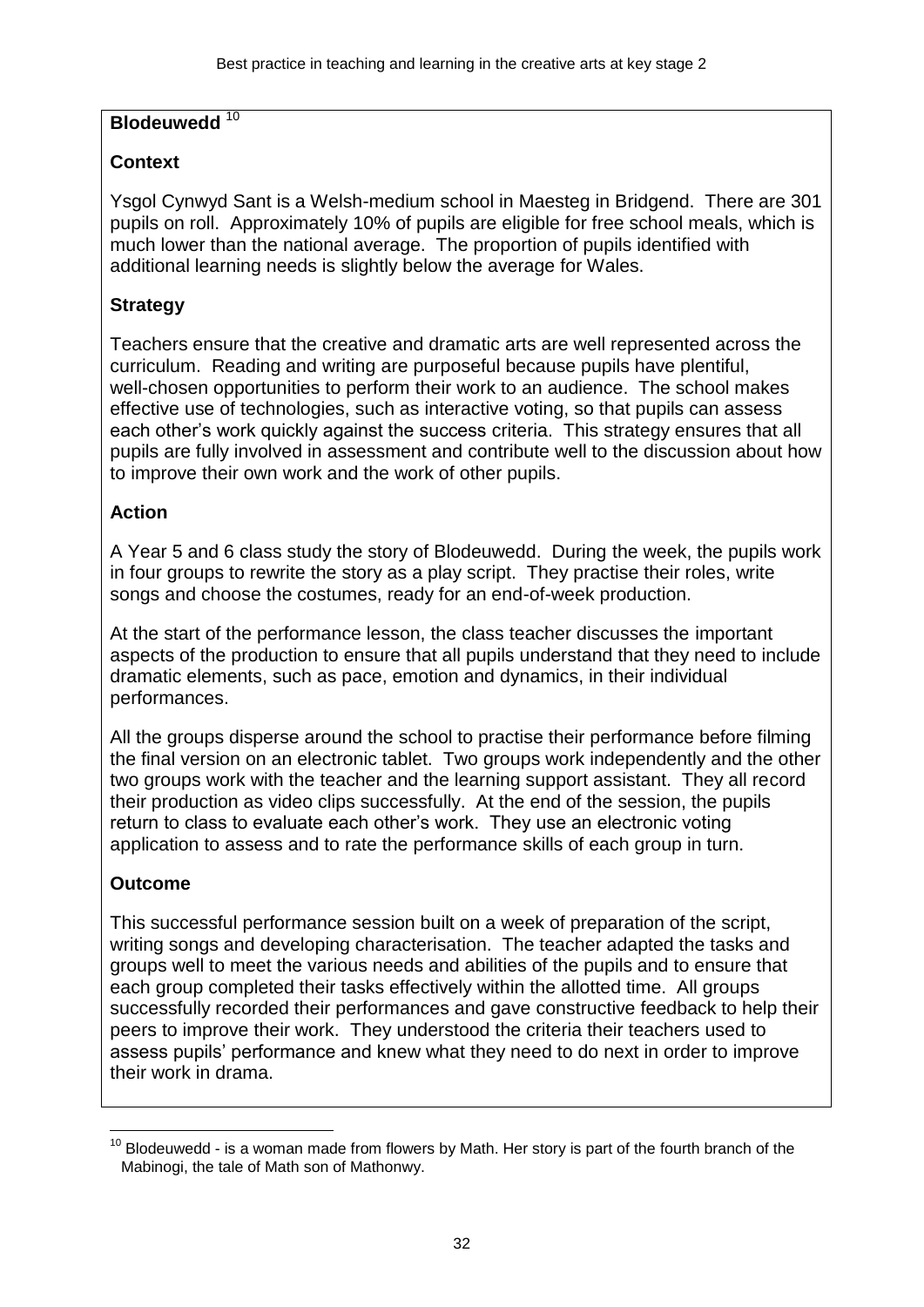### **Recruitment and deployment of staff**

- 71 Standards observed during the best practice visits are highest where schools deploy staff well. Where they have identified gaps in staff expertise, many have found ways to engage additional staff with the specialist skills needed. In the majority of cases, this is the result of links with local authority services. Around half of schools deploy adults with skills in the creative arts to cover teachers' planning, preparation and assessment (PPA) time. In a few schools, creative art lessons used to be delivered by part-time specialist practitioners, but this has been stopped due to financial pressures. These lessons are now generally taught by non-specialist classroom teachers, who do not always have the subject knowledge and confidence to teach the creative arts to a high standard.
- 72 In a few English-medium schools visited, the creative arts post-holder has recently retired and the school has been unable to appoint a successor with similar curriculum strengths in the creative arts. This is despite advertising for the ability to contribute to the school's vibrant culture of performing arts. In these schools, the creative arts continue to benefit from the legacy of the previous post holder, but leaders express concerns about the future of the creative arts if they cannot recruit a suitably competent subject leader. In many other English-medium schools, headteachers say that they are worried about succession planning for the creative arts because too few teachers joining the profession have the knowledge and expertise to lead the creative arts.
- 73 By contrast, none of the Welsh-medium best practice schools visited had experienced problems in recruiting teachers able to lead and promote the creative arts. For example, a medium-sized Welsh-medium primary school recently received 15 highly eligible applications for a classroom teaching position as a music specialist. Often in these schools, nearly every teacher and teaching assistant is confident to model and to lead the creative arts. Many Welsh-medium teachers say that they gained confidence and expertise in performing through the Urdd when at school and that they want to share this with the next generation of pupils. This helps to promote a strong sense of cultural identity.

### **Funding, training and partnerships**

74 Around half of the schools responding to the survey or visited do not charge pupils for taking part in creative arts activities. A minority of schools waive or reduce charges for pupils from poorer families, although they expect other parents to pay. A few schools say that they expect all pupils to contribute towards creative arts activities, regardless of their backgrounds, although many allow staggered payments. In a few schools, leaders seek out grants which they use to fund initiatives in the creative arts. Many schools provide free transport for participating pupils and their families, for example to attend carol services and festivals. A minority of schools make valid use of their pupil deprivation grant to ensure that pupils who are eligible for free school meals have equal opportunities to access the creative arts. The Welsh Government has recently published helpful guidance to help schools to make good use of the pupil deprivation grant for arts and cultural activities $^{11}$ .

 $\overline{a}$ <sup>11</sup> English: [http://learning.wales.gov.uk/resources/browse-all/pdg-in-support-of-arts/?lang=en;](http://learning.wales.gov.uk/resources/browse-all/pdg-in-support-of-arts/?lang=en) Welsh:<http://learning.wales.gov.uk/resources/browse-all/pdg-in-support-of-arts/?lang=cy>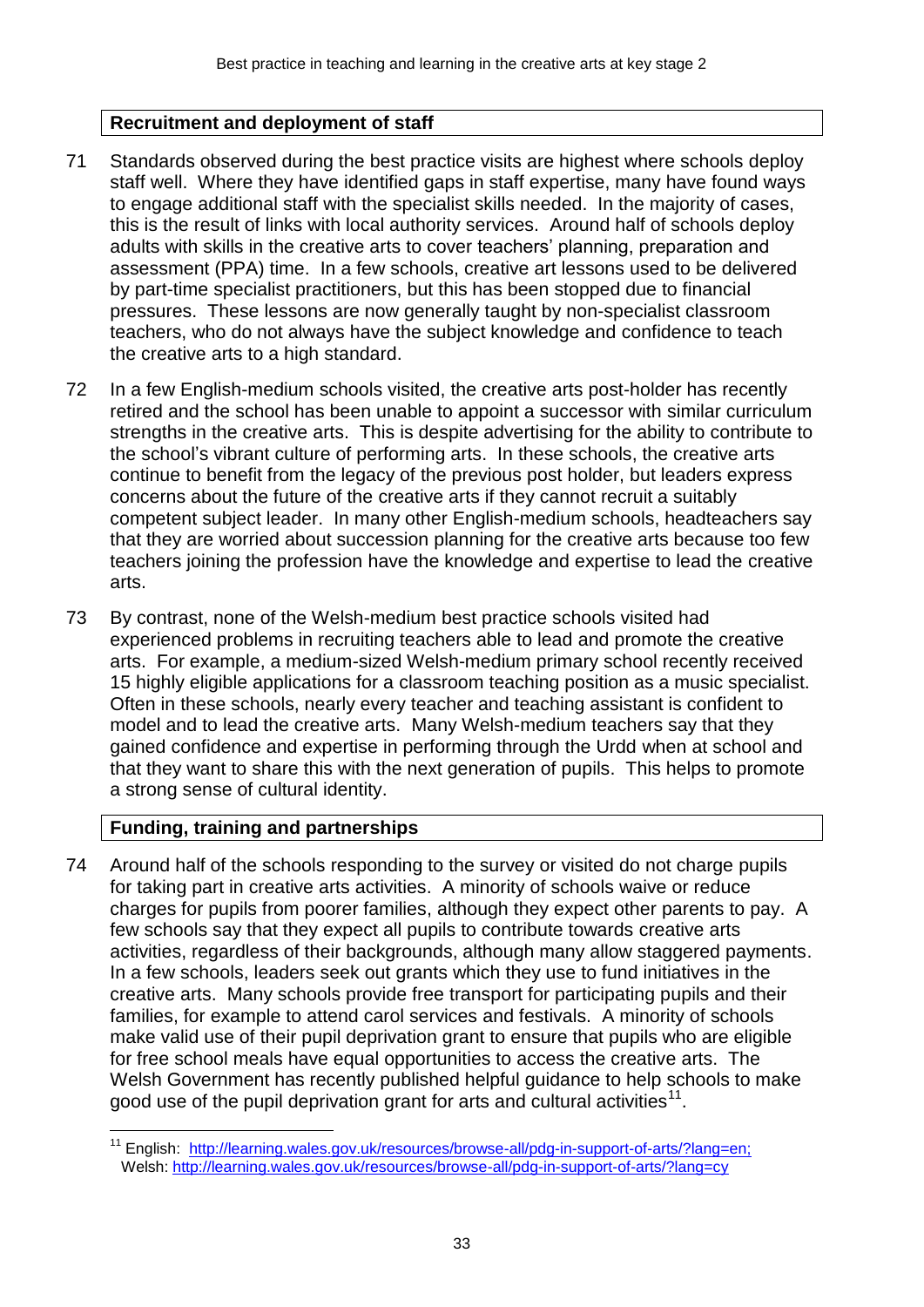75 The cost of instrumental lessons varies across the schools visited. Around half of schools do not charge any pupil for instrumental lessons. The school allocates money from its budget and, on occasions, uses its pupil deprivation grant money to support instrumental lessons for pupils who are eligible for free school meals. One school does not charge for the first year of tuition, but asks parents of pupils who are not eligible for free school meals to buy their own instrument after this time, as an indication of their commitment to learning. Many schools subsidise the cost of instrumental lessons. Nevertheless, in a very few schools, parents pay in excess of £100 a term for their child to learn to play an instrument. Although many schools monitor the take-up of instrumental lessons by pupils eligible for free school meals carefully, and work to ensure that all pupils have opportunities to learn, this is not always the case.

### **Using musical instrument tuition in the Foundation Phase to inspire more pupils to learn an instrument in key stage 2**

## **Context**

Llanyrafon Primary School is an English-medium primary school in Torfaen, with 370 pupils on roll. The proportion of pupils eligible for free school meals is around 5%, which is well below the national average. Around 35% of pupils have additional learning needs, which is much higher than the average.

## **Strategy**

Leaders at Llanyrafon Primary School are mindful of the unfairness of providing musical instrument tuition for some pupils and not for others. As a result, they have taken action to ensure that all pupils have the opportunity to learn a musical instrument during their time at the school, in providing violin lessons for a year during the Foundation Phase.

## **Action**

All pupils learn the violin during the reception year. These weekly instrumental lessons are led by members of the local authority music service. The cost of the lessons is met by the school from their budget, and parents are not asked to contribute. When pupils enter key stage 2, they have the opportunity to learn a number of musical instruments. The school asks for a parental contribution of £30 a term towards the cost of these lessons, and makes up the rest of the cost from the school budget.

## **Outcomes**

Teachers in the Foundation Phase identify many improved outcomes as a result of the project, including improvements to pupils' wellbeing (engagement, confidence, selfesteem, concentration) and musical ability (singing and rhythm work, early notation reading). These improved outcomes are sustained beyond the instrumental lessons.

Since starting the strings project for reception pupils in 2009-2010, the number of pupils learning instruments in key stage 2 has increased by around 40%. Currently 34% of key stage 2 (74 pupils) learn a variety of musical instruments in school time.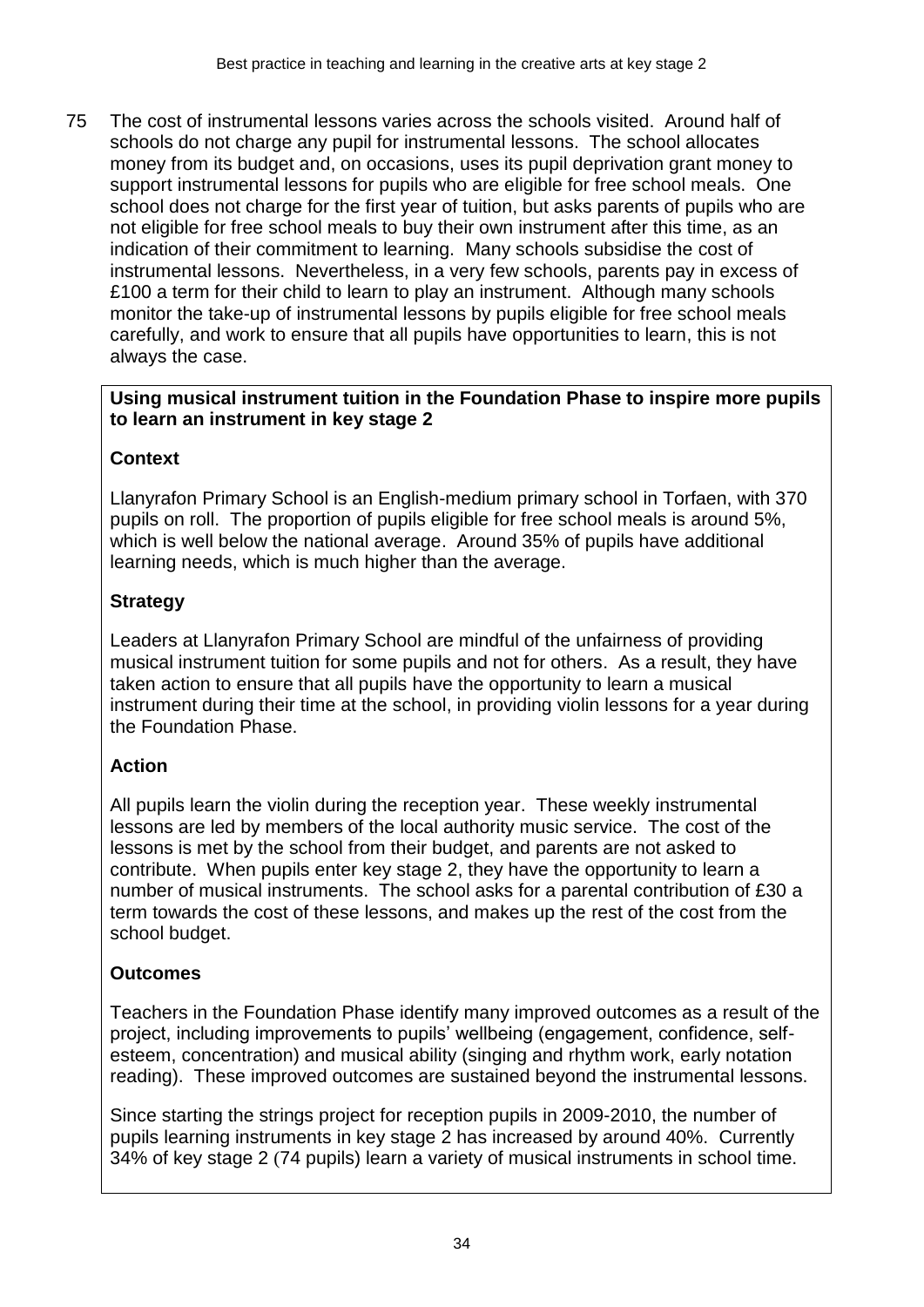- 76 In the schools visited, very few teachers had attended any training in the creative arts recently. Many headteachers are frustrated with the limited availability of affordable training opportunities for teachers in the creative arts. Leaders at all levels say that the lack of training prevents them from improving standards in their school in the creative arts.
- 77 Many of the schools visited partnership work in creative arts provide opportunities for teachers to develop their own professional knowledge and skills. On the few occasions where teachers and teaching assistants have accessed recent training, they are able to identify the clear impact of their training in improving outcomes for pupils in creative arts and other subjects, for example in improved standards in oracy.
- 78 In many schools visited and in the survey responses, positive partnership opportunities with secondary schools support and encourage the creative arts. In a few schools, secondary specialist teachers share their skills by teaching older pupils for a small number of lessons. However, in a minority of schools, particularly where the perception is that the creative arts are not a priority in the secondary school, this partnership has a limited impact on promoting participation and engagement in the creative arts.
- 79 In a very few cases, best practice schools support other schools by hosting model lessons and holding cluster meetings to discuss the creative arts. In a few schools, teachers have worked together across the Foundation Phase and key stage 2 in order to improve provision in the creative arts.

### **Working collaboratively to share good practice**

### **Context**

Llangewydd Junior School is an English-medium school, near Bridgend. There are 315 pupils on roll aged between seven and 11. About 29% of pupils are eligible for free school meals, which is above the national average. About 31% of pupils have additional learning needs, which is also above the national average.

### **Strategy**

At Llangewydd Junior School, leaders value the arts as an integral part of school life. The school has appointed a good number of well-qualified creative arts teachers, especially for music. Leaders appoint staff with good generic teaching skills, knowledge and expertise. In addition, the headteacher actively seeks staff who will 'buy in' to the promotion and development of the creative arts. For example, a teacher voluntarily organises an after-school art café, where parents and their children can engage in art activities. Pupils value the experience of taking part in the annual Eisteddfod because they say that it enhances their creative arts skills, self-confidence and self-esteem.

### **Action**

Teachers link with the feeder infant school to deliver music and art and design lessons collaboratively. The school has devised cross-phase moderation portfolios between the two schools to inform staff about standards in the creative arts. The lead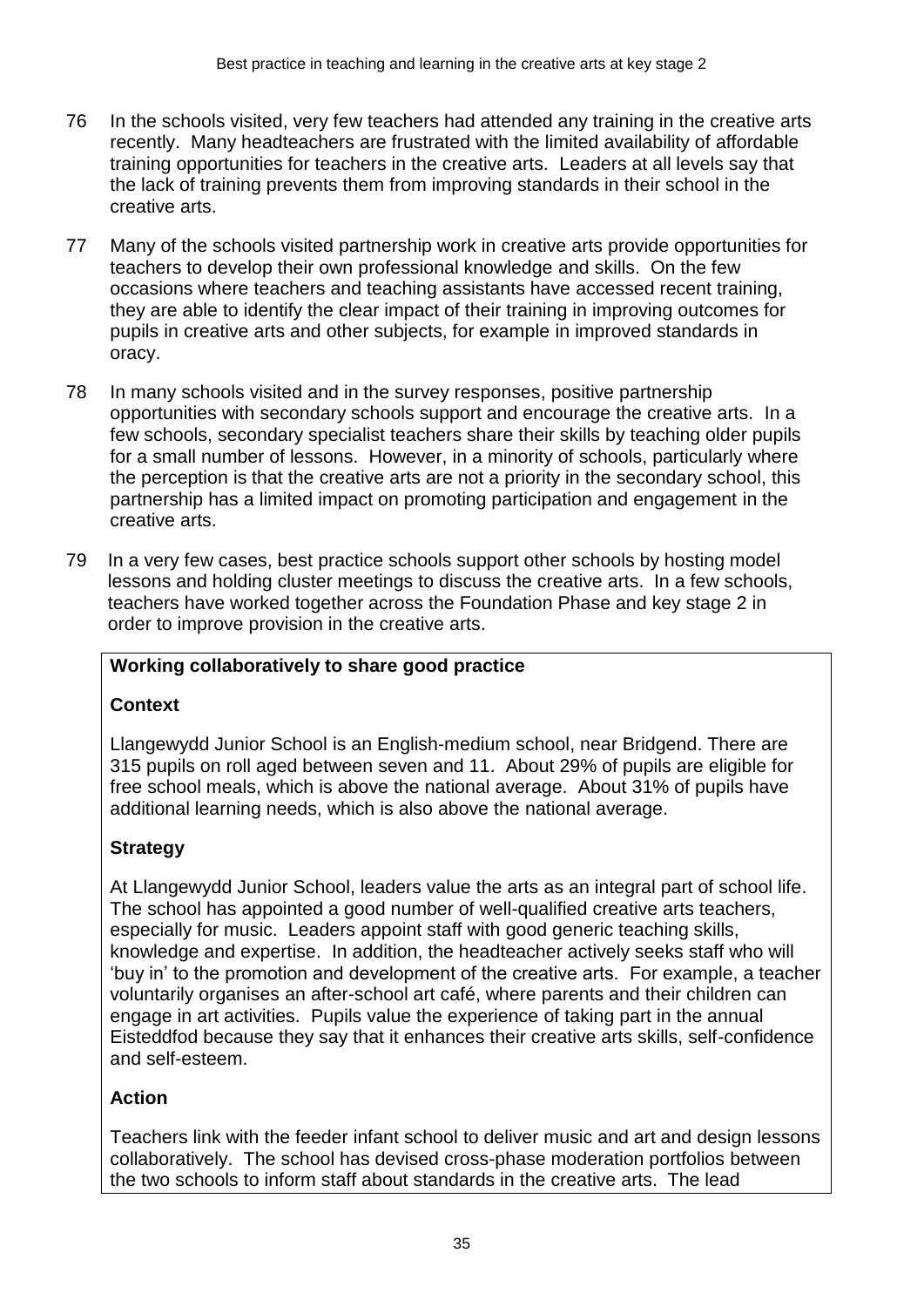practitioner works with other local schools to share best practice and to support the development of creative arts provision in neighbouring schools.

### **Outcomes**

Working together across the Foundation Phase and key stage 2 has enabled staff to develop awareness of standards expected and to agree what constitutes the expected progress in the arts. As a result, teacher assessment is valid and accurate, and is used well to inform the next steps in pupils' learning and the school's provision. Sharing best practice with other local schools encourages the schools to reflect honestly and constructively on their own practice.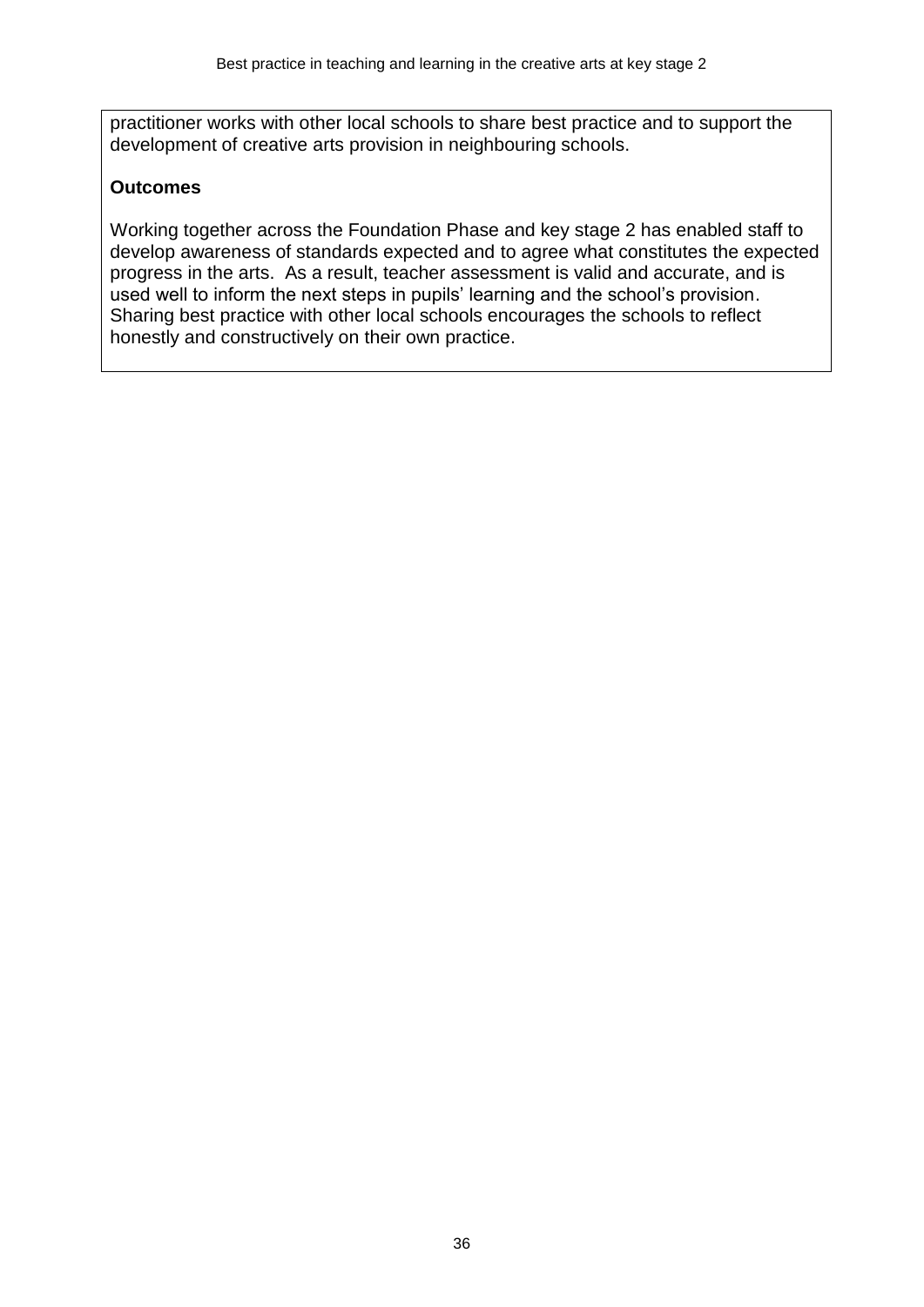## **Appendix 1: Evidence base**

### **Evidence base**

The findings and recommendations in this report draw on visits to 20 primary schools. The schools selected for visits had been identified as having strong practice in the creative arts as a result of Estyn inspections or through their involvement in a range of national creative arts projects. The sample takes account of geographical location, socio-economic background, size of school and linguistic contexts. In these visits, inspectors:

- observed creative arts lessons at key stage 2
- reviewed curriculum plans and documentation
- met representative groups of pupils
- held discussions with middle and senior leaders

In addition, Estyn invited 150 primary schools to respond to an online survey about their provision for the creative arts at key stage 2. The schools selected for this sample included a random sample which took account of geographical location, socio-economic background, size of school and linguistic contexts. Thirty-two schools (about 21%) provided responses to the online survey.

### **List of schools visited**

Christchurch (Church in Wales) Voluntary Aided Primary School, Swansea Fenton Primary School, Pembrokeshire Hafren Junior School, Powys Llangewydd Junior School, Bridgend Llanidloes Primary School, Powys Llanyrafon Primary School, Torfaen Milford Haven Junior School, Pembrokeshire Pillgwenlly Primary School, Newport Puncheston CP School, Pembrokeshire Rumney Primary School, Cardiff Tywyn Primary School, Neath Port Talbot Ynystawe Primary School, Swansea Ysgol Cynwyd Sant, Bridgend Ysgol Eifion Wyn, Gwynedd Ysgol Glancegin, Gwynedd Ysgol Glanwydden, Conwy Ysgol Iolo Morgannwg, Vale of Glamorgan Ysgol Treganna, Cardiff Ysgol Twn o'r Nant, Denbighshire Ysgol-Y-Wern, Cardiff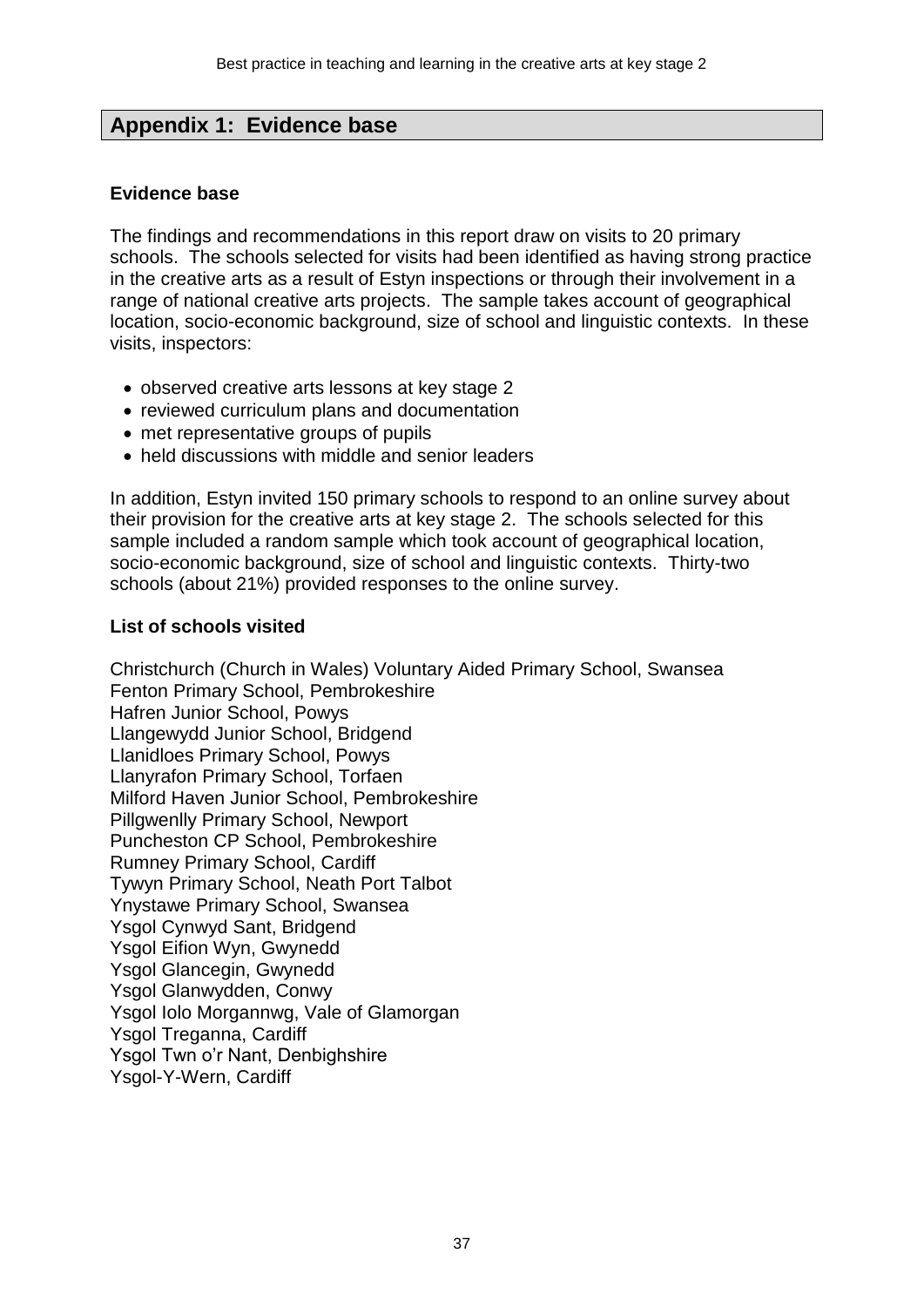# **Glossary/references**

| <b>Cerdd Dant</b>                                                  | Cerdd Dant is a unique Welsh tradition of singing lyrics over a<br>harp accompaniment. Cerdd Dant has strict rules about<br>metre, rhyme, and acceleration. A harp plays the melody<br>while the vocalist improvises their own harmony while singing<br>a poem. When written down, the melody is known as a<br>'gosodiad'. |
|--------------------------------------------------------------------|----------------------------------------------------------------------------------------------------------------------------------------------------------------------------------------------------------------------------------------------------------------------------------------------------------------------------|
| <b>Y Cwricwlwm</b><br><b>Cymreig</b>                               | Y Cwricwlwm Cymreig is a part of the curriculum that is<br>unique to Wales. It is designed to reflect the history,<br>geography and culture of Wales and the school's locality. Y<br>Cwricwlwm Cymreig is intended to develop pupils' sense of<br>cultural identity, place and heritage.                                   |
| <b>Eisteddfod</b>                                                  | Any of a number of annual festivals in Wales, especially the<br>Royal National Eisteddfod held annually in August, in which<br>competitions are held in music, poetry, drama, and the fine<br>arts. Schools often hold their own Eisteddfod, normally on or<br>around St David's Day.                                      |
| <b>Foundation Phase</b>                                            | The Foundation Phase is an approach to learning for children<br>from 3 to 7 years of age in Wales. It is the statutory<br>curriculum for all children in Wales between these ages in<br>both maintained and non-maintained settings.                                                                                       |
| <b>National Literacy</b><br>and numeracy<br><b>Framework (LNF)</b> | This is a skills framework developed by Welsh Government.<br>It became statutory in schools from September 2013 and<br>includes statutory assessment against the framework from<br>2014. It is designed to help teachers embed literacy and<br>numeracy into all subjects for learners aged 5 to 14.                       |
| <b>Urdd Gobaith</b><br>Cymru (Urdd)                                | A Welsh-medium youth movement organising competitive<br>arts and sports events for younger participants, similar to an<br>eisteddfod. Established in 1922, the Urdd aims to give<br>children and young people the opportunity to learn and<br>socialise in the Welsh language.                                             |